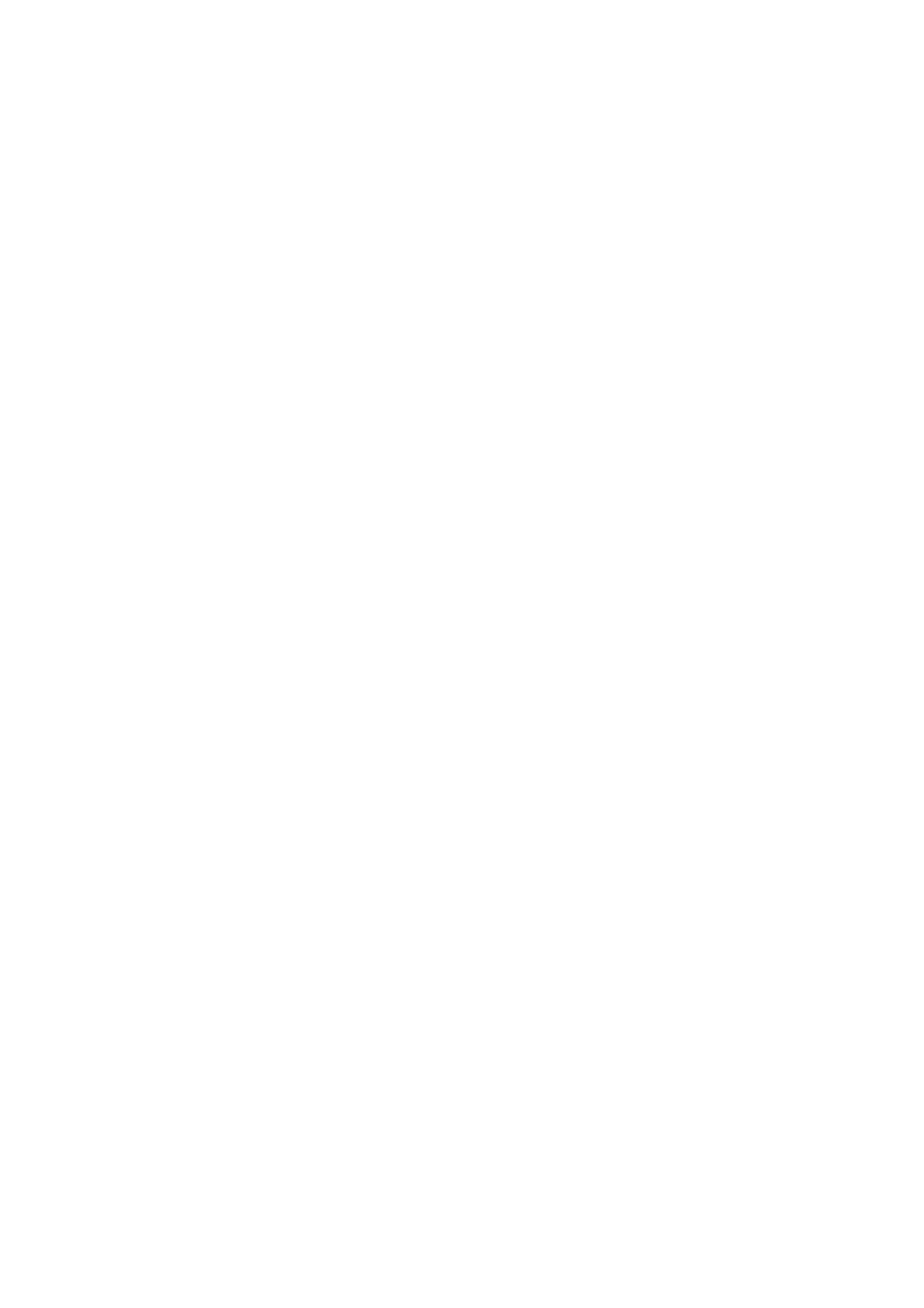#### **NT TECHN REPORT 584 Approved 2005-12**

| <b>Authors:</b>                                                                       | <b>Nordic Innovation Centre project number:</b>                                            |
|---------------------------------------------------------------------------------------|--------------------------------------------------------------------------------------------|
| Eija Alakangas <sup>1)</sup>                                                          | 04215                                                                                      |
| Terhi Lensu <sup>1)</sup><br>Nina Haglund <sup>2)</sup><br>Max Nitschke <sup>3)</sup> | Institution:<br>$1$ VTT Processes<br><sup>2)</sup> NAH Consulting<br>$3$ Elsam Engineering |

**Title:** 

**Bioenergy 2003–2005. Action 2: Development of Standards to Achieve Market Harmonisation in the Bioenergy Field.** 

#### **Review of the present status and future prospects of standards and regulations in the bioenergy field**

#### **Abstract:**

The aim of the BASREC standardisation project was to establish contacts between relevant national organisations in the Baltic Sea Region and Technical Committees within CEN to prepare possible contributions to ongoing activities on solid biofuel standards and further to investigate the needs and possibilities for common test methods and rules regarding biofuels and biofuel machinery and systems in the area. The work was concentrated on the analysis of existing standards and their suitability in the trade of solid biofuels. Also information on equipment standards for small-scale boilers and stoves were collected.

This review provides an overview on the CEN/TC 335 standardisation on solid biofuels. Altogether 30 CEN/TC 335 technical specifications both published and under preparation are described. Also more than 50 national biofuel norms from Finland, Sweden, Denmark, Germany, Norway, Austria and UK, as well as 15 equipment standards and regulations related to bioenergy field are presented.

In addition to present bioenergy norms, the survey also gives a summary of the results of the BASREC standardisation project and presents new proposals, i.e. storage standard, ash classification and peat guideline.

| <b>Technical Group:</b>                                                       |           |  |                                 |
|-------------------------------------------------------------------------------|-----------|--|---------------------------------|
| <b>ISSN:</b>                                                                  | Language: |  | Pages:                          |
| 0283-7234                                                                     | English   |  | 10 p. $+$ 6 appendices          |
| <b>Key Words:</b><br>Solid biofuels, norms, equipments, standards, bioenergy  |           |  |                                 |
| Distributed by:                                                               |           |  | <b>Report Internet address:</b> |
| Nordic Innovation Centre<br>Stensberggata 25<br><b>NO-0170 Oslo</b><br>Norway |           |  | www.nordicinnovation.net        |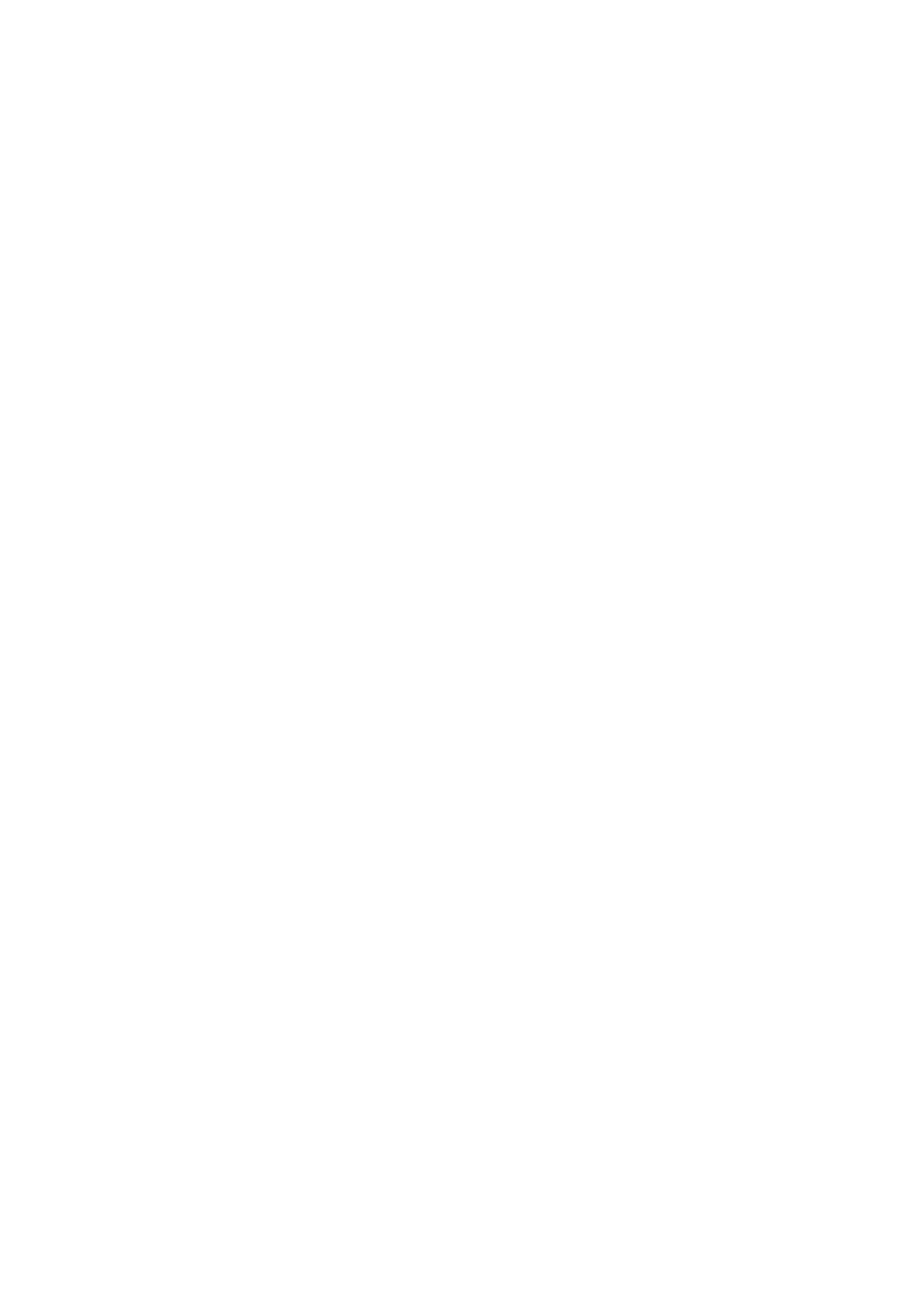# **Preface**

This report relates to the action 2 "Development of Standards to Achieve Market Harmonisation in the Bioenergy Field" of BASREC Bioenergy 2003 – 2005 project. This action is financed by Nordic Ministry Council under Baltic Sea Region Energy Cooperation (BASREC) "Bioenergy 2003 – 2005". The project is managed via Nordic Innovation Centre. Contact person in Nordic Innovation Centre was Deputy managing director Mads Peter Schreiber. Mr. Max Nitschke from Elsam Engineering has been the project manager from 1 January to 31 December 2004 followed by Mrs. Eija Alakangas from VTT Processes from 1 January to 30 December 2005.

VTT has been responsible for collecting information related to Finnish and international bioenergy standards (e.g. CEN standards) and for drafting this report and also peat guidelines. Mrs. Nina Haglund from NAH Consulting has gathered information on Swedish national standards and information related to CEN standards for physical and mechanical testing of solid biofuels and participated also in meetings of peat guidelines. Mr. Max Nitschke has compiled information on Polish, Latvian and Danish standards and planned a standardisation questionnaire, which is available on the internet at the following address: *http://www.biomasse.teknologisk.dk/survey.htm*. In addition Industry has taken an active part in the project and several meetings have been organised with experts from industry. Peat associations and peat users have participated in drafting of guidelines for fuel peat.

The project has produced three newsletters of the current situation of the standardisation. A list of the key persons of bioenergy standardisation in Baltic Sea Region has been collected. A workshop "Standardisation of biofuels – Tools for Trading" was organised on 12 May 2005 in Tallinn in co-operation with Tallinn Technical University. Ms Inge Roos was responsible for practical arrangements of this workshop. The workshop was attended by 51 participants from Belarus, Denmark, Estonia, Finland, Latvia, Russia and Sweden. A second workshop was organised in cooperation with Riga Technical University with prof. Dagnija Blumberga on 22 August 2005 in Riga, Latvia. 17 Latvian bioenergy experts participated in the half-day workshop. The Riga workshop was organised in the connection to the Fuel Peat Guidelines meeting. Presentations of the workshop and other publications are available at the following address: *http://*www.*nordicinnovation.net*.

Jyväskylä, October 2005

Eija Alakangas, project manager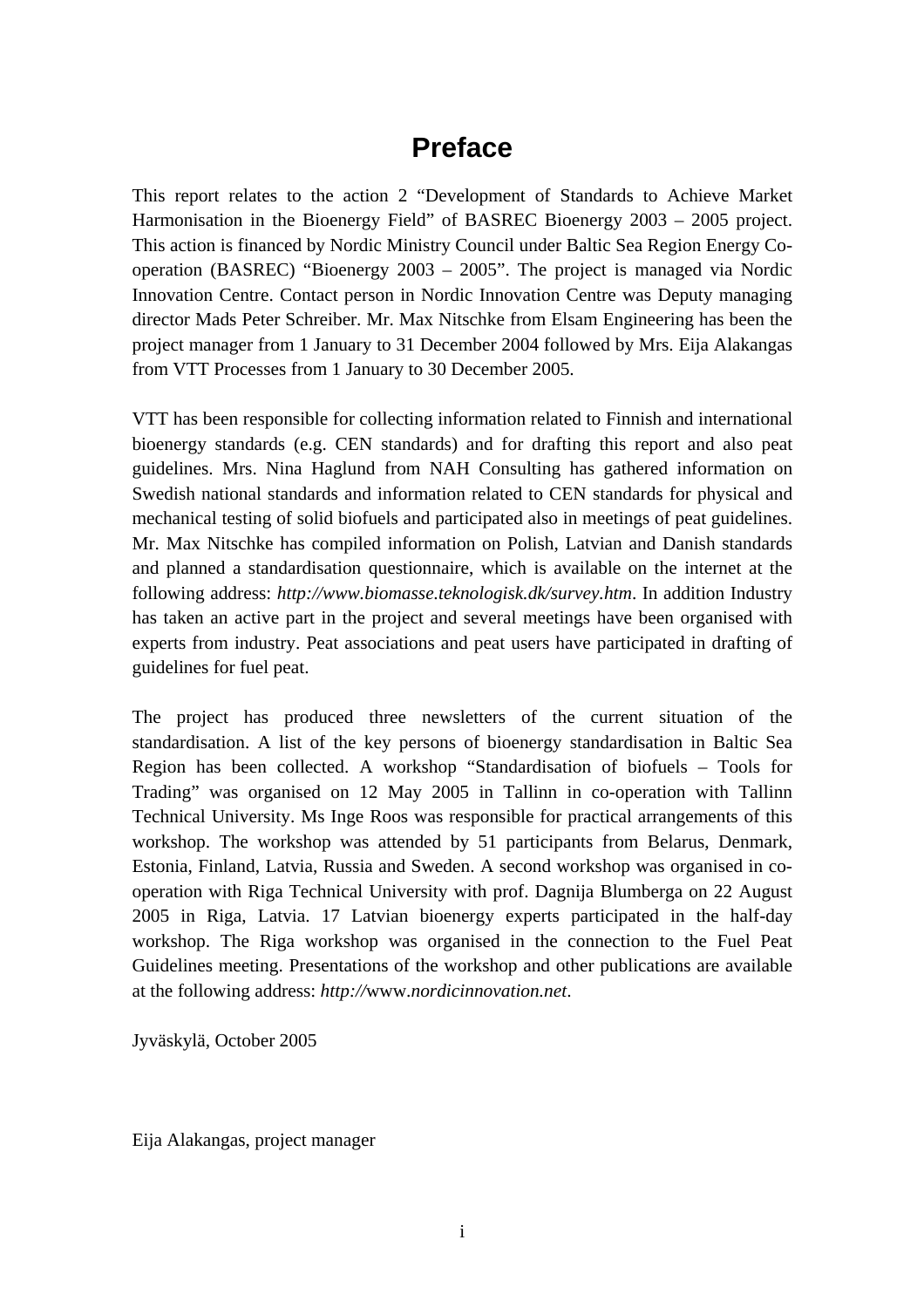# **Contents**

|    | 2.1 |       |  |
|----|-----|-------|--|
|    |     | 2.1.1 |  |
|    |     |       |  |
|    | 2.2 |       |  |
|    |     |       |  |
|    | 3.1 |       |  |
|    | 3.2 |       |  |
|    | 3.3 |       |  |
|    | 3.4 |       |  |
|    | 3.5 |       |  |
| 4. |     |       |  |
|    |     |       |  |

Appendix A. CEN Solid biofuels standards

A.1 Terminology A.2 Fuel specification and classes, fuel quality assurance A.3 Sampling and sample reduction A.4 Mechanical and physical properties A.5 Chemical properties

Appendix B. CEN equipment standards

- B.1 Boiler and burner standards
- B.2 Space heating standards
- B.3 Agricultural and forestry machinery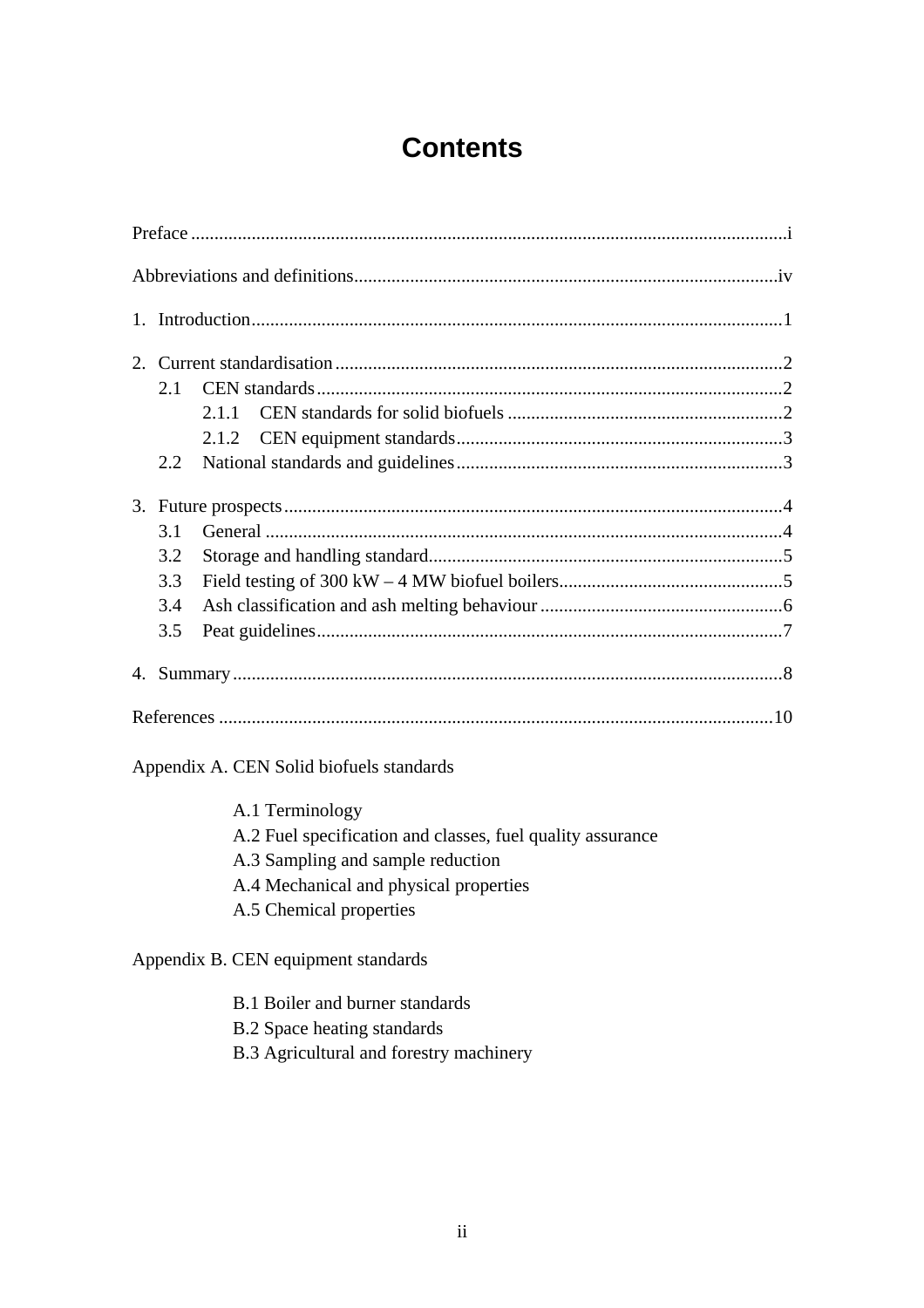Appendix C. National standards for solid biofuels and peat

C.1 Denmark C.2 Estonia, Latvia and Lithuania C.4 Germany C.5 Norway C.6 Poland C.7 Russia C.8 Sweden C.9 Austria C.10 The United Kingdom C.11 Nordic ecolabelling of biofuel pellets

Appendix D. National equipment standards

D.1 Norway D.2 The United Kingdom

Appendix E. Draft Guidelines for fuel peat

Appendix F. National standardisation organisations in Baltic Sea Region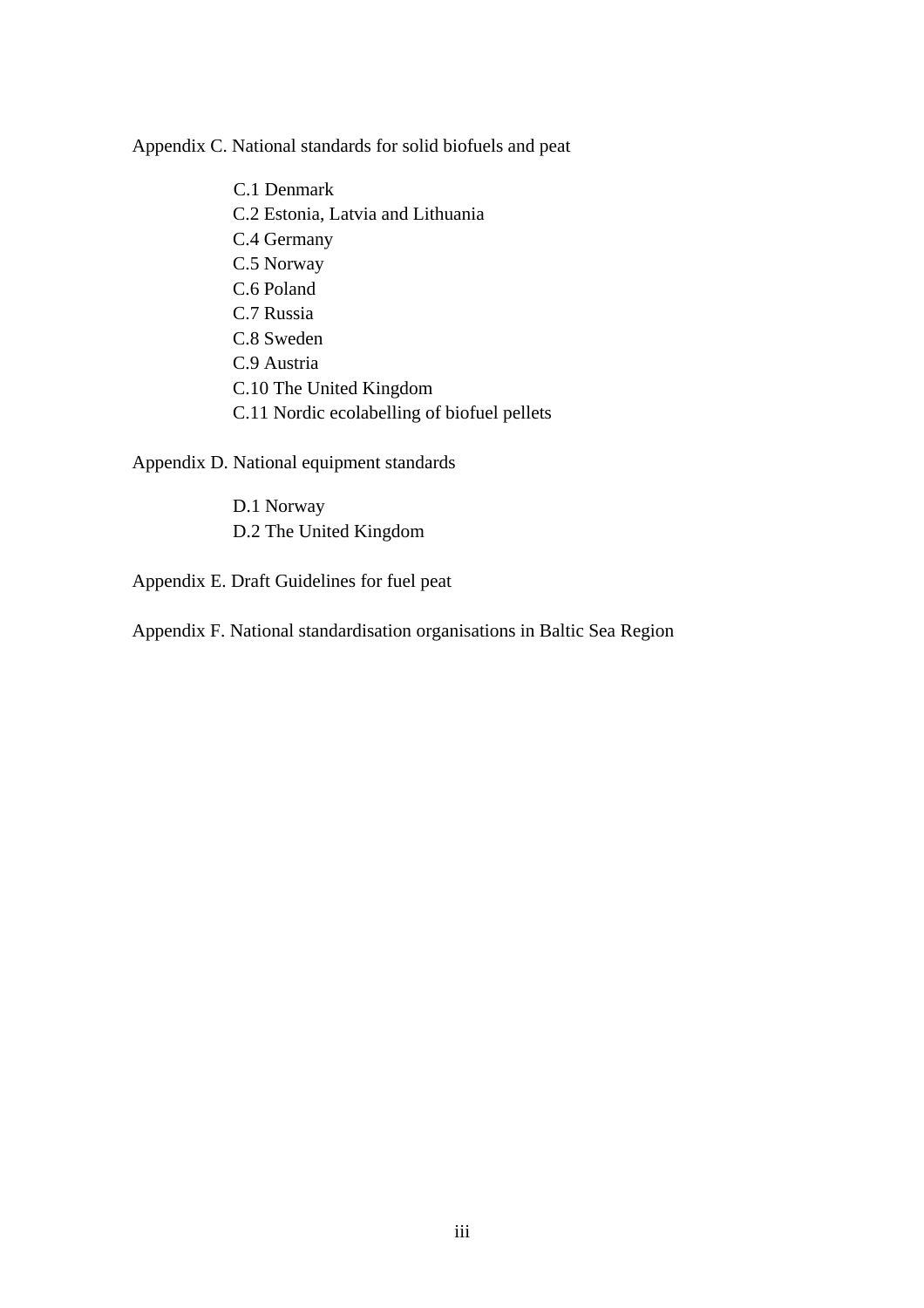# **Abbreviations and definitions**

| <b>CEN</b> | European Committee for Standardisation (www.cenorm.be)                                            |
|------------|---------------------------------------------------------------------------------------------------|
| <b>DIN</b> | German Standardisation Institute                                                                  |
| DS         | Danish Standards Association                                                                      |
| <b>ISO</b> | International Organisation for Standardisation                                                    |
| <b>NEN</b> | Netherlands Standardisation Institute                                                             |
| <b>ON</b>  | <b>Austrian Standards Institute</b>                                                               |
| <b>SFS</b> | <b>Finnish Standards Association</b>                                                              |
| <b>SIS</b> | <b>Swedish Standards Institute</b>                                                                |
| <b>TC</b>  | <b>Technical Committee</b>                                                                        |
| <b>TS</b>  | Technical specification so called prestandard, which is in<br>force three years after publishing. |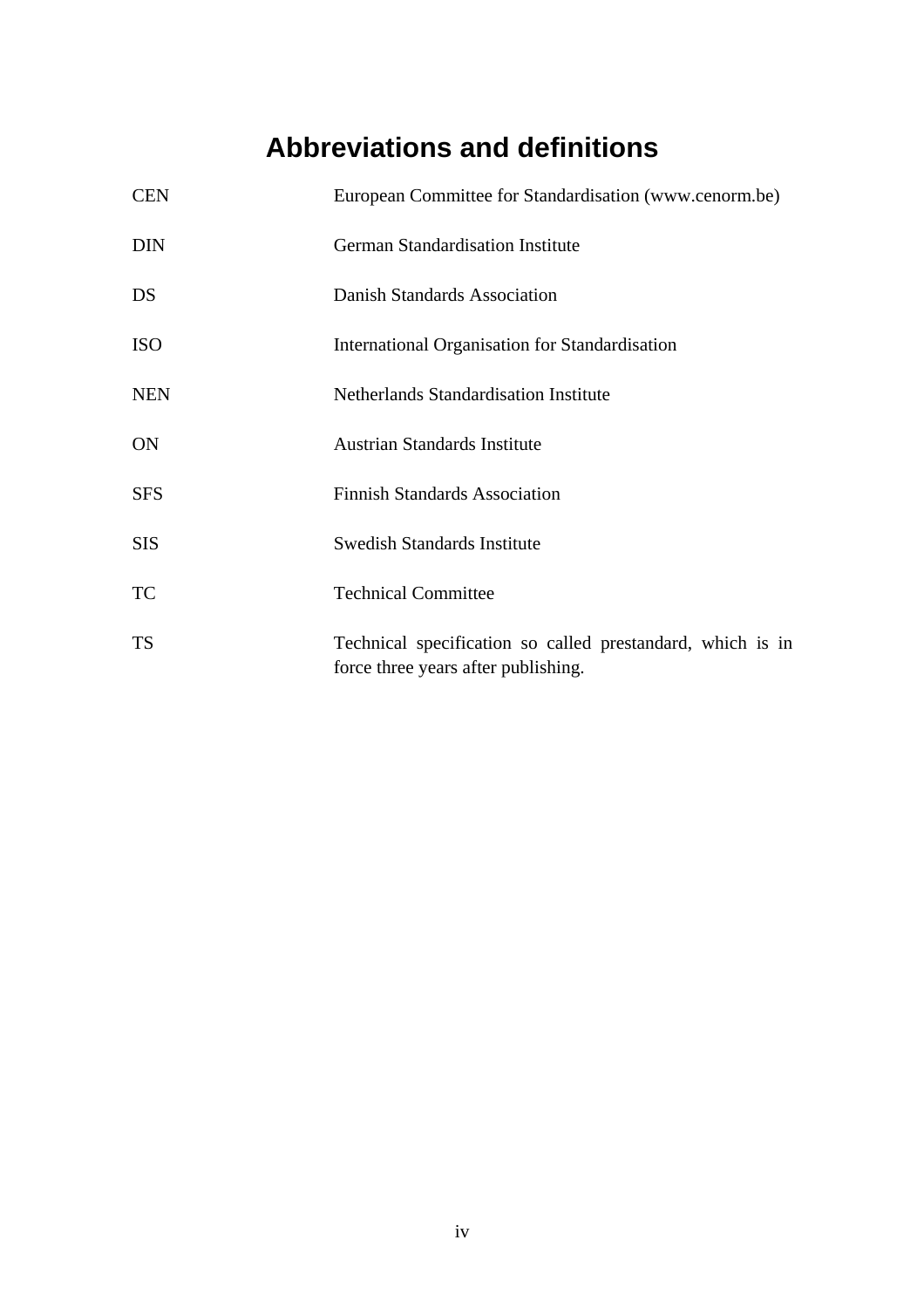# **1. Introduction**

This report gives an overview of standardisation of solid biofuels and of equipment for biofuel utilisation as well as ideas and proposals for development of additional standards related to the bioenergy field.

Existing standards have been analysed for their suitability in biofuel trade and usage. During this analysis and in contacts with numerous biofuel professionals, needs and ideas for further standards were identified and collected, see Chapter 3.

In the Chapter 4 there is a summary of the project.

In the Appendices  $A - D$  there are short summaries of both published standards and standards under development in Europe. The European organisation for standardisation, CEN, is in the process of developing a whole series of standards for solid biofuels. There are also CEN equipment standards and guidelines, both published and under development. Beside CEN standards there are national standards in most countries. A short description of each standard is presented including contact information for enquires. These contacts are from the project partners´organisations. In Appendix E a draft guideline for peat is summarised. In the Appendix F the standardisation bodies are listed, where already published standards can be purchased.

Countries considered in the national standards section (Appendix C) are Denmark, Estonia, Latvia, Lithuania, Finland, Germany, Norway, Poland Russia and Sweden as well as Austria and the UK. A Nordic ecolabelling standard for pellets, which is under development, is also included.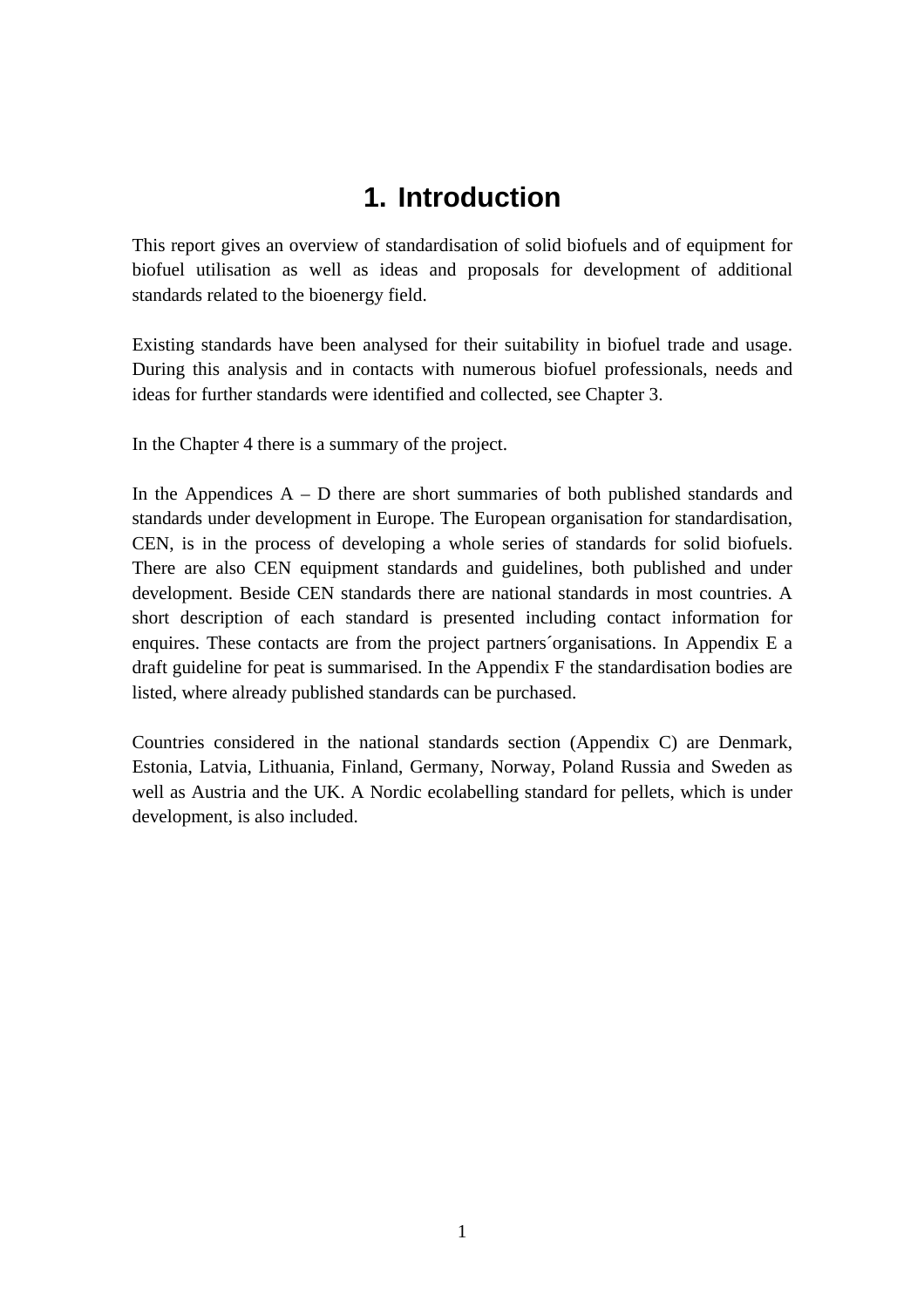# **2. Current standardisation**

This chapter presents CEN standards and national standards on solid biofuel and equipment for their usage. Both published standards and standards under development are summarized. National standards related to the bioenergy field in Denmark, Estonia, Latvia, Lithuanina Finland, Germany, Norway, Russia, Sweden as well as Austria and the UK are summarized.

## **2.1 CEN standards**

#### **2.1.1 CEN standards for solid biofuels**

One of the most important tools for a strong common biofuel market around the Baltic Sea is the standards for solid biofuels currently under development in CEN. Summaries can be found below. The standards can be used as tools to enable both efficient trading of biofuels and good understanding between seller and buyer, as well as in communication with equipment manufacturers.

The Commission has given the CEN a mandate to develop standards for solid biofuels in order to facilitate the trading of biofuels. The scope has been defined by the Commission and is the same as the exclusions from the Waste Incineration Directive (*Directive 2000/76/EC*).

The CEN technical committee for solid biofuels, TC 335, started in year 2000 and decided to start by making prestandards so called Technical Specifications, TSs, in order to serve the market as fast as possible. The main part of this work is now finished and most TSs will be published no later than in 2006. The upgrading of the TSs to full standards will start in 2006.

A Technical Specification, TS, has to be upgraded (or deleted) after three years. When it is upgraded to a full CEN standard and all conflicting national standards in Europe have to be withdrawn.

For summaries of each CEN Technical Specification see Appendix A.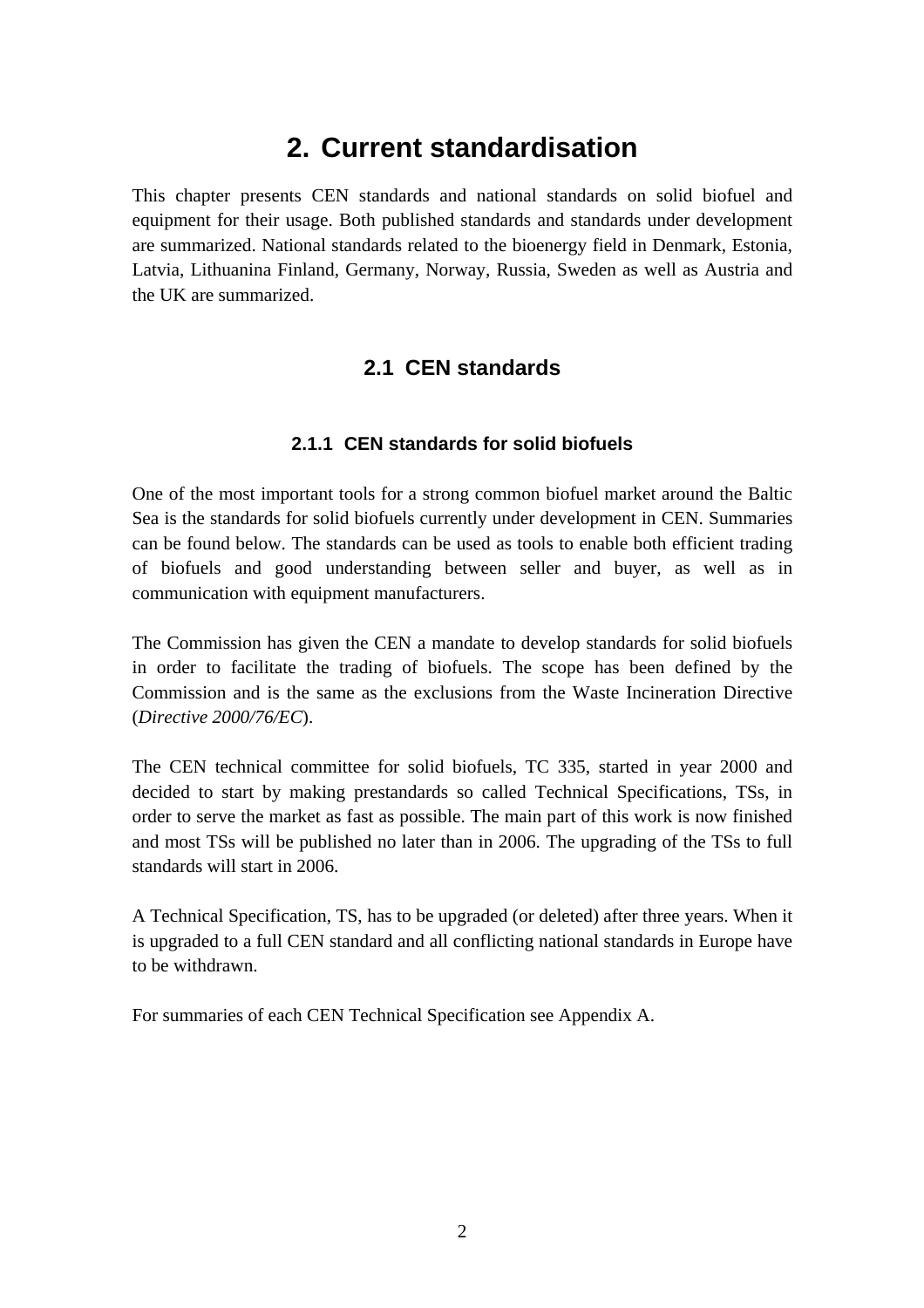#### **2.1.2 CEN equipment standards**

For summaries of CEN standards on equipment for biofuel usage see Appendix B.

## **2.2 National standards and guidelines**

Both new and old EU member countries are obliged to establish a national standardisation institute seeking to enforce the use of the common European standards developed in CEN. National standards in conflict with CEN standards are not allowed. A national standard can however exist in parallel with a CEN prestandard, CEN/TS. National standards on subjects not covered by the CEN are of course no problem.

In the Appendix C national standards related to the bioenergy field are summarized.The review covers Denmark, Estonia, Latvia, Lithuania, Finland, Germany, Norway, Poland, Russia, Sweden and also Austria and the UK.

A Nordic standard for ecolabelling of biofuel pellets is currently under development. This development is summarized in Appendix C as C.11.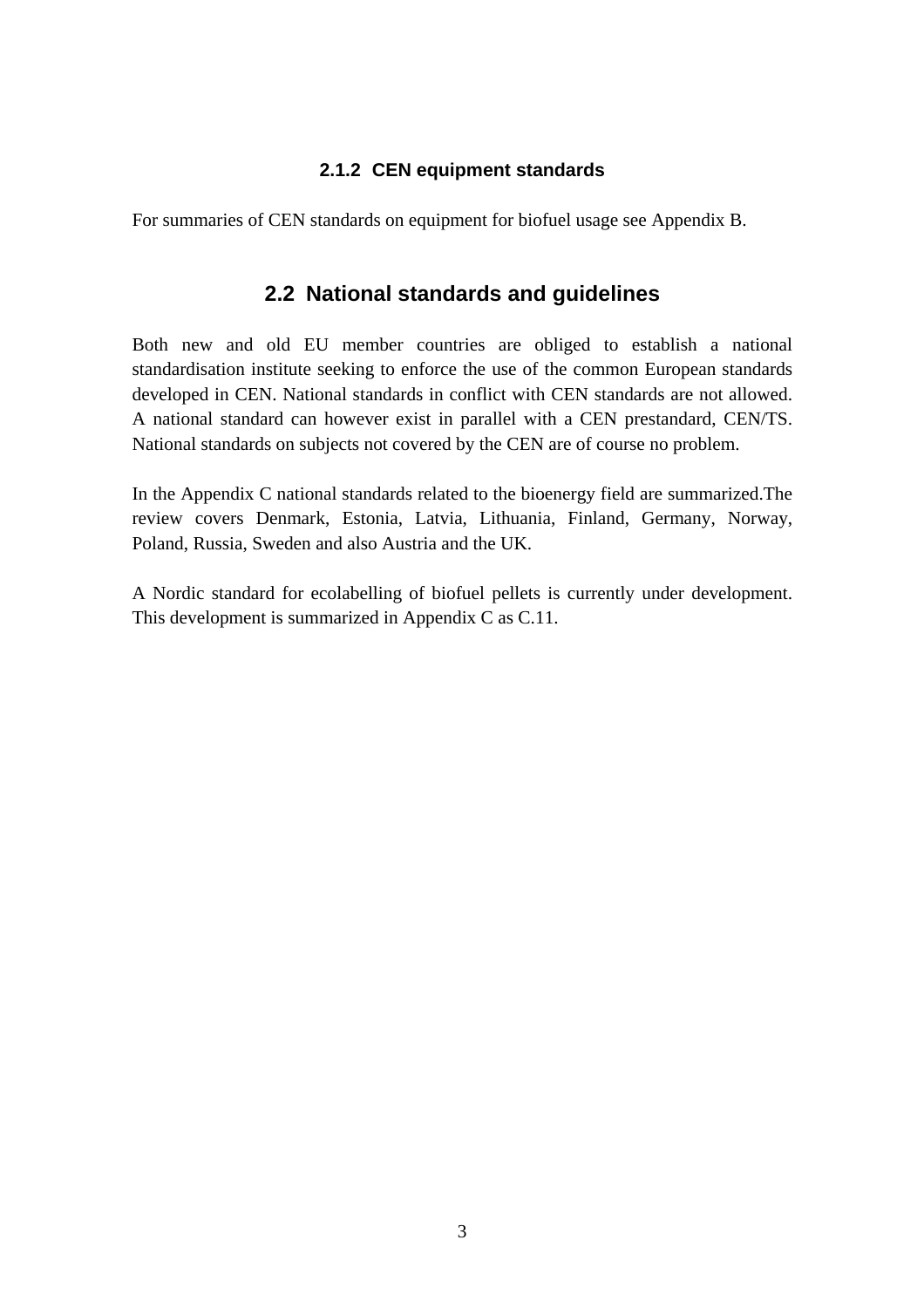# **3. Future prospects**

## **3.1 General**

During the review of existing standards and in the contacts with numerous biofuel professionals, needs and ideas for further standards were identified and collected. They are listed and explained in this chapter.

The CEN-standards and technical specifications can meet the major requirements of the standardisation needs for solid biofuels and small-scale equipment. The CEN technical specifications for solid biofuels are currently being finalised and more experience from their implementation is needed. The **need for a special information and training project for the Baltic countries and Russia** has been identified. The reason is that the Baltic States have not participated actively in the CEN work and Russia is not even a CEN member.

Many participants in the Tallinn workshop expressed that it is difficult to find a specific standard, because websites include only the title of a standard, and no description of the scope and other content is available. The summaries in this report could be of help in this resopect. The Russian experts complained that for them it is difficult to purchase international standards.They should be able to contact national standards organisations listed in Appendix F.

The following **additional standards** were found to be urgently needed:

- Standard for storage and handling of solid biofuels, see 3.2
- Standard for requirements and measurements for field testing of  $300 \text{ kW} 4$ MW biomass boilers, see 3.3
- Standard for classification of ash from biofuels, see 3.4.
- Guidelines for peat classification, sampling and and analysis of properties, see 3.5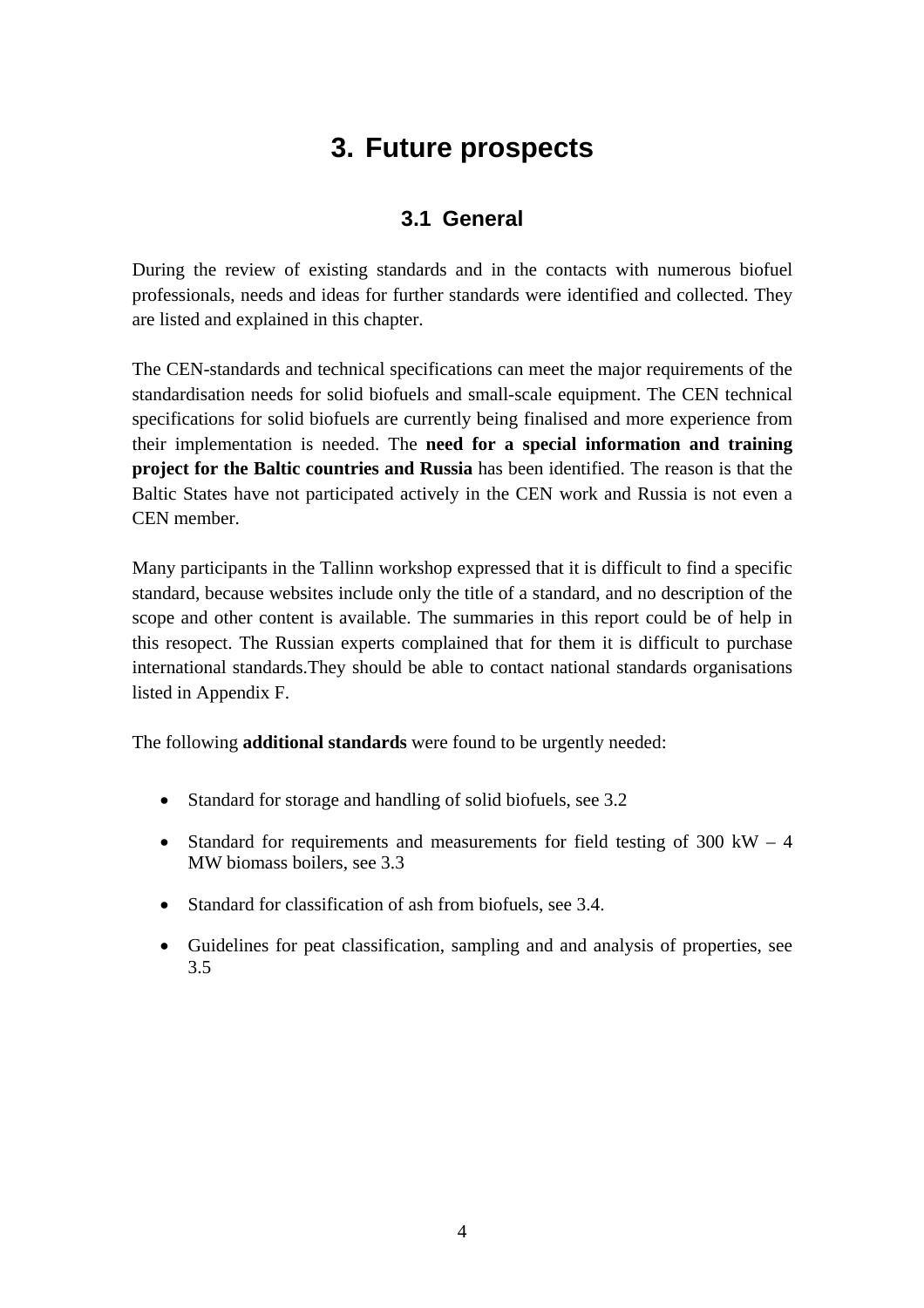## **3.2 Storage and handling standard**

The growth in the use of biofuels that Europe has experienced during the past  $10 - 15$ years has implied a significant increase in the amount of biofuel handled. The size of the storages and transports as well as the number of locations where biofuel is handled and/or stored has risen markedly. The personnel operating these large amounts of biofuels work in a business with a very short history of experience.

This assumption is confirmed by the fact that the market has seen a lot of fires in biofuel storages that could easily have been avoided by following simple rules for handling and storing. For this reason it is argued that a short standard or guideline for correct handling and storing of biofuels, based on existing (although rather limited) research, would prevent accidents and loss of biofuels through fires and can furthermore prevent unnessecary deterioration of biofuel in store.

Health issues are very important and could be either included or handled in a separate standard.

## **3.3 Field testing of 300 kW – 4 MW biofuel boilers**

Equipment standards include currently only small-scale combustion equipments (CEN/TC 295) and the scope of the standards include measurements of heat out, emissions and efficiency and requirements of safety issues.

The works of TC 295 is connected closely to the Construction Products Directive (CPD), Council Directive 89/106/EEC of 21 December 1988 on the approximation of laws, regulations and administrative provisions of the Member States relating to construction products. All published standards will be modified to hEN-standards, which ensure that the standardised products meeting the requirements of the standard meet also the essential requirements of the CP Directive. This is a way (not the only one) for manufacturers to get CE marks for their products.

It is difficult to make any common standards for larger combustion equipment (few megawatts). Usually boilers and handling equipment are taylorised for each plant based on the locally available biomass fuels.

Currently there are several combustion equipment standards for stoves and boilers up to 300 kW, because boilers of this size can be measured in laboratory conditions.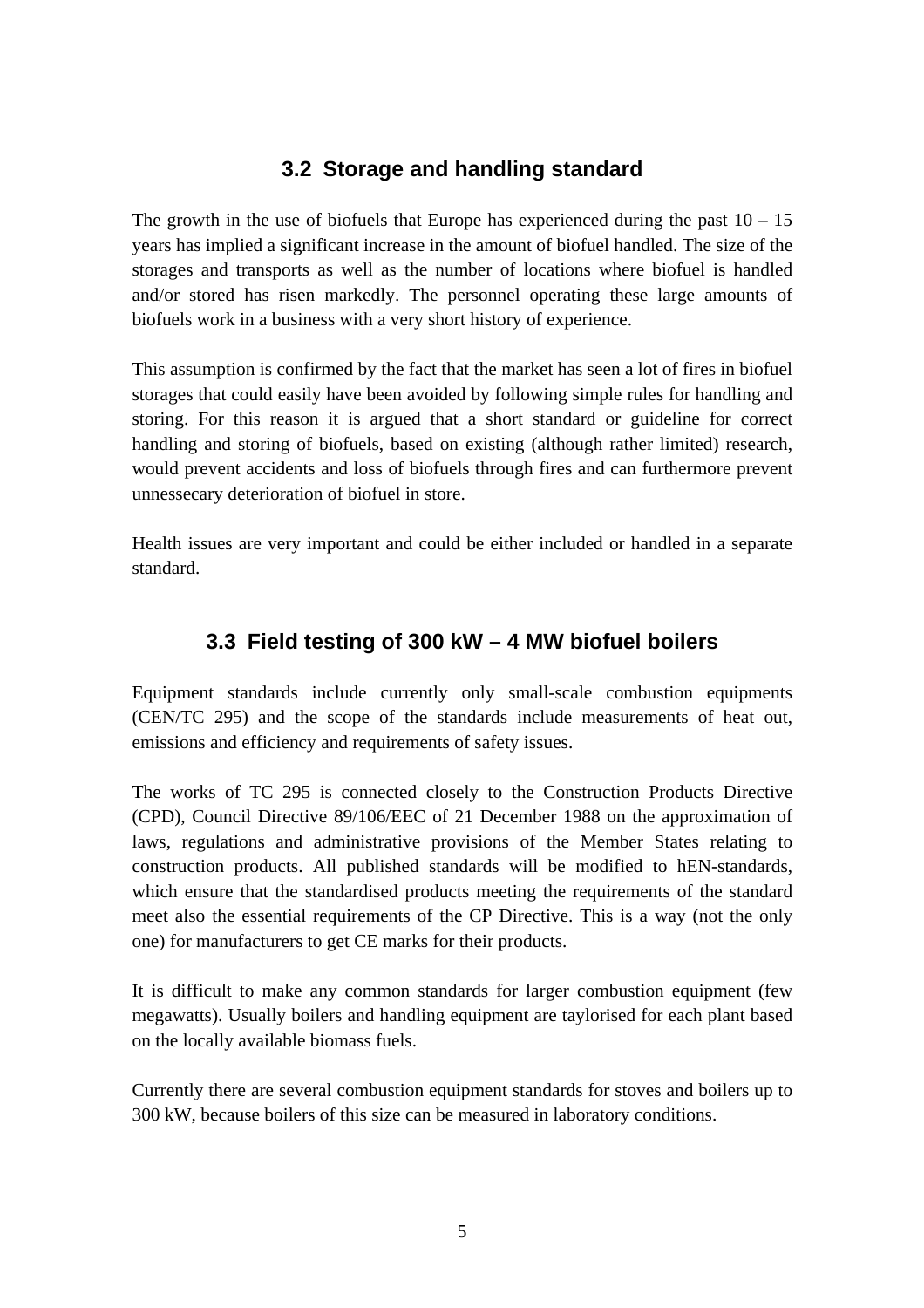In the Tallinn workshop it was pointed out the need for a simplified method for field measurements for boilers of few megawatts. The earlier mentioned standards cover quite well the needs of quality assurance of small biomass fuel fired appliances. There is a need for simple standard for larger than 300 kW biomass systems, which has to be tested on field. For large power plants exists a well established standard (DIN 1942). It is originally developed for power plants using fossil fuels. It may need updating so that it is better suited also for biomass fuel fired plants.

## **3.4 Ash classification and ash melting behaviour**

Ash from combustion of biofuels can be used to contribute to sustainable forest management. To facilitate such ash usage a classification system for ash from biofuels is needed, including methods for analysis and limit values for heavy metals (usage in the building industry will not be covered).

During the discussion during the workshop held in Tallinn the need of a standard simplified mehod for ash melting behaviour was identified. This is especially needed to evaluate the suitability of different biomass raw materials for pellet production. It is uncertain if the CEN method for ash melting behaviour, which is under development could fullfill this need.

In Denmark a method of a rapid slagging analyser has been developed by Danish Technical Institute. In this method 2 kg of biofuel is ignited with gas on a virgin grate under standard conditions and the ash is valuated visually or by empirical measurements. A slagging analyser described in a standard can be build by any laboratory, and provide information about properties of a biofuel to biofuel purchasers or biofuel producers considering new raw material sources.

Tallinn Technical University has also tested ash melting by so-called "yes or no" method. In this method biomass is kept in certain temperature (e.g.  $1300\text{ °C}$ ) for certain time to evaluate if biomass is melt or not.

The different ideas for testing of ash melting behaviour were discussed at the workshop in Tallinn. The conclusion was to gather more experience of the CEN method before proposing any other method for standardisation.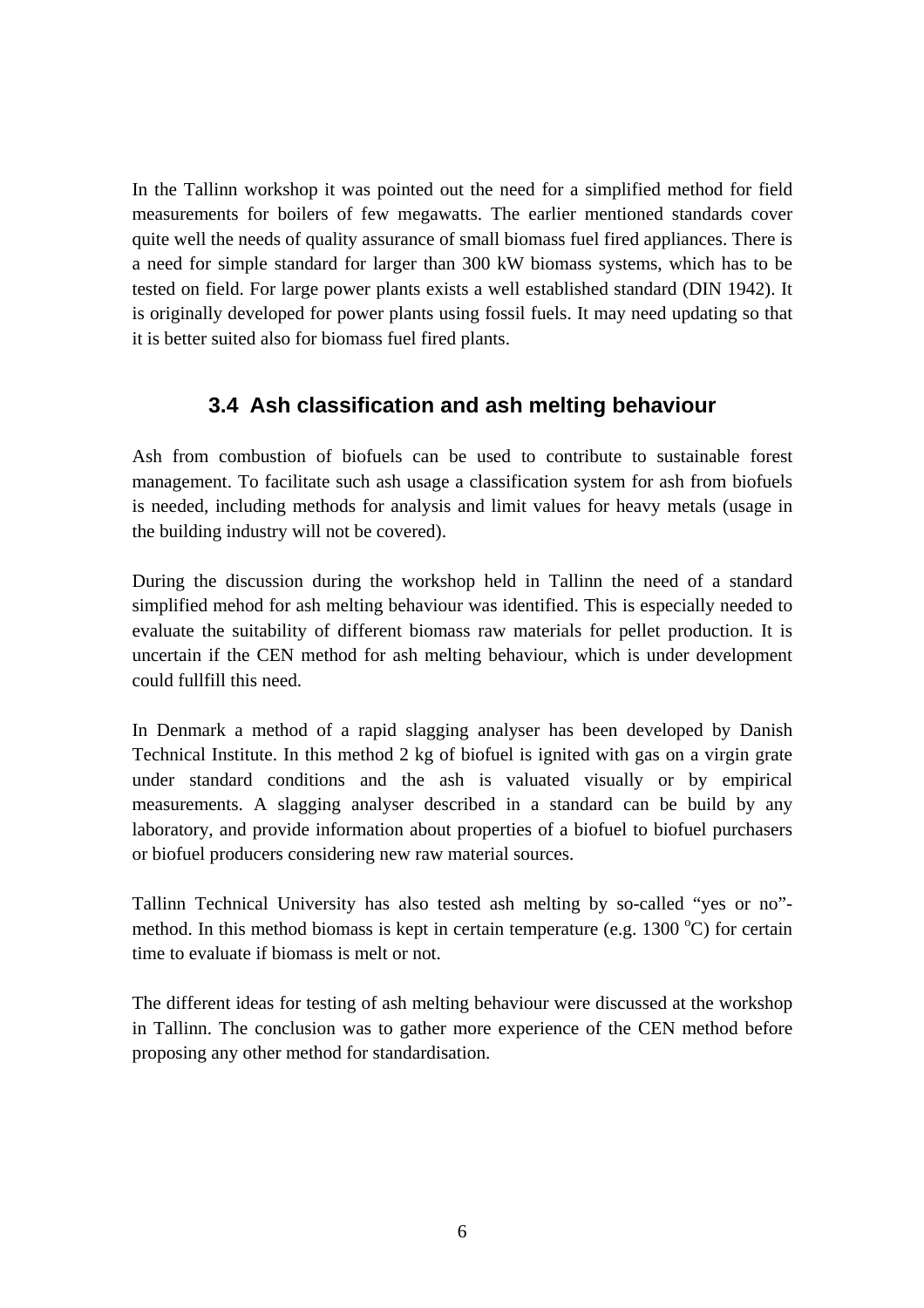## **3.5 Peat guidelines**

In the Baltic Sea Region peat is commonly used together with biofuels in order to improve the biofuel combustion properties and thereby increase boiler efficiency. There is also a significant international trade with peat in the region. Peat reduces slagging problems, fouling and corrosion. Especially when using wood fuel from logging residues, the use of peat is important to avoid combustion problems and down-time. The percentage of peat is dependant on the type of biofuel. Typically 15–20% peat is used.

When large amounts of particularly difficult biofuels (e.g. logging residues and used wood) are to be combusted, blends with up to 35% peat are used. Guidelines on classification, handling, storage and testing of peat is needed to facilitate optimizing of biofuel combustion.The classification system and test methods for peat should be similar to the CEN standards for solid biofuels.

A guideline for fuel peat has been drafted with the help of users of biofuels and peat producers in Finland, Sweden, Estonia, Latvia and Russia and national peat associations. The role of peat industry and utilities has been crucial in developing these guidelines. They have been activily participating in the meetings and collecting statistical information of peat. The intention is to publish the guideline as a Nordtest report by the end of year 2005. National peat associations in Finland and Russia will translate the guidelines into local languages. For a summary of the draft guideline see Appendix E.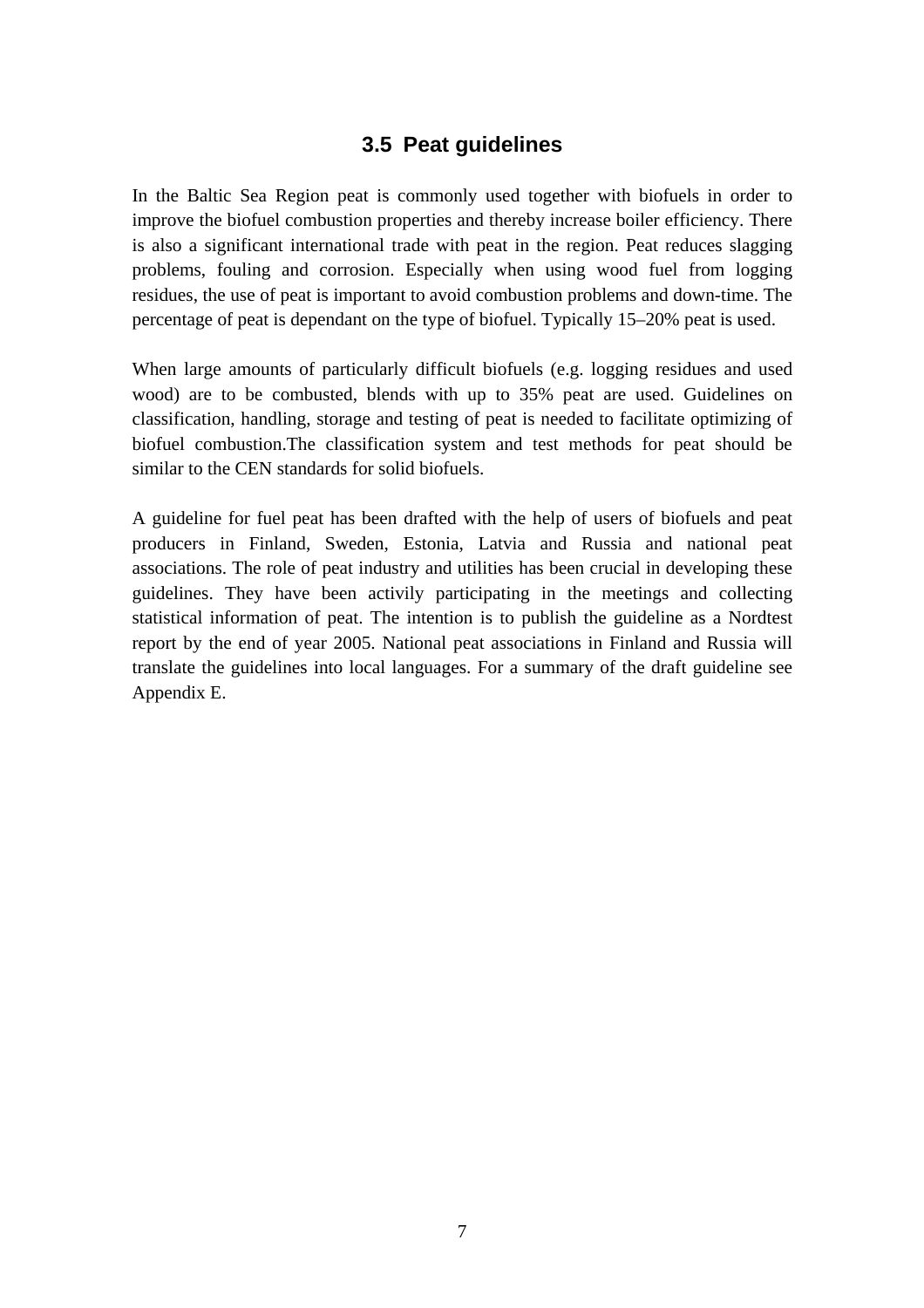# **4. Summary**

The aim of the project is to establish contacts between relevant national organizations in the Baltic Sea Region and Technical Committees within CEN to prepare possible contributions to ongoing activities on solid biofuel standards and further to investigate the needs and possibilities for common test methods and rules regarding biofuels and biofuel machinery and systems in the area.

The work was concentrated on the analysis of existing standards and their suitability in the trade of solid biofuels. Also information on equipment standards for small-scale boilers and stoves were collected.

European standardisation organisation, CEN, is currently preparing 30 different technical specifications for solid biofuels, which are presented in this report. These technical specifications have been drafted in co-operation with the leading bioenergy experts in Europe. They provide a good basis in the future in production, trading and use of solid biofuels. There are also CEN standards on equipment for the usage of biofuel. From the Baltic Sea Area only Denmark, Finland, Germany and Sweden have participated actively in the CEN work. It is essential that the knowledge of CEN standardisation work is transferred to also to the other Baltic Sea countries. This has been one of the major tasks in this project. Members of the project team have a good knowledge of the CEN standardisation as they are participating in the CEN standardisation work.

There are also national standards related to the bioenergy field in most countries. A survey, supported by interviews, was carried out to find information about existing standards and future needs in the Baltic Sea Region. A web based questionnaire (available at http://www.biomasse.teknologisk.dk/survey.htm) was elaborated and has been sent to experts in the countries around the Baltic Sea. Needs of future standards have also been discussed in meetings with experts from industry and in the workshop: *Standardisation of Solid biofuels – Tools for trading* organised in Tallinn on 12 May 2005.

A second, half-day workshop was organised in Riga on 22 August 2005 with 17Latvian participants. Riga workshop was organised together with Riga Technical University.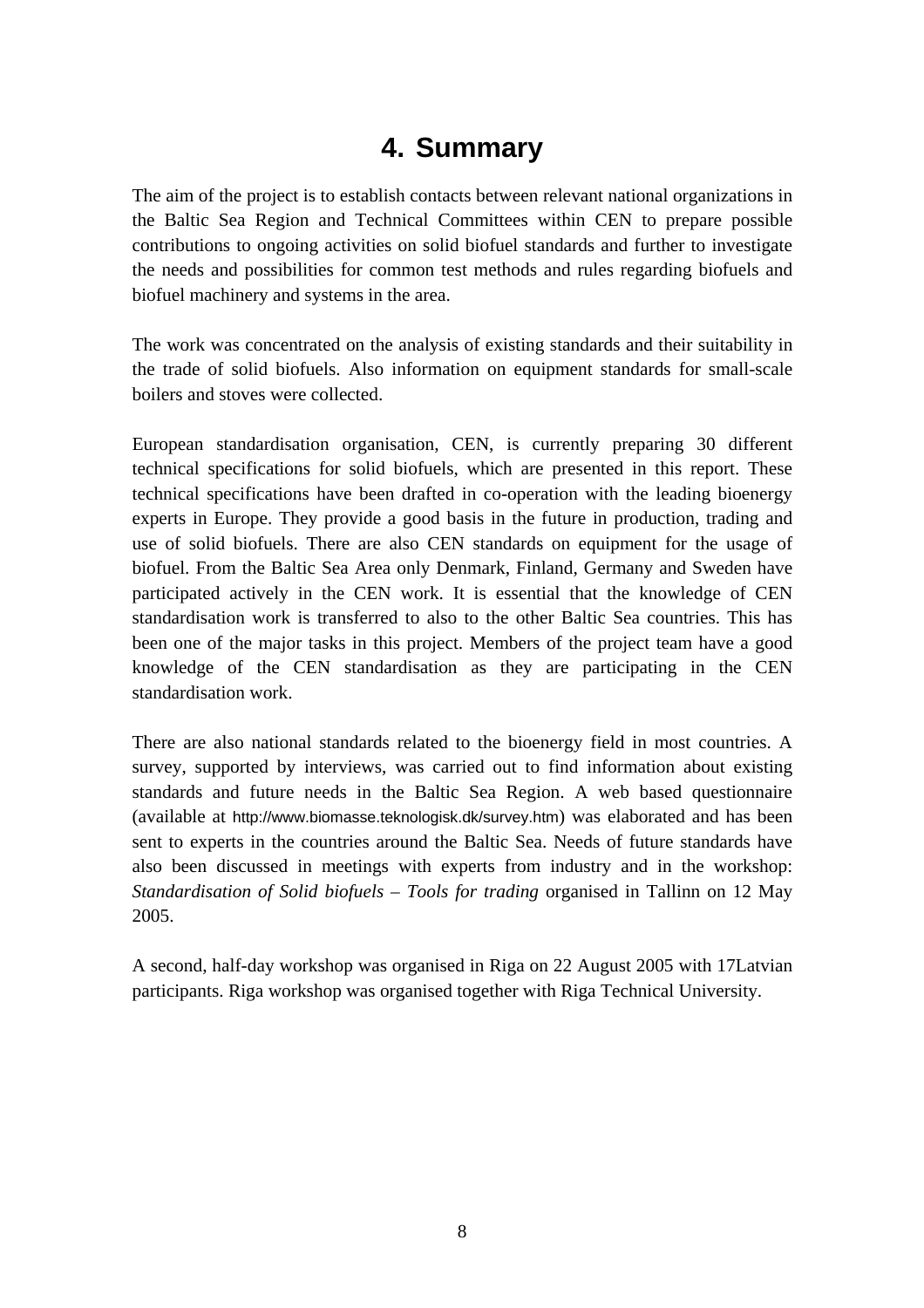

*Participants of the CEN/TC 335 standardisation workshop in Riga on 22 August 2005.* 

## **Project results:**

The CEN-standards and technical specifications can meet the major requirements of the standardisation needs for solid biofuels and small-scale equipment. The CEN technical specifications for solid biofuels are currently being finalised and more experience from their implementation is needed. The need for a special information and training project for the Baltic countries and Russia has been identified.

The reason is that the Baltic states have not participated actively in the CEN work and Russia is not even a CEN member.

The following additional standards were found to be urgently needed:

- Standard for storage and handling of solid biofuels.
- Standard for requirements and measurements for field testing of  $300 \text{ kW} 4$ MW biomass boilers
- Standard for classification of ash from biofuels for the use in sustainable forestry.
- Guideline for fuel peat classification, sampling and analysis of properties.

Such standards could preferrably be developed by the Action 2 project team with the help of experts from industry.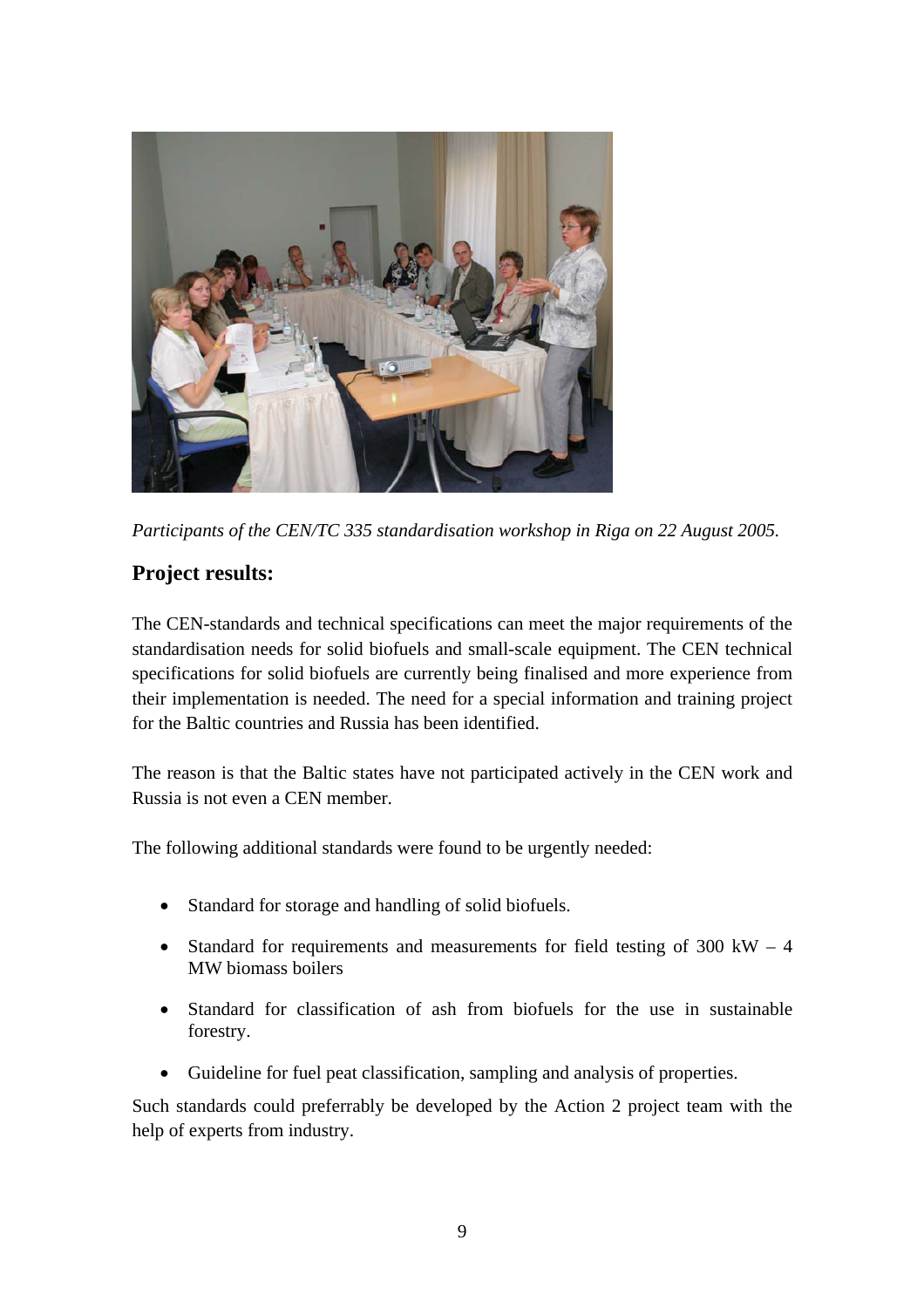## **References**

*Basrec website*. URL: http://www.cbss.st/basrec/

*British Biogen website.* Trade Association to the UK Bioenergy Industry. URL: http://www.britishbiogen.co.uk

*Burval, J. & Öhman, M*. Sambränning av torv och biobränslen – askrelaterade systemfördelar (available at www.stem.se), In Swedish.

*Danish Standards website*. URL: http://www.ds.dk

*European Committee of Standardisation*, CEN, website. URL: http://www.cenorm.be

*GOST-website*. URL: http://www.gost.ru

*Kärki, J., Leino, T., Orjala, M., Ahonen, H. & Frantsi, A*. The performance and operation economics of co-fired biomass boilers. Bioenergy 2005 conference, Jyväskylä, 6 p.

*Nordisk Innovations Center website*. URL: http://www.nordicinnovation.net

*ON.* Austrian Stadards Institute website. URL: https://www.on-norm.at

Quality guidelines for fuel peat 1989. Association of Finnish Peat Industry.

Quality guidelines for fuel peat 1991. Association of Finnish Peat Industry.

Quality guidelines for solid wood fuels in Finland. Finnish Bioenergy Association, FINBIO, 1998.

SFS 5875: Solid recovered fuel. Quality control system. Finnish Standards Association, 2000.

*Standards Norway website*. URL: http://www.standard.no

*Veijonen, K, Vainikka, P., Järvinen, T. & Alakangas, E*. Biomass co-firing – an efficient way to reduce greenhouse gas emissions. VTT Processes, March 2003. 28 p.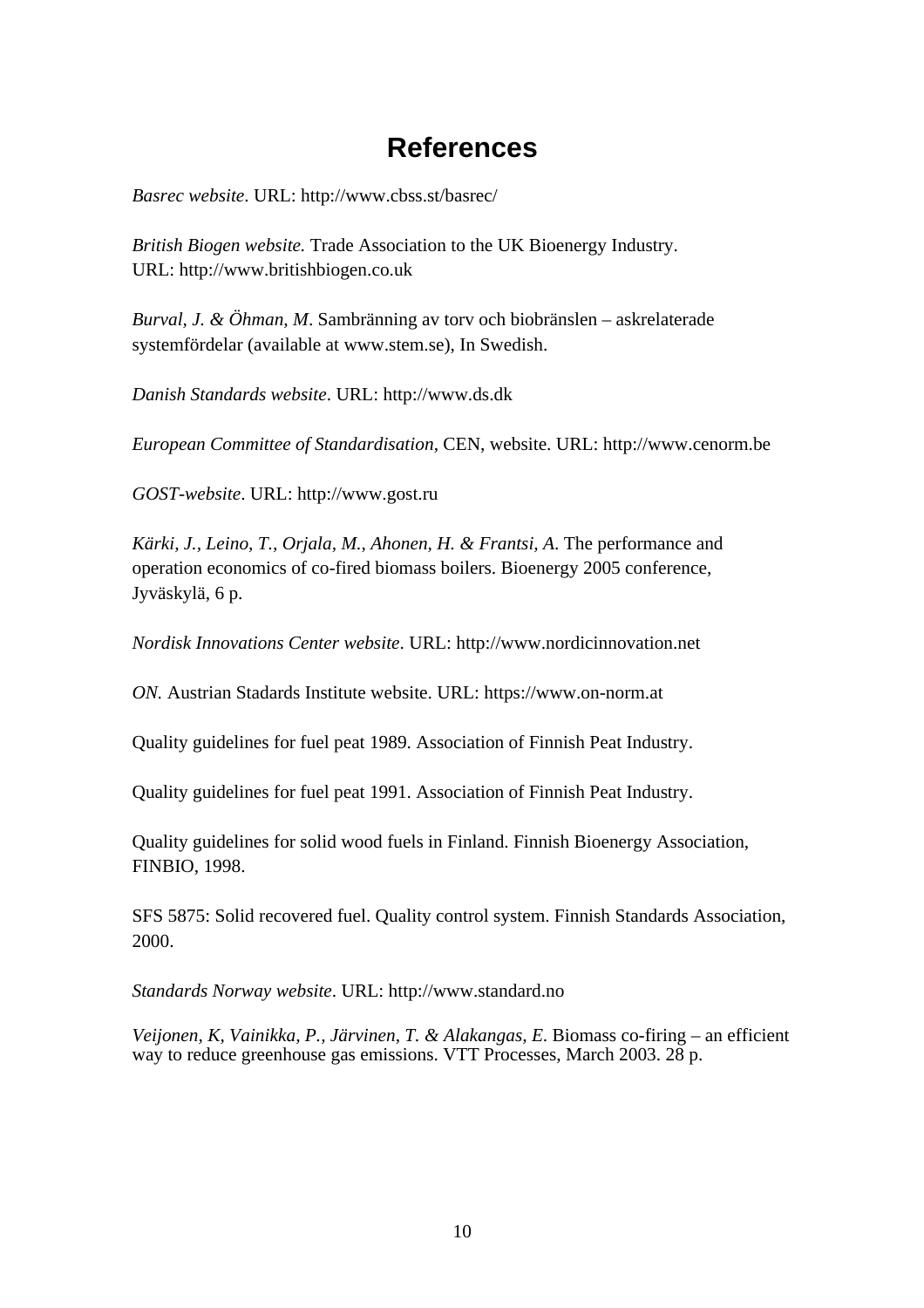## **Appendix A. CEN solid biofuel standards**

## **A.1 Terminology**

#### **CEN/TS 14588: Solid Biofuels – Terminology, definitions and description**

**Status**: published

**Short description:** This TS defines the terms within the scope of CEN/TC 335 "Solid Biofuels". Beside the international standards, also national standards and manuals have provided the basis of the TS. Some terms important within specific nations have been added to the terminology: e.g. "black liquor" and "animal husbandry residues" are out of the scope of the mandate, yet included in the TS for information only. Numerically 147 terms and definitions are categorised in a logical structure based on the assumptions that there are different types of solid biofuels, which are produced from different sources and the purpose of which is the conversion into bioenergy.

**Additional information:** Eija Alakangas, VTT Processes (eija.alakangas@vtt.fi)

#### **A.2 Fuel specification and classes, fuel quality assurance**

#### **CEN/TS 14961: Solid Biofuels - Fuel specifications and classes**

**Status**: published

**Short description:** This TS determines the fuel quality classes and specifications for solid biofuels. The classification principle of the solid biofuels is based on origin and source, major traded forms (briquettes, pellets, fuel powder, sawdust, wood chips, hog fuel, logs, whole wood, straw bales, bundles, bark, chopped straw, grain or seed, shells and fruit stones, fibre cakes) and properties of solid biofuels. It enables classification from first to fourth level. Hierarchical classification system includes four types: woody biomass, herbaceous biomass, fruit biomass and biomass blends and mixtures. This TS involves special recuirements for chemically treated biomass.

**Additional information:** Eija Alakangas, VTT Processes (eija.alakangas@vtt.fi)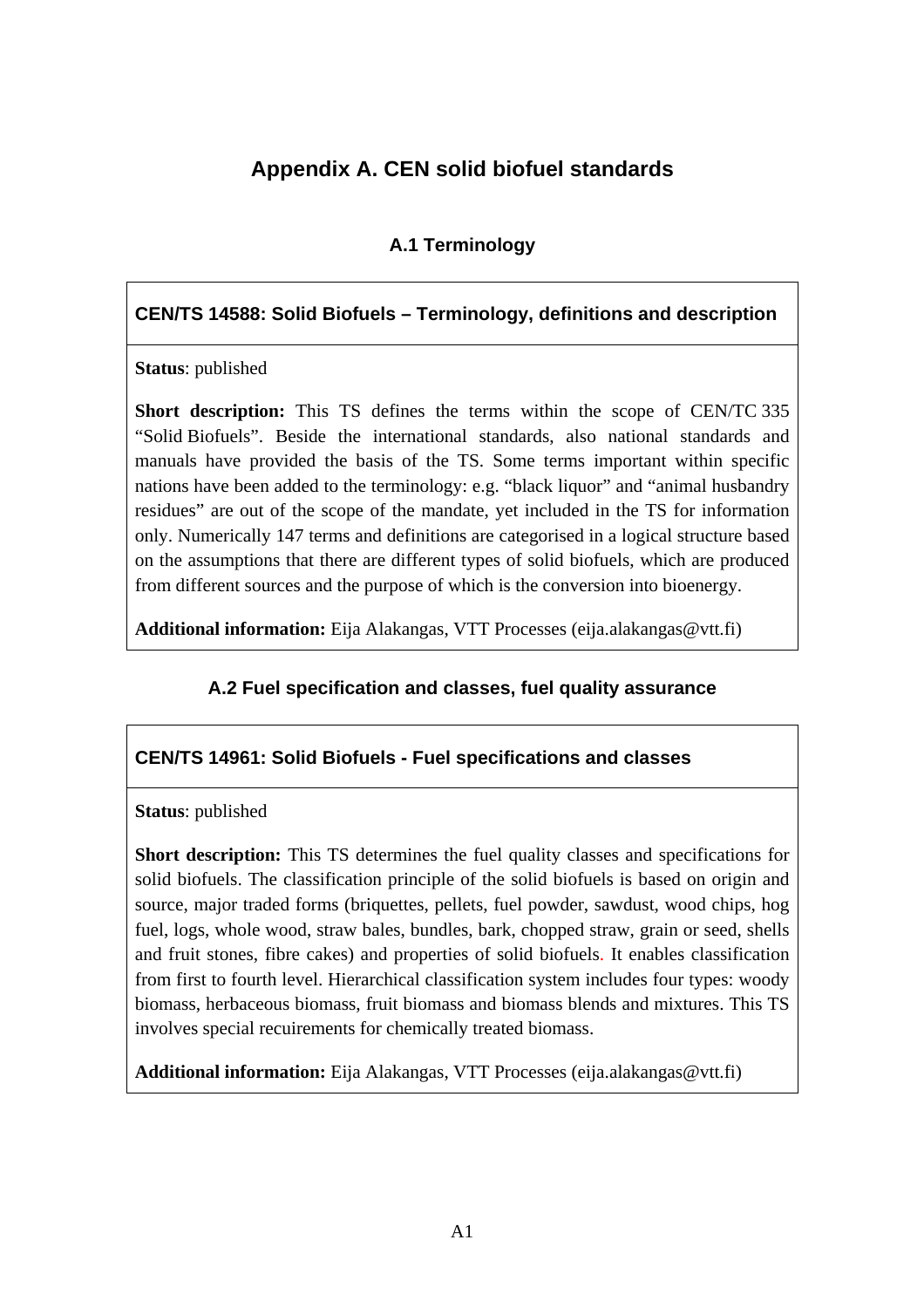## **CEN/TS 15234 Solid Biofuels - Fuel quality assurance**

#### **Status**: under preparation

**Short description:** This draft TS defines the procedures to guarantee solid biofuel quality through the whole supply chain from the biofuel origin to the delivery to the end-user, and describes measures to provide adequate confidence that specified quality requirements are fulfilled. It covers the fuel quality assurance of the supply chain and the information to be used in the quality control of the product, which ensures traceability and gives confidence by demonstrating that all processes along the supply chain up to the point of the delivery to the end-user are under control.

**Additional information:** Eija Alakangas, VTT Processes (eija.alakangas@vtt.fi)

#### **Solid Biofuels – A guide for a Fuel Quality Assurance System**

**Status**: under preparation

**Short description:** This draft guide is to assist all operators within the solid biofuel supply chains to compose a quality assurance manual according to TS "Solid Biofuels - Fuel quality assurance". This document can be considered as a bridging element over the gap between the ISO 9001:2000 quality management principles and the specific needs of operators in the solid biofuel market. Methodology of this guideline can be applied without having a full quality management system already in place.

**Additional information:** Eija Alakangas, VTT Processes (eija.alakangas@vtt.fi)

#### **A.3 Sampling and sample reduction**

The TSs for sampling and sample preparation are intended for all user groups, i.e. producers, traders and buyers as well as regulators, controllers and laboratories. There are four TSs related to sampling and sample reduction of solid biofuels: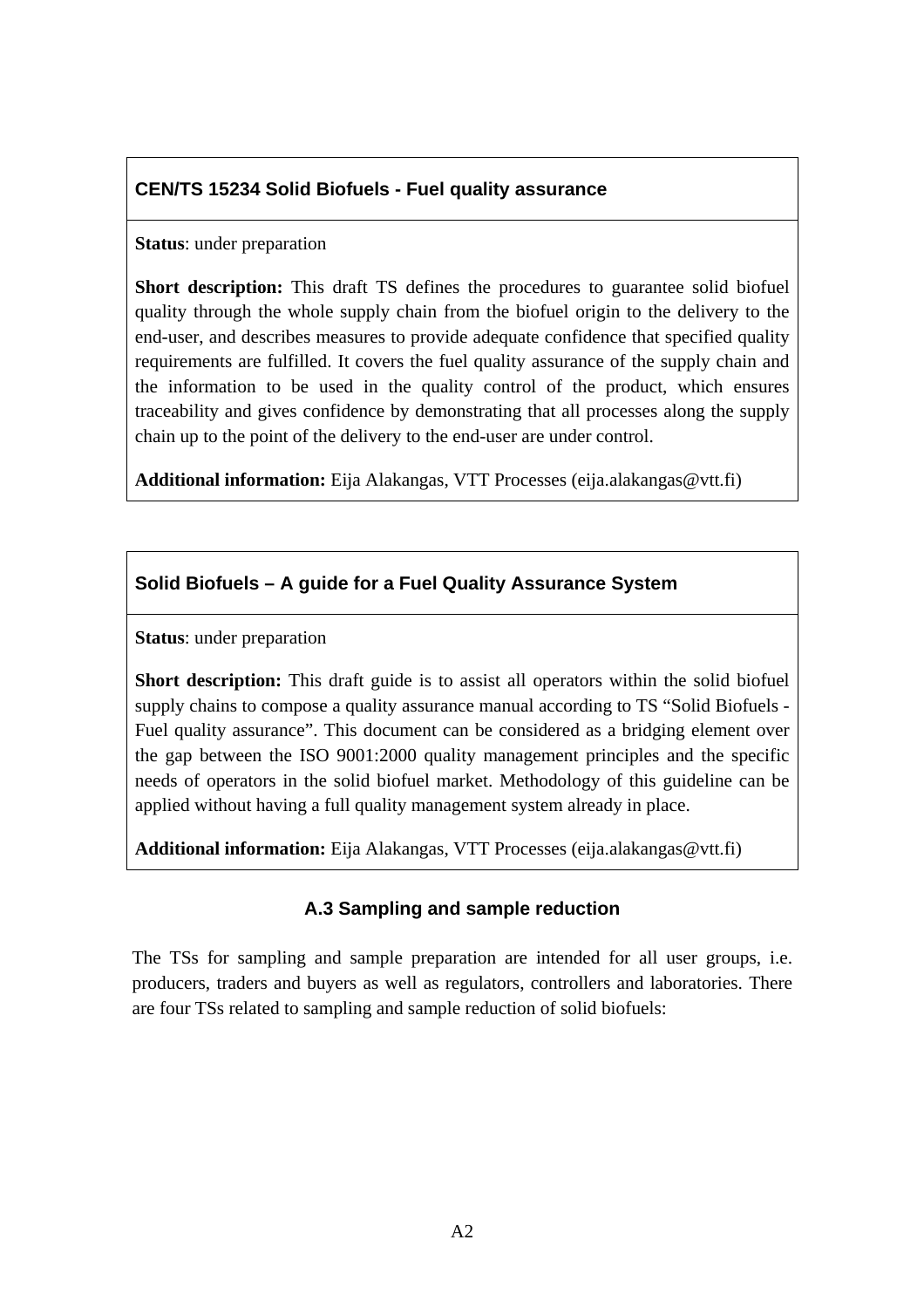- CEN/TS 14778-1, Solid biofuels Sampling Part 1: Methods for sampling;
- CEN/TS 14778-2, Solid Biofuels Sampling Part 2: Methods for sampling particulate material transported in lorries;
- CEN/TS 14779, Solid biofuels Sampling Methods for preparing sampling plans and sampling certificates;
- CEN/TS 14780, Solid biofuels Methods for sample preparation.

These TSs can be used, for example, when the samples are to be tested for mechanical, physical or chemical properties. It should be noted that they are not intended for obtaining very large samples that are required for the testing of bridging properties.

The principle of each sampling method is that every particle in the lot or sub-lot to be represented by the sample should have an equal probability of being included in the sample. The applicability of the TSs related to sampling and sample reduction is based on the categories of solid biofuels given in Table 1.

| <b>Number</b> | <b>Definition</b>                                                                                                                                                                                                    |
|---------------|----------------------------------------------------------------------------------------------------------------------------------------------------------------------------------------------------------------------|
| 1             | fine and regularly-shaped particulate materials, particle sizes up to about<br>10 mm that can be sampled by using a scoop or pipe, e.g. sawdust, olive<br>stones and wood pellets                                    |
| $\mathbf{2}$  | coarse or irregularly-shaped particulate materials with particle sizes up to<br>about 200 mm that can be sampled by using a fork or shovel, e.g. wood<br>chips and nut shells, forest residue chips, and loose straw |
| 3             | baled materials that require a special sampling tool to be used if the bales<br>are not to be broken open for sampling, e.g. baled straw or grass                                                                    |
| 4             | large pieces (particles sizes above 200 mm) which are to be picked<br>manually                                                                                                                                       |
| 5             | fibrous and vegetable waste dewatered in belt press                                                                                                                                                                  |

*Table 1. Categories of solid biofuels to be sampled*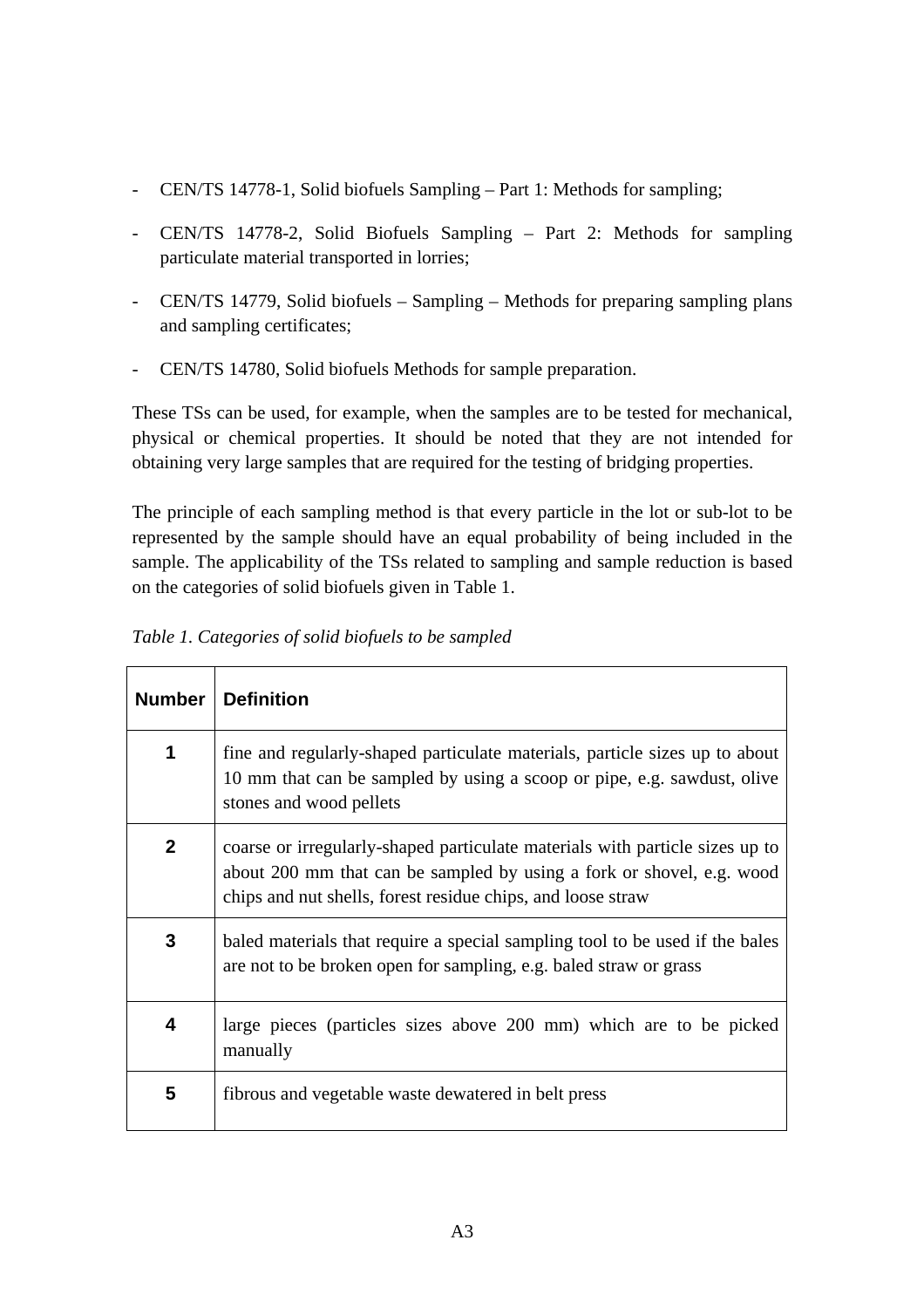## **CEN/TS 14778-1: Solid Biofuels – Sampling – Part 1: Methods for sampling**

#### **Status**: under preparation

**Short description:** This TS is applicable to solid biofuels belonging to categories 1, 2, 3, 4 and 5 presented in Table 1. It describes both manual and mechanical methods for sampling of solid biofuels from both stationary and moving material: the apparatus for sampling is presented and the size and number of the increments needed to provide a representative sample are defined.

**Additional information:** Antero Moilanen, VTT Processes (antero.moilanen@vtt.fi)

## **CEN/TS 14778-2: Solid Biofuels – Sampling – Part 2: Methods for sampling particulate material transported in lorries**

**Status**: under preparation

**Short description:** This TS describes methods for sampling of solid biofuels transported in lorries and is applicable to solid biofuels belonging to categories 1 and 2 presented in Table 1. It defines the minimum of five increments to be taken from every lorry-load and instructs to take into account single lorry loads and continuous delivery of one source in the sampling plan.

**Additional information:** Antero Moilanen, VTT Processes (antero.moilanen@vtt.fi)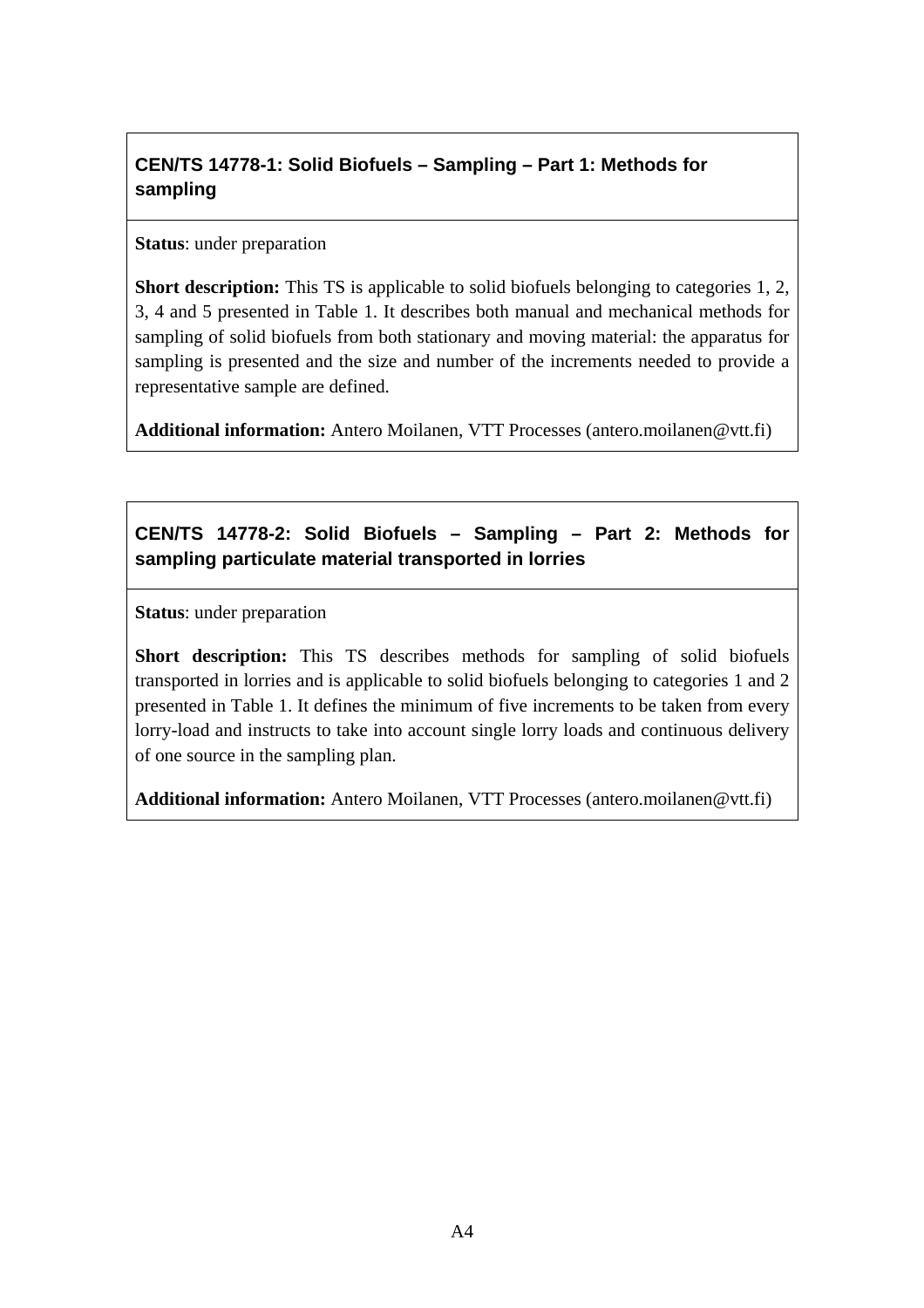## **CEN/TS 14779: Solid Biofuels - Methods for preparing sampling plans and sampling certificates**

#### **Status**: under preparation

**Short description:** This TS is applicable to solid biofuels belonging to categories 1, 2, 3, 4 and 5 presented in Table 1. It defines the calculation of the volume required for the combined sample and the preparation of both full and brief sampling plans, as well as sampling certificates.

**Additional information:** Antero Moilanen, VTT Processes (antero.moilanen@vtt.fi)

## **CEN/TS 14780: Solid Biofuels - Methods for sample preparation**

**Status**: under preparation

**Short description:** This TS is applicable to solid biofuels belonging to categories 1, 2, and 4 presented in Table 1. It describes methods for reducing combined samples to laboratory samples and further, laboratory samples to sub-samples and general analysis samples by means of following basic sample preparation processes: mass-reduction of the sample by division and particle size-reduction of the sample.

**Additional information:** Antero Moilanen, VTT Processes (antero.moilanen@vtt.fi)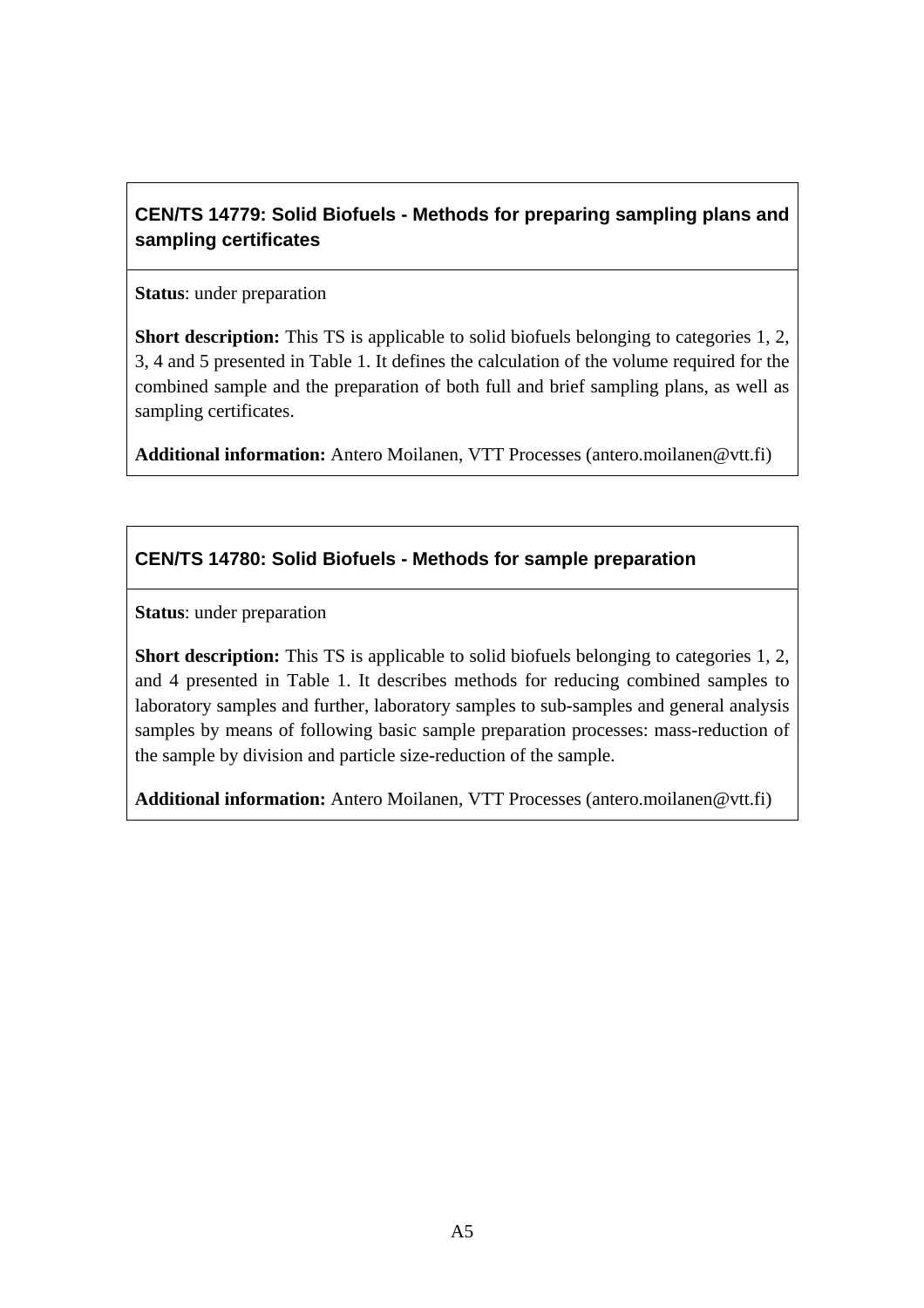#### **A.4 Mechanical and physical properties**

## **CEN/TS 14918: Solid Biofuels - Methods for the determination of calorific value**

**Status**: published in May 2005

**Short description:** This TS defines a method for the determination of the gross calorific value of a solid biofuel at constant volume and at reference temperature of  $25 \text{ °C}$  in a bomb calorimeter calibrated by combusting certified benzoic acid. It is applicable to all solid biofuels. In the TS, the reagents, apparatus, test sample preparation, calorimetric procedure and calibration related to the determination process, and the calculation of net calorific value are presented.

**Additional information:** Nina Haglund, NAH Consulting (nina.haglund@telia.com)

## **CEN/TS 15103: Solid Biofuels - Methods for the determination of bulk density**

#### **Status**: under preparation

**Short description:** This draft TS describes a method for determining bulk density of solid biofuels by using a standard measuring container and is applicable to all solid biofuels with a nominal top size of maximum 100 mm. The test portion is filled in a standardised way into a standard container of a given size and shape. Bulk density is calculated from the net weight per standard volume and reported for the measured moisture content. The apparatus, sample preparation, procedure and calculation are described.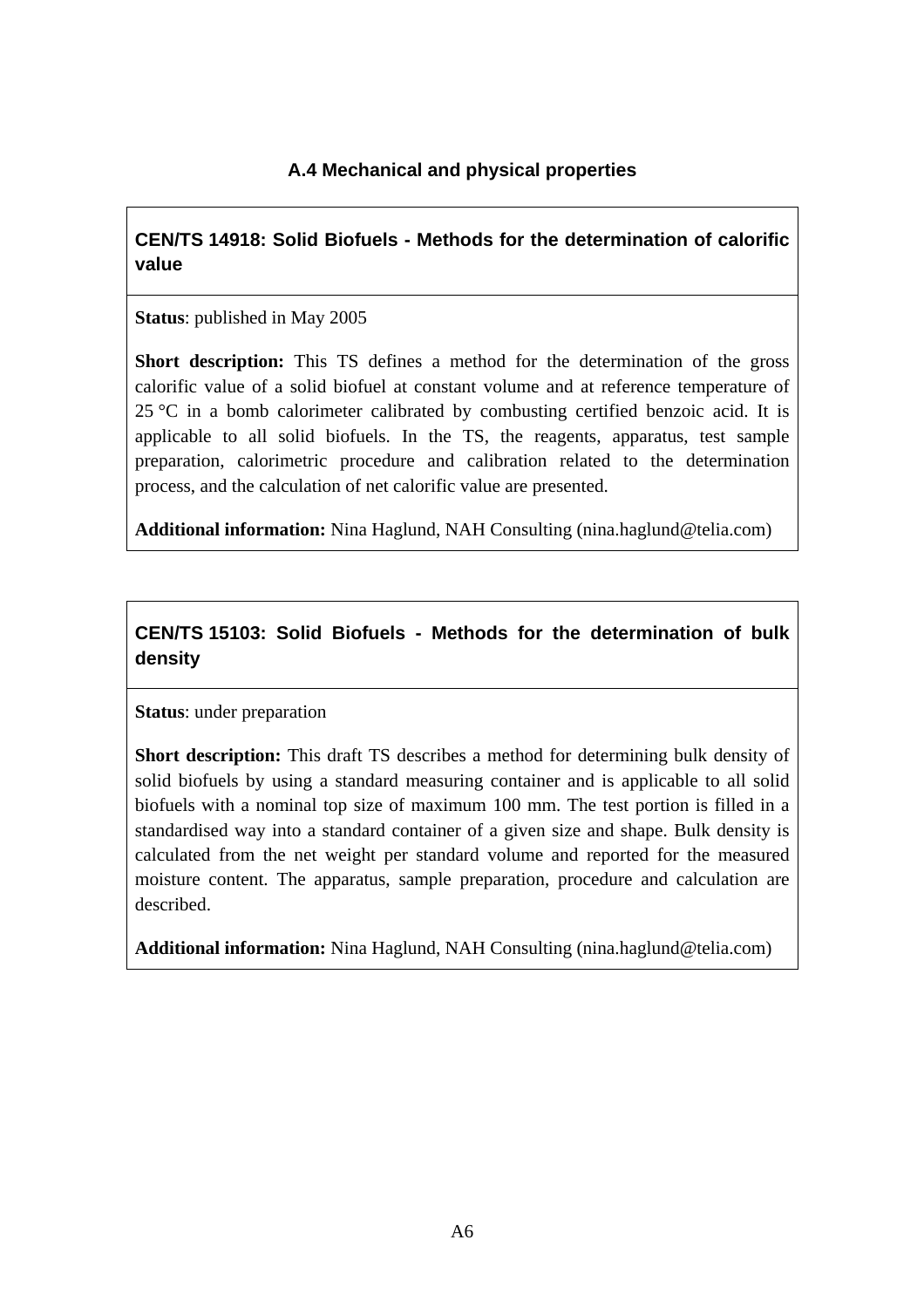**CEN/TS 14774-1: Solid Biofuels – Methods for the determination of moisture content – Oven dry method – Part 1: Total moisture – Reference method** 

#### **Status**: published

**Short description:** This TS is applicable to all solid biofuels and describes the reference method for determining the total moisture content of a sample by drying in an oven. It should be used when high precision of the determination of moisture content is necessary. A sample with the minimum mass of 300g (preferably more than 500g) is dried at a temperature of  $(105 \pm 2^{\circ}C)$  and in which the air atmosphere changes between 3 and 5 times per hour, until constant mass is achieved. Moisture percentage is calculated from the loss in sample mass. Procedure for the correction of buoyancy effects is included in the method.The dried sample has to be weighed while still hot, which gives a buoyancy effect which has to be compensated for when the highest precision is required. The apparatus, sample preparation, procedure and calculation are described.

**Additional information:** Nina Haglund, NAH Consulting (nina.haglund@telia.com)

**CEN/TS 14774-2: Solid Biofuels – Methods for the determination of moisture content – Oven dry method – Part 2: Total moisture – Simplified method** 

#### **Status**: published

**Short description:** The principle of this TS is similar to CEN/TS 14774-1, and it may be used when the highest precision is not needed e.g. for routine production control on site i.e.most analysis. The only difference compared to Part 1 is that there is no buoyancy compensation in Part 2. The sample with the minimum mass of 300g (preferably more than 500g) is dried at a temperature of  $(105 \pm 2^{\circ}$ C) in air atmosphere until constant mass is achieved and moisture percentage is calculated from the loss in sample mass. The apparatus, sample preparation, procedure and calculation are described.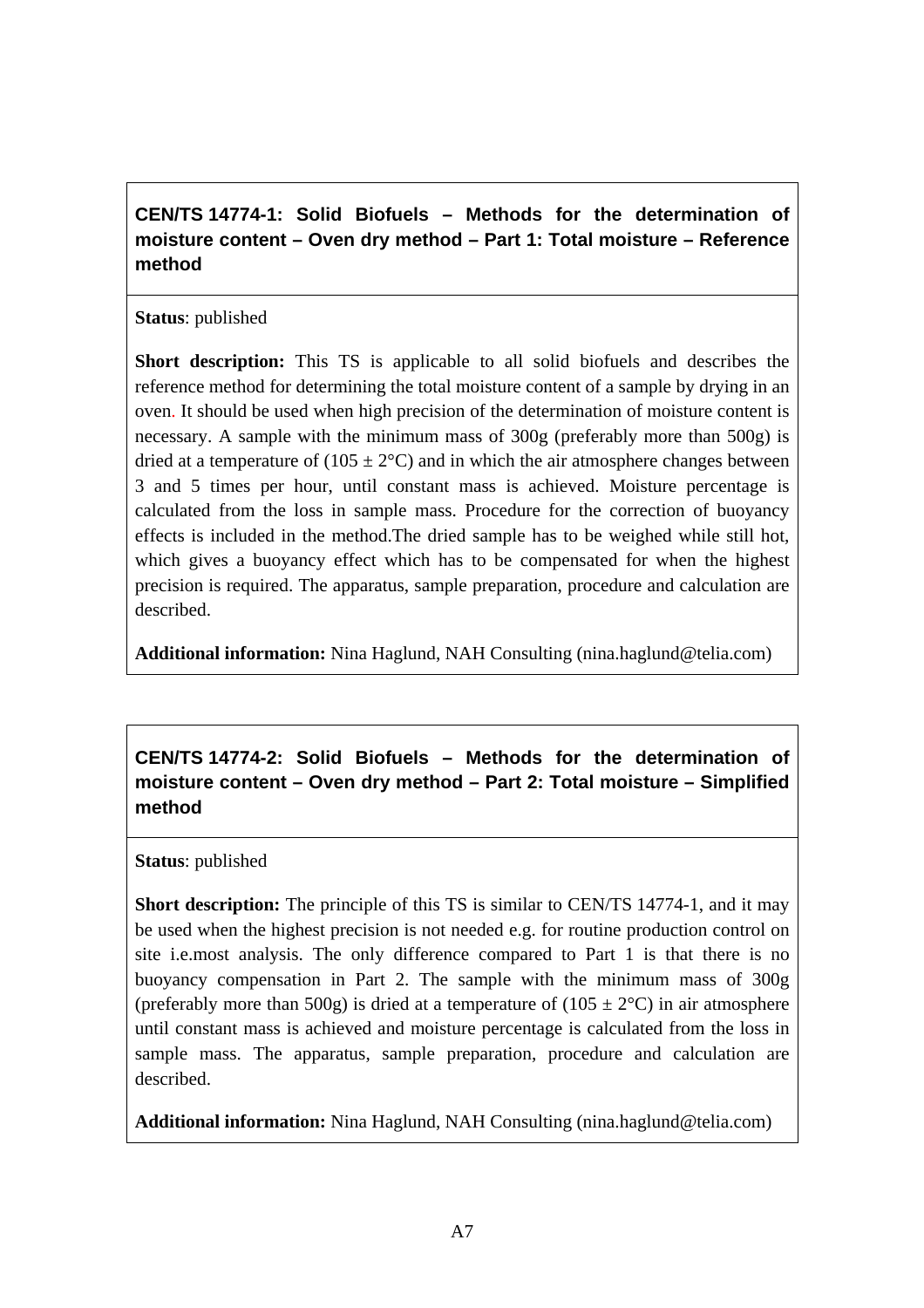**CEN/TS 14774-3: Solid Biofuels – Methods for the determination of moisture content – Oven dry method – Part 3: Moisture in general analysis sample** 

**Status**: published

**Short description:** This TS is applicable to all solid biofuels and it describes the method for determining the moisture in the analysis sample by drying the sample in an oven. It is to be used for general analysis samples described in CEN/TS 14780 Mthods for Sample Preparation. General analysis sample is defined as sub-sample of a laboratory sample having a nominal top size of 1 mm or less and used for a number of chemical and physical analysis. The analysis sample is dried either in air atmosphere or in nitrogen atmosphere at a temperature of  $(105 \pm 2)$  °C and the moisture percentage is calculated from the loss in the test sample mass. The apparatus, sample preparation, procedure and calculation are described.

**Additional information:** Nina Haglund, NAH Consulting (nina.haglund@telia.com)

## **CEN/TS 15148: Solid Biofuels – Methods for the determination of the content of volatile matter**

**Status**: under preparation

**Short description:** This draft TS is applicable to all solid biofuels and defines the method used for the determination of volatile matters of solid biofuels. This means determination of the loss in mass, less that due to moisture, when solid biofuel is heated out of contact with air under standardised conditions. A test portion of the general analysis sample is heated out of contact with air at  $(900 \pm 10)$  °C for 7 min, and the percentage of volatile matter is calculated from the loss in mass of the test portion after deducting the loss in mass due to moisture. The apparatus, sample preparation, procedure and calculation are described.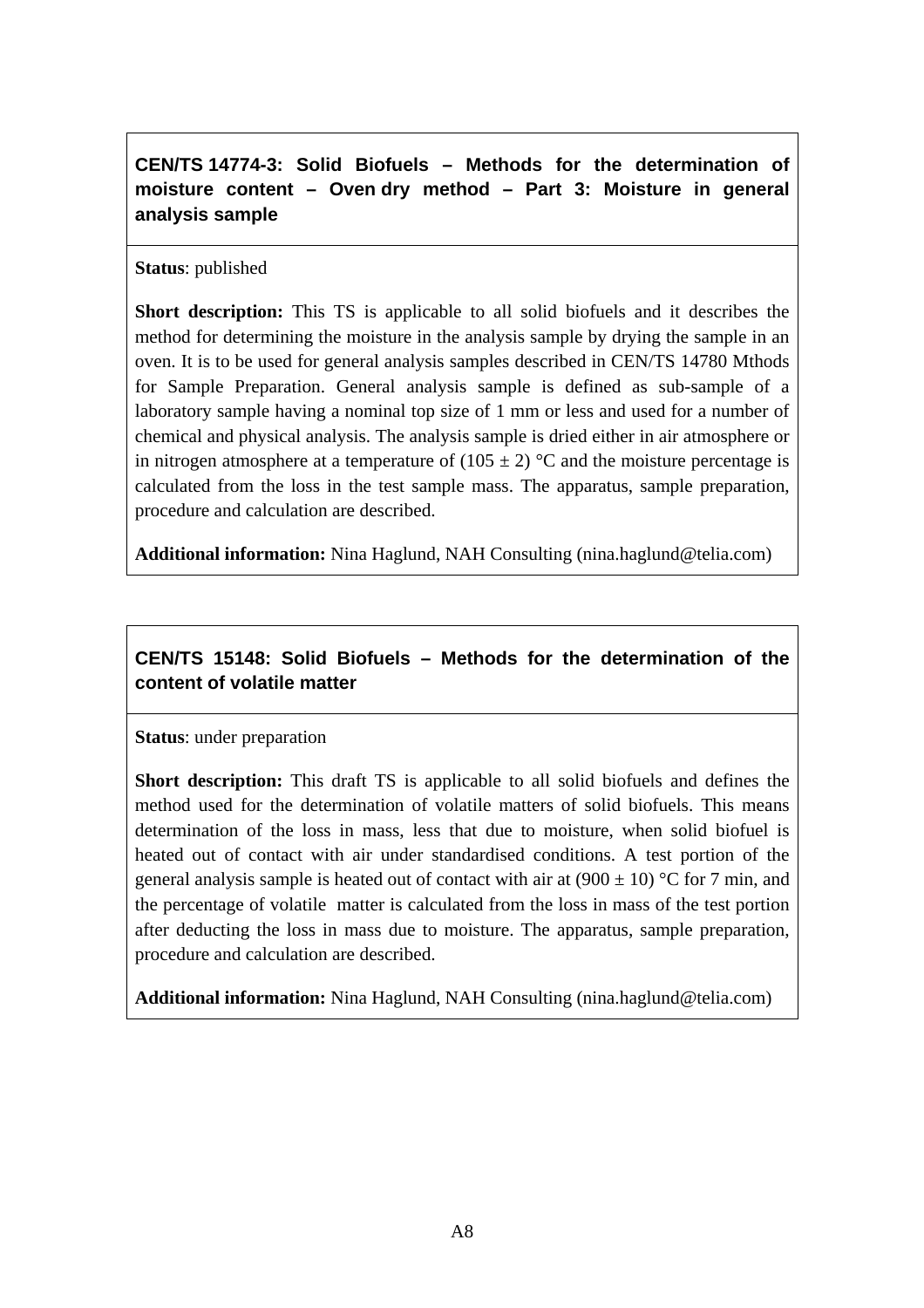## **CEN/TS 14775: Solid Biofuels – Method for the determination of ash content**

#### **Status**: published

**Short description:** This TS specifies the method for the determination of ash content of all solid biofuels. Ash content is defined as the mass of inorganic residue remaining after ignition of a fuel under specified conditions, expressed as a percentage of the mass of the dry matter in the fuel. The ash content of the sample is calculated from the mass of the residue remaining after the sample is heated in air under rigidly controlled conditions of time, sample weight and equipment specifications to a controlled temperature of  $(550 \pm 10)$  °C. The apparatus, sample preparation, procedure and calculation are described.

**Additional information:** Nina Haglund, NAH Consulting (nina.haglund@telia.com)

## **CEN/TS 15370-1: Solid Biofuels – Method for the determination of ash melting behaviour**

#### **Status**: under preparation

**Short description:** This draft TS specifies a method for the determination of the ash melting behaviour of all solid biofuels. Ash from the solid biofuel sample is prepared according to the method specified in CEN TS 14775 Solid Biofuels- method for the determination of ash content. A test piece made from the ash is heated and continuously observed. The temperatures at which characteristic changes of shape occur are recorded. The temperatures to be recored are the "shrinkage starting temperature", the "deformation temperature", the "hemisphere temperature" and the "flow temperature". The apparatus, sample preparation, procedure and calculation are described.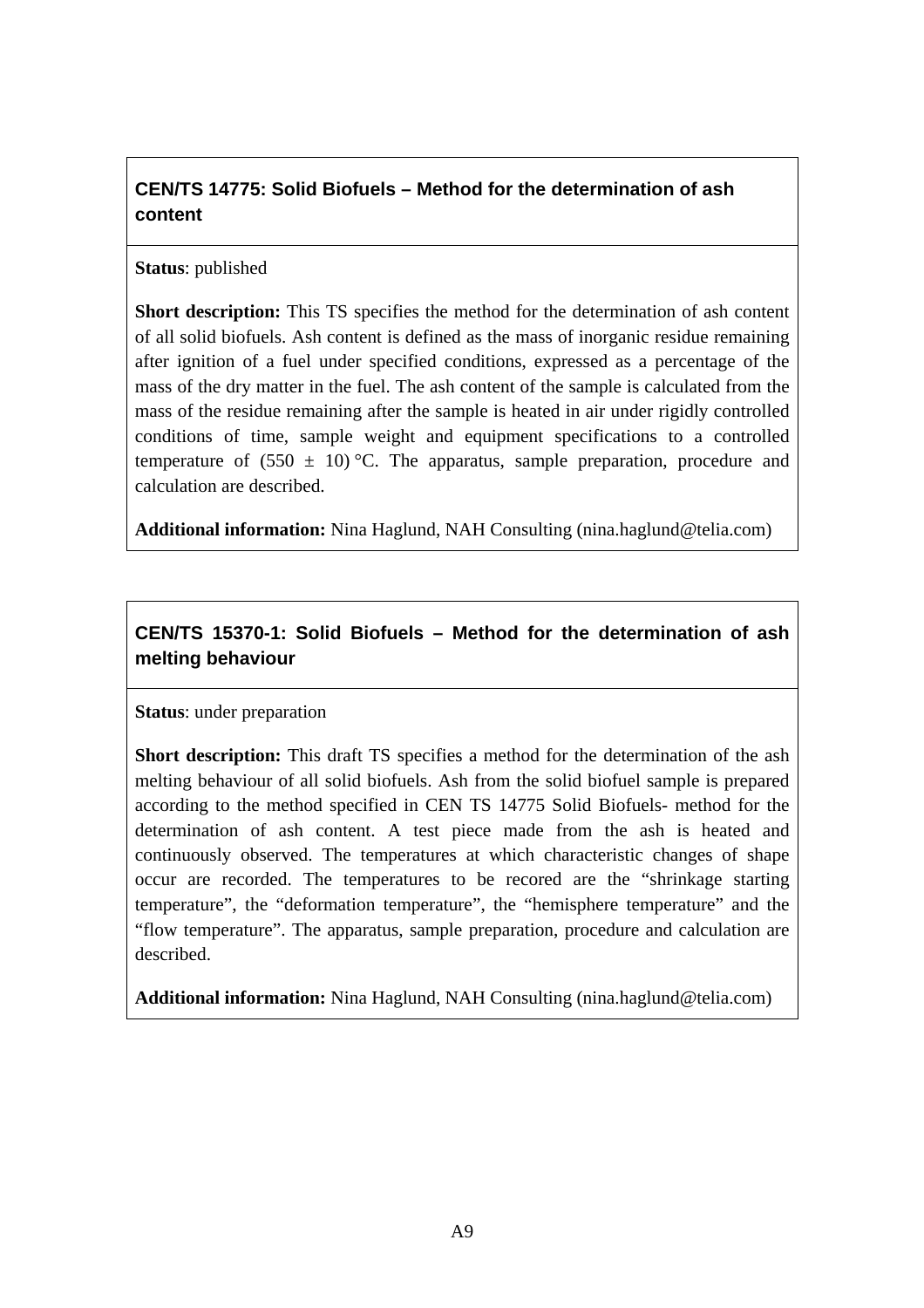**CEN/TS 15149-1: Solid Biofuels – Methods for the determination of particle size distribution. Part 1: Oscillating screen method using screen apertures of 3,15 mm and above** 

**Status**: under preparation

**Short description:** This draft TS specifies a method for the determination of the size distribution of particulate biofuels by the oscillating screen method. The method is intended for particulate biofuels only, i.e. materials having been reduced in size (such as most wood fuels) or materials already in a particulate form (such as grains and nut shells) It is applicable also to particular compressed fuels. To determine the particle size distribution a sample is subjected to sieving through horizontally oscillating sieves, sorting the particles in decreasing size classes by either manual or mechanical means. The apparatus, sample preparation, procedure and calculation are described.

**Additional information:** Nina Haglund, NAH Consulting (nina.haglund@telia.com)

**CEN/TS 15149-2: Solid Biofuels – Methods for the determination of particle size distribution. Part 2: Vibrating screen method for small particles using screen apertures of 3,15 mm and below** 

**Status**: under preparation

**Short description:** This draft TS specifies a method for the determination of the size distribution of particulate biofuels by the vibrating screen method. It is applicable to particulate fuels with a nominal top size less than 3,15 mm (e.g. sawdust). A sample is subjected to sieving through horizontal vibrating sieves, sorting the particles in decreasing size classes by mechanical means. Manual sieving is excluded due to the risk of clogging of the sieve holes. The apparatus, sample preparation, procedure and calculation are described.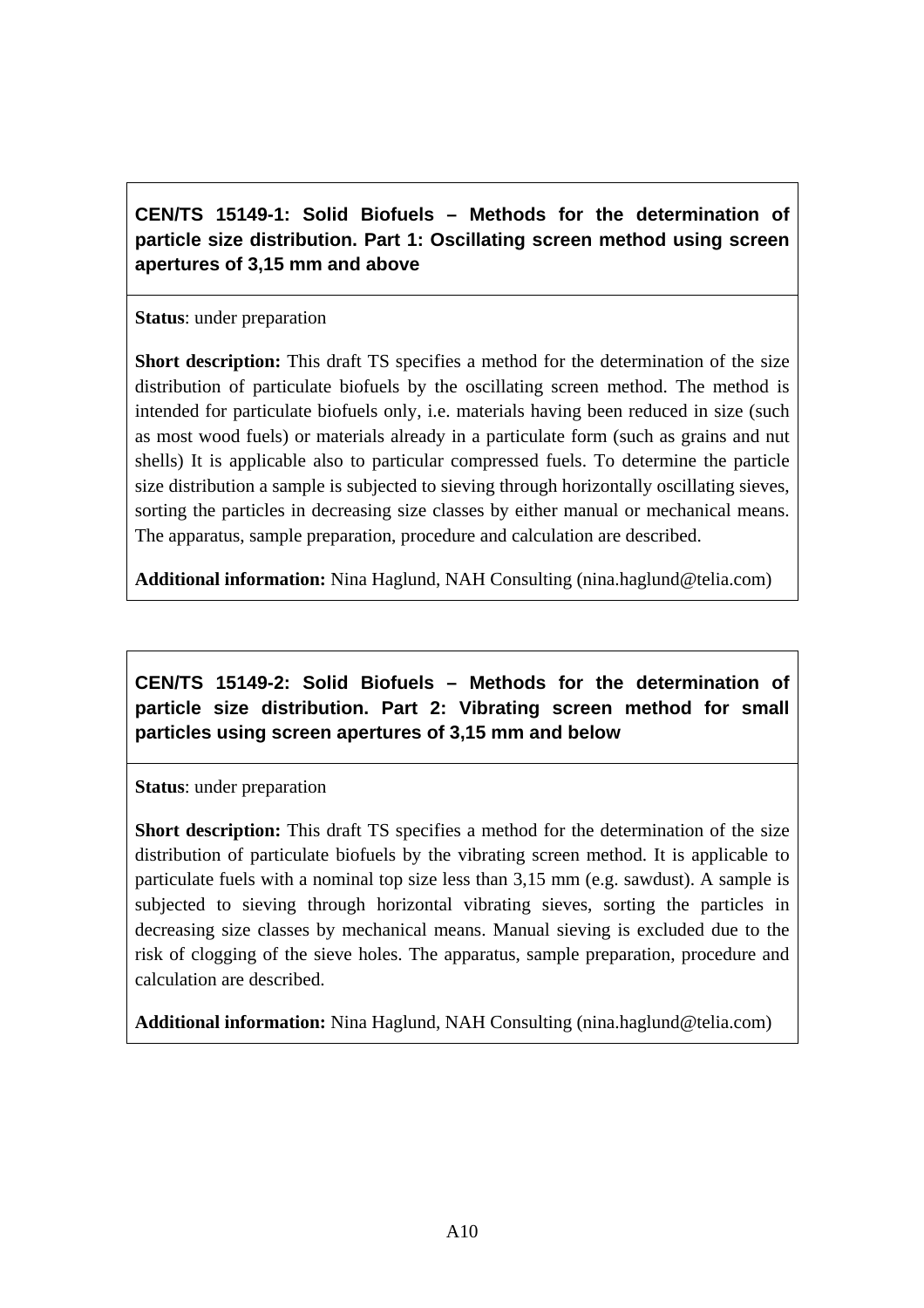## **CEN/TS 15149-3: Solid Biofuels – Methods for the determination of particle size distribution. Part 3: Rotary screen method**

#### **Status**: under preparation

**Short description:** This draft TS specifies a method for the determination of the size distribution of particulate biofuels by the rotary screen method. It is applicable to all particulate uncompressed fuels with a nominal top size of 3,15 mm and over, e.g. wood chips, hog fuel and olive stones. A sample is subjected to sieving through sieves in a rotary sieving machine sorting the particles by increasing size. The apparatus, sample preparation, procedure and calculation are described.

**Additional information:** Nina Haglund, NAH Consulting (nina.haglund@telia.com)

## **CEN/TS 15150: Solid Biofuels – Methods for the determination of the particle density (of pellets and briquettes)**

#### **Status**: under preparation

**Short description:** This draft TS describes the method for determining the particle density of irregularly shaped pieces of compressed fuels such as pellets or briquettes. Both mass and volume of an individual particle or a group of particles are determined. The volume is determined by measuring the buoyancy in a liquid. Buoyancy of a body is equal to the weight of the displaced volume of a liquid. The apparent loss in weight between a measurement in air and a subsequent measurement in liquid marks its buoyancy. The volume of the sample is calculated via the density of the applied liquid. For regularly shaped briquettes the volume could also be estimated by stereometric means. This is described in an informative Appendix in the TS. The apparatus, sample preparation, procedure and calculation are described.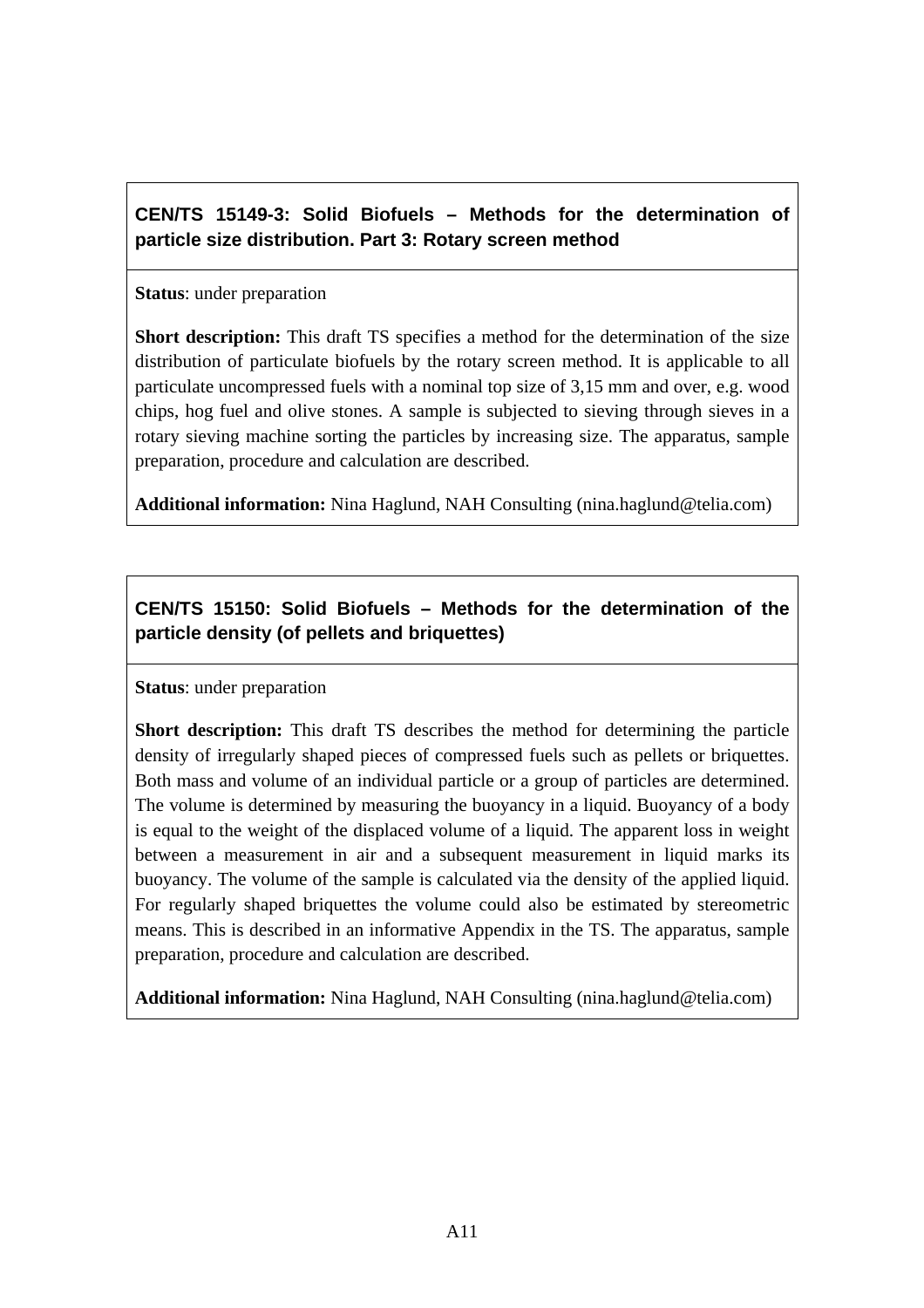## **CEN/TS 15210-1: Solid Biofuels – Methods for the determination of the mechanical durability for pellets**

#### **Status**: under preparation

**Short description:** This draft TS defines the requirements and methods for testing the mechanical durability of pellets. The durability is the measure of the resistance of densified fuels towards shocks and/or abrasion in consequence of transport and handling processes. The test sample is subjected to controlled shocks by collision of fuel particles against each others and against the walls of a defined rotating test chamber. The durability is then calculated from the mass of sample remaining after separation of abraded and fine broken particles. The test chamber according to the TS is a box made of rigid material. The apparatus, sample preparation, procedure and calculation are described.

**Additional information:** Nina Haglund, NAH Consulting (nina.haglund@telia.com)

## **CEN/15210-2: Methods for the determination of the mechanical durability of briquettes**

**Status**: under preparation

**Short description:** This draft TS defines the requirements and methods for testing the mechanical durability of briquettes. The durability is the measure of the resistance of densified fuels towards shocks and/or abrasion in consequence of transport and handling processes. The test sample is subjected to controlled shocks by collision of fuel particles against each others and against the walls of a defined rotating test chamber. The durability is then calculated from the mass of sample remaining after separation of abraded and fine broken particles. The test chamber according to the TS is a cylindrical steel drum. The apparatus, sample preparation, procedure and calculation are described.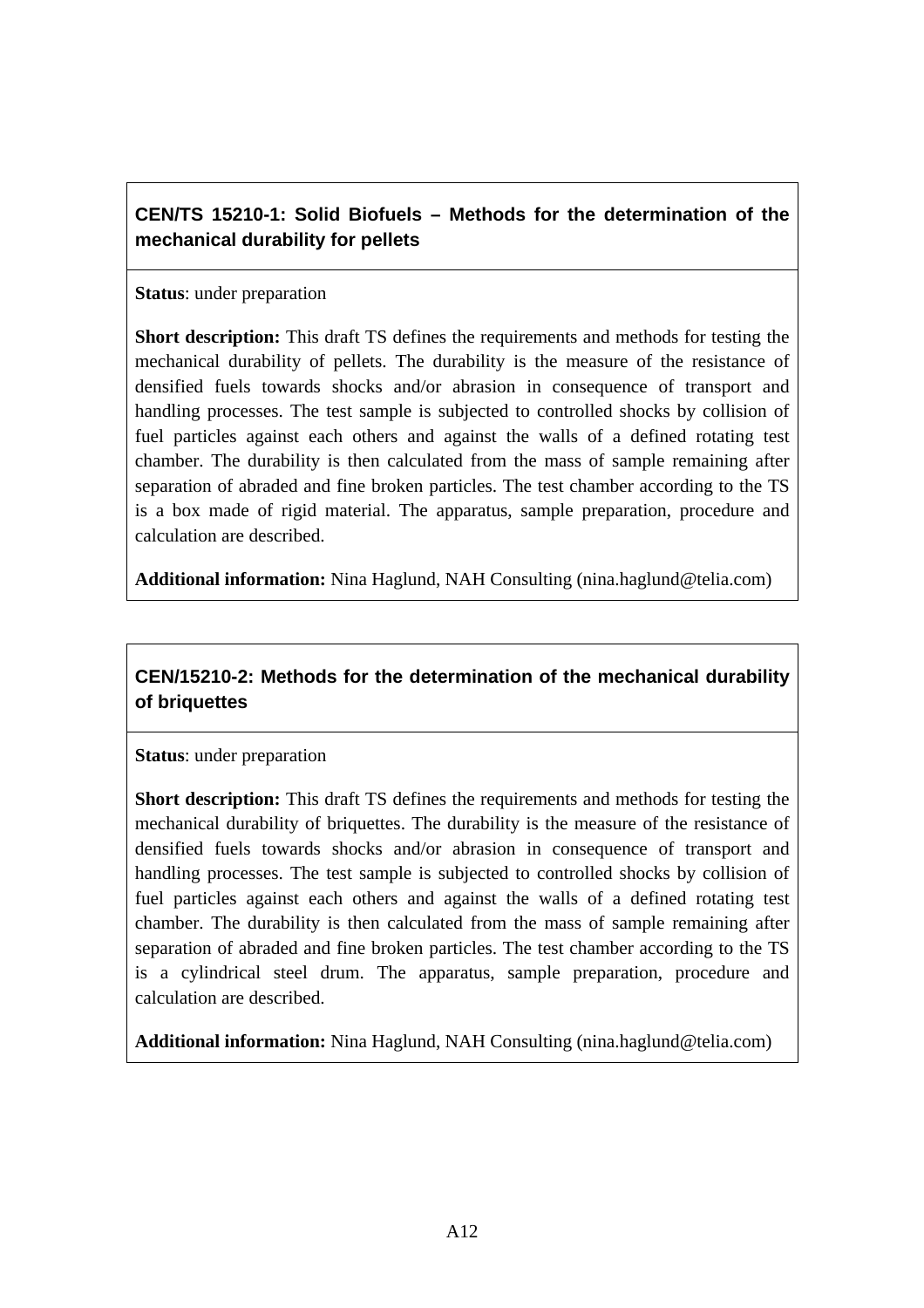**Solid Biofuels – Methods for the determination of bridging properties of particulate fuels** 

#### **Status**: under preparation

**Short description:** This draft technical report describes a method for determining the bridging properties of particulate biofuels that either have been reduced in size (most wood fuels or cut straw) or are physically in a particulate form (olive stones, nut shells and grain). A sample is subjected to bridging by placing it over an expandable slot opening facilitating the building of a bridge. The opening width of the slot when the bridge collapses is taken as a measure for the bridge building properties of the sample. The apparatus, sample preparation, procedure and calculation are described. It should be recognised that bridging is not an absolute value. It is influnced by fuel related properties (such as moisture content and proportion of long particles) as well as handling related parameters (such as friction against surfaces and angle of repose).

**Additional information:** Nina Haglund, NAH Consulting (nina.haglund@telia.com)

## **Solid biofuels – Method for determination of the particle size distribution of disintegrated particles**

**Status**: under preparation

**Short description:** This draft TS defines the method for determinating the size distribution of particles compressed to pellets. The size distribution is determined after the pellets sample has been disintegrated in deinonised water and dried in a drying cabinet in two steps. The dry material is divided into two parts and each part is sieved separately in accordance with TS "Solid Biofuels – Methods for the determination of particle size distribution – Part 2". The average of the results from the two sievings is reported. The apparatus, sample preparation, procedure and calculation are described.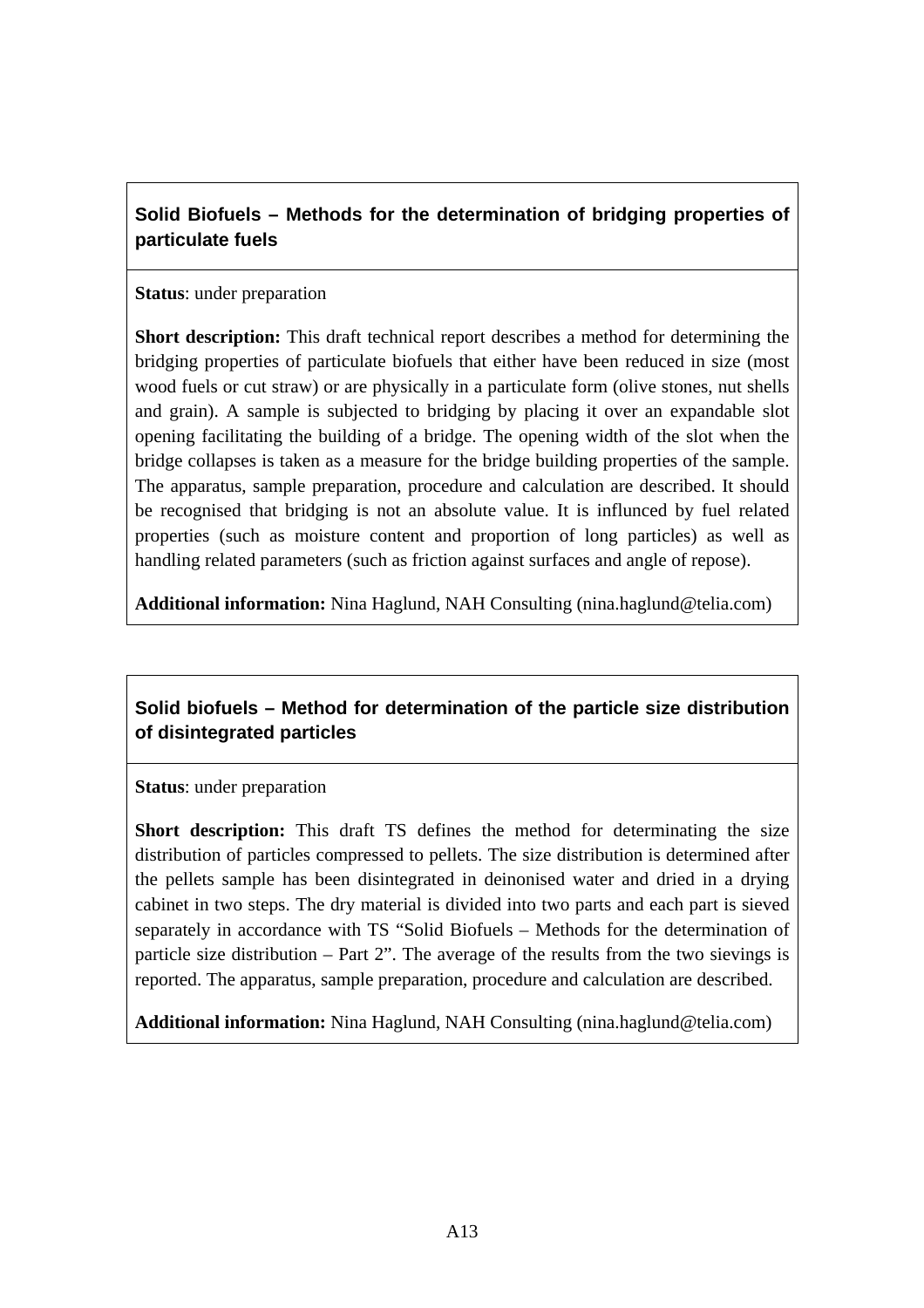## **A.5 Chemical properties**

**CEN/TS 15104: Solid Biofuels – Determination of total content of carbon (C), hydrogen (H) and nitrogen (N) content – Instrumental methods** 

**Status**: under preparation

**Short description:** This draft TS describes following method for the determination of total carbon, hydrogen and nitrogen contents in solid biofuels: a known mass of the sample is burnt under such conditions that sample is converted into ash and gaseous combustion products, i.e. carbon dioxide, water vapour, elemental nitrogen and/or oxides of nitrogen, oxides and oxyacids of sulfur and hydrogen halides, which are treated to ensure that any hydrogen associated with sulfur or halides is liberated as water vapour. Oxides of nitrogen are reduced to elemental nitrogen, and combustion products likely to interfere with the subsequent gas-analysis procedures are removed. The carbon dioxide, water vapour and nitrogen mass fractions of the gas stream are then determined quantitatively by appropriate instrumental gas-analysis procedures.

**Additional information:** Raili Vesterinen, VTT Processes (raili.vesterinen@vtt.fi)

## **CEN/TS 15289: Solid Biofuels - Determination of total content of sulphur (S) and chlorine (Cl) content**

**Status**: under preparation

**Short description:** This draft TS describes a method for simultaneous determination of the total sulphur and total chlorine content in solid biofuels: procedures for the digestion and different analytical techniques for the quantification of the elements in the digestion solution are described. The method is applicable for all biofuel samples containing more than 50 mg/kg of chlorine and/or sulphur.

**Additional information:** Raili Vesterinen, VTT Processes (raili.vesterinen@vtt.fi)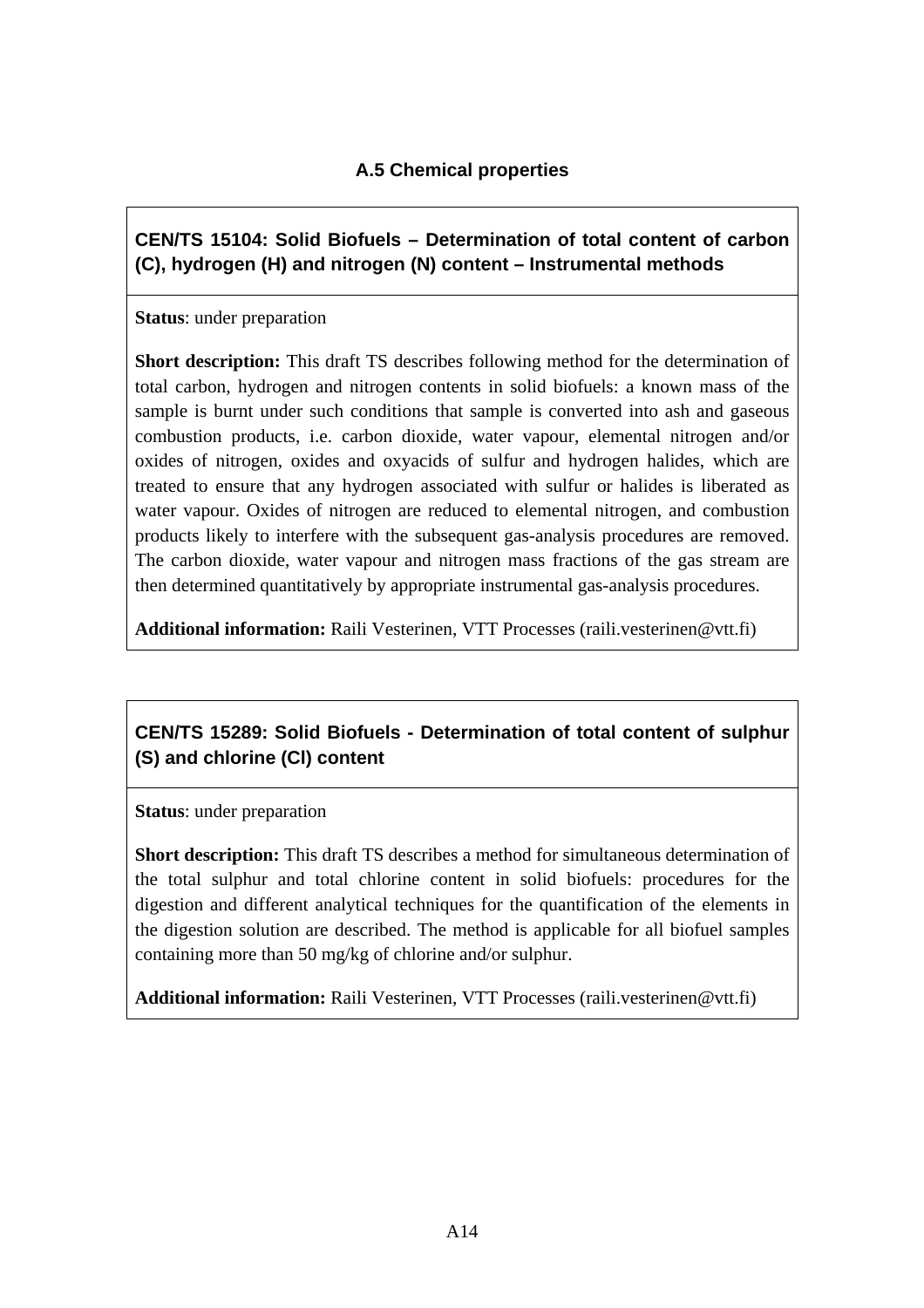**CEN/TS 15105: Solid Biofuels – Methods for the determination of water soluble chloride (Cl) content, sodium (Na) and potassium (K)** 

#### **Status**: under preparation

**Short description:** This draft TS describes a method for defining the water soluble content of chloride, sodium and potassium in solid biofuels. The method is applicable for all solid biofuels with water soluble contents more than 50 mg/kg for chloride and more than 10 mg/kg for sodium and potassium. The principle of the method is following: the sample is heated with water in a closed container at temperature of 120°C for one hour, then digestion volume is adjusted and the contents of chloride, sodium and potassium are determined via different analytical techniques.

**Additional information:** Raili Vesterinen, VTT Processes (raili.vesterinen@vtt.fi)

## **CEN/TS 15290: Solid Biofuels – Determination of major elements (Al, Si, K, Na, Ca, Mg, Fe, P and Ti)**

#### **Status**: under preparation

**Short description:** This draft TS describes methods for determinating the content of major elements of solid biofuels, i.e. Al, Si, K, Na, Ca, Mg, Fe, P and Ti, also Ba and Mn can be determined through the methods. Part A of the TS describes the direct determination on the fuel, and part B presents the determination on a prepared 550°C ash. The principle of the procedure is following: the digestion of the sample is carried out in a closed vessel and through method presented either in part A or part B. The detection of the elements is done by Inductively Coupled Plasma Optical Emission Spectrometry (ICP/OES), Inductively Coupled Plasma Mass Spectrometry (ICP/MS) or Flame Atomic Absorption Spectrometry (FAAS).

**Additional information:** Raili Vesterinen, VTT Processes (raili.vesterinen@vtt.fi)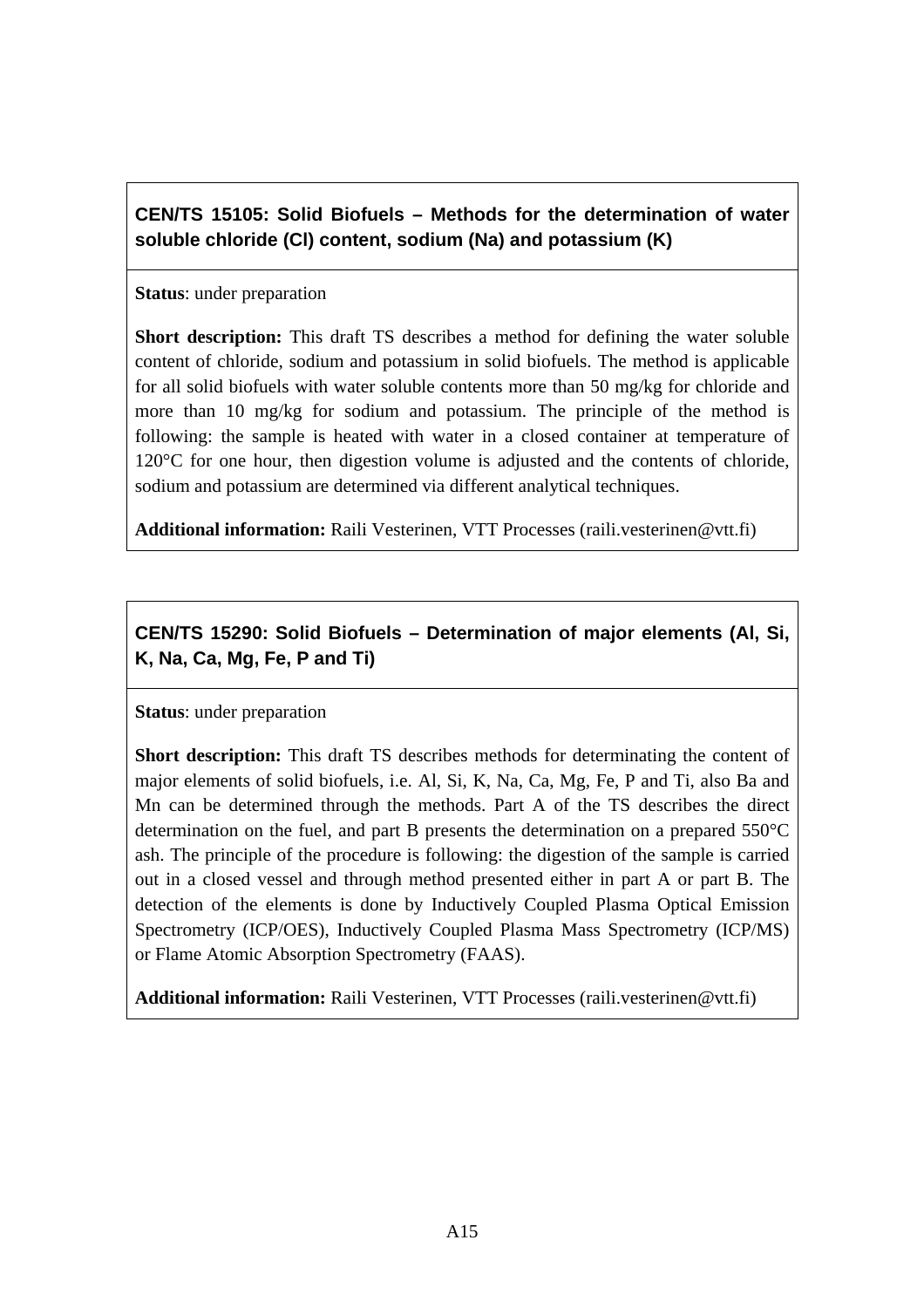**CEN/TS 15297: Solid Biofuels – Determination of minor elements (As, Ba, Be, Cd, Co, Cr, Cu, Hg, Mo, Mn, Ni, Pb, Se, Te, V and Zn)** 

#### **Status**: under preparation

**Short description:** This draft TS defines the methods for determinating the content of the minor elements in all solid biofules, i.e. As, Cd, Co, Cr, Cu, Hg, Mn, Mo, Ni, Pb, Sb, Se, Sn, V and Zn. The principle of the procedure is following: the analysis sample is prepared according to CEN/TS 14780 and digested in a closed vessel made from fluoro plastic using nitric acid, hydrogen peroxide and in some cases hydrofluoric acid in a thermally heated oven or a microwave oven.

**Additional information:** Raili Vesterinen, VTT Processes (raili.vesterinen@vtt.fi)

#### **CEN/TS 15296: Solid biofuels – Calculation of different bases**

**Status**: under preparation

**Short description:** This draft TS gives formulae, which allow analytical data relating to solid biofuels to be expressed on the various different bases in common use. Consideration is given to corrections that may be applied to certain determined values for solid biofuels prior to their calculation to other bases. The principle of the calculation is that in order to convert an analytical result expressed on one basis to another basis, it is multiplied by the appropriate formula after insertion of the requisite numerical values.

**Additional information:** Raili Vesterinen, VTT Processes (raili.vesterinen@vtt.fi)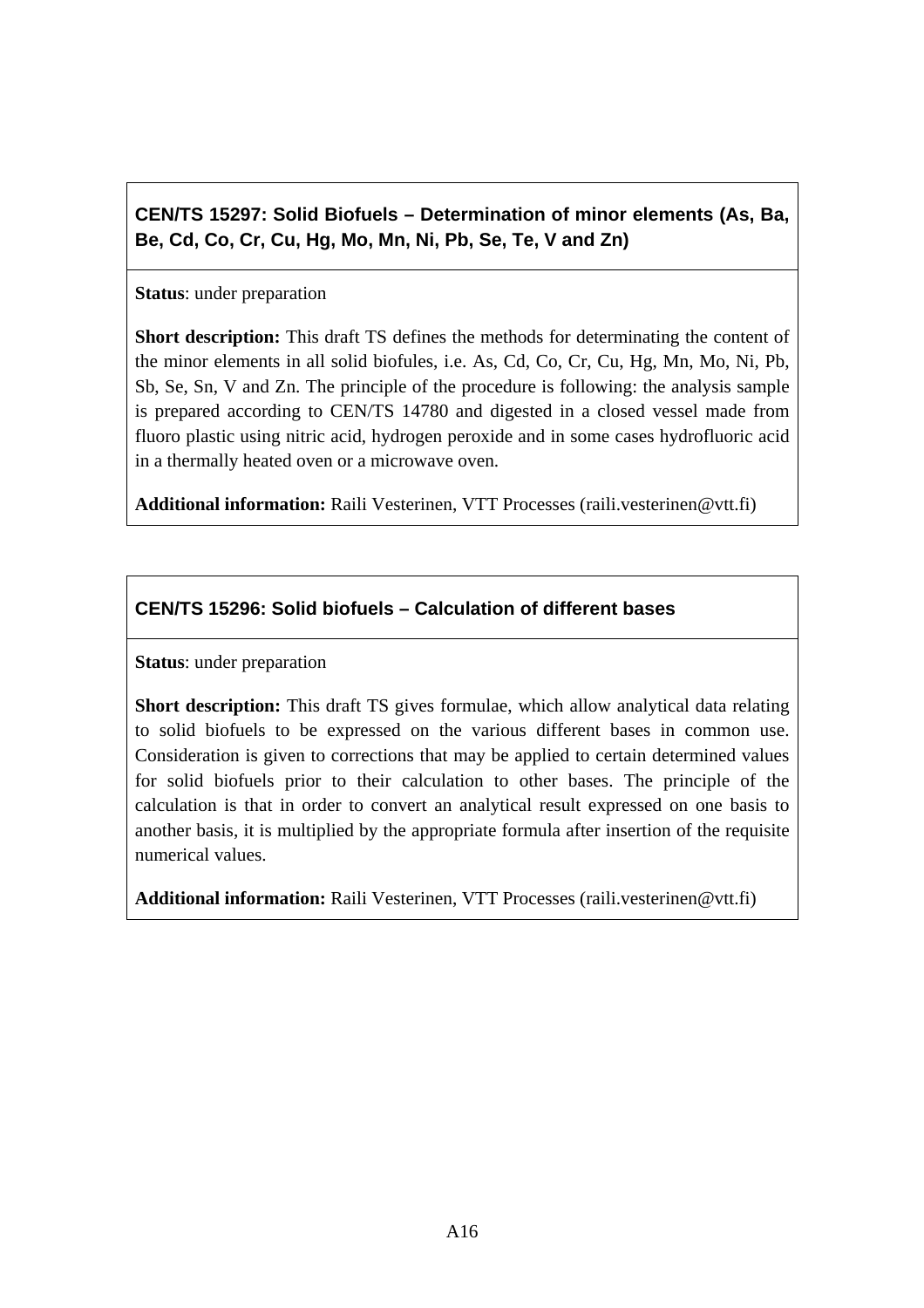## **Appendix B. CEN equipment standards**

**B.1 Boiler and burner standards** 

**EN 303-5: Heating boilers – Part 5: Heating boilers for solid fuels, hand and automatically stoked, nominal heat output of up to 300 kW – Terminology, requirements, testing and marketing** 

**Status**: published in 1999

**Short description:** This standard covers the following solid fuels: splitted and chopped wood (billets), chipped wood (chips), wood pellets and briquettes containing natural binding materials only, sawdust, bituminous coal, lignite, coke and anthrasite. The standard determines the flue gas emissions as well as particle content in flue gas, and efficiencies at nominal and maximum output, and classifies the boilers into three classes on the basis of capacity  $(< 50 \text{ kW}, 50\text{-}150 \text{ kW}$  and 150-300 kW).

**Available:** National standardisation body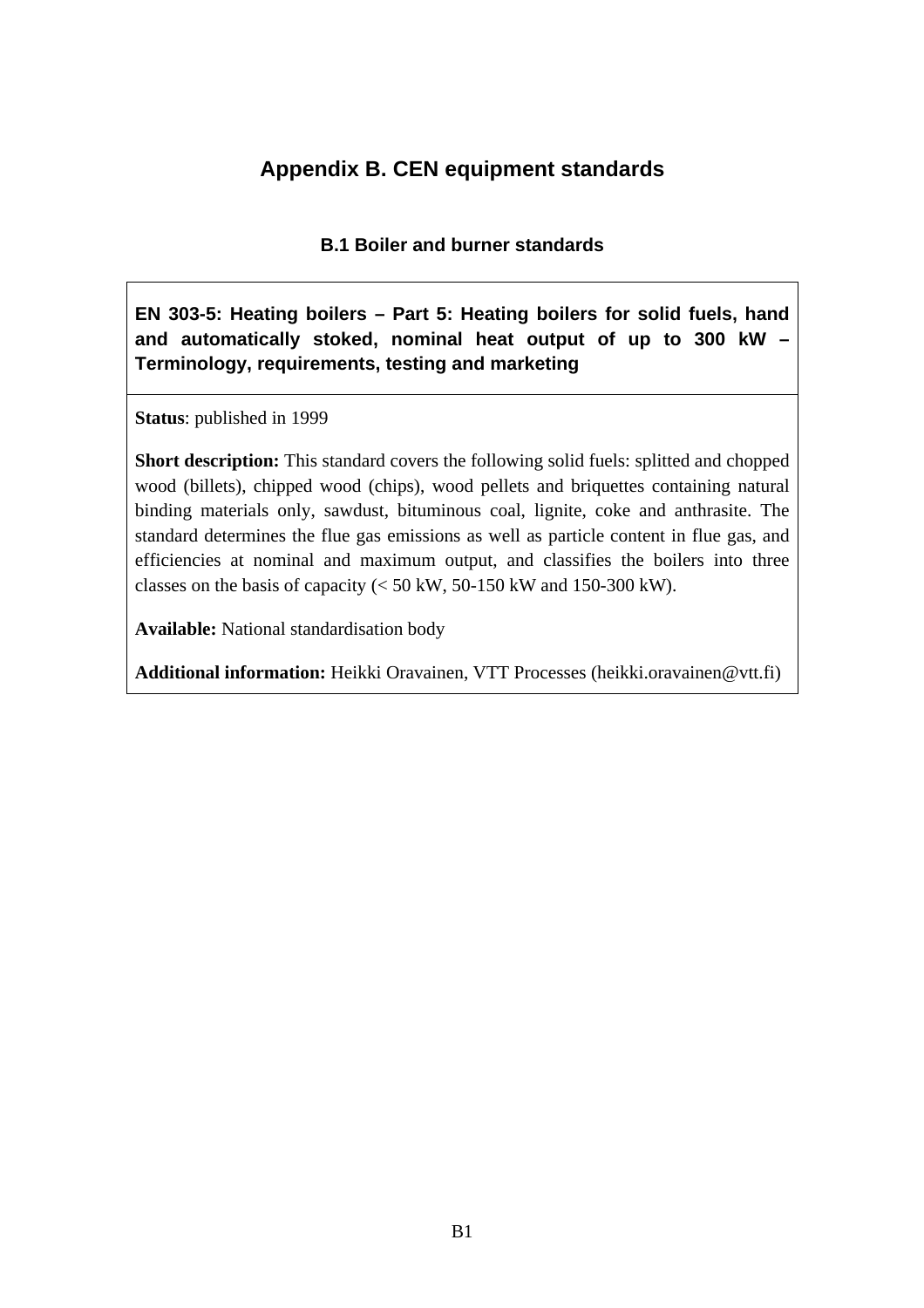## **EN 12953-12: Shell boilers – Part 12: Requirements for grate firing systems for solid fuels for the boiler**

#### **Status**: published in 2003

**Short description:** This part of EN 12953-12 specifies the requirements for internal or external grate firing systems commencing at the fuel bunkers and ending at the ash extraction plant. For combination of various firing systems, the individual requirements of each system also apply. If several fuels are burnt simultaneously or if a fuel quality varies considerably, additional safety measures can be necessary, especially with respect to limitation of the fuel flow into the firing system and ensuring proper air supply to the individual fuels. This standard covers the following solid fuels: all coal qualities, other fossil solid fuels, biomass solid fuels, municipal waste solid fuels and industrial waste solid fuels.

**Available** National standardisation body

**Additional information:** Heikki Oravainen, VTT Processes (heikki.oravainen@vtt.fi)

## **Pellet burners for small heating boilers – Definitions, requirements, testing, marking (CEN/TC 57)**

**Status**: under preparation

**Short description:** This European standard relates to pellet burners with a nominal rating of not more than 70 kW, intended for fitting with appropriate boilers for hot water according to EN 303-2 and EN 303–5 *(page 1)*, and intended for high quality pellets according to CEN/TS 14961 (*page 1*). It covers all external equipment which influences the safety systems. It contains requirements and test methods for safety, combustion quality, operating characteristics and maintenance.

**Available when published:** National standardisation body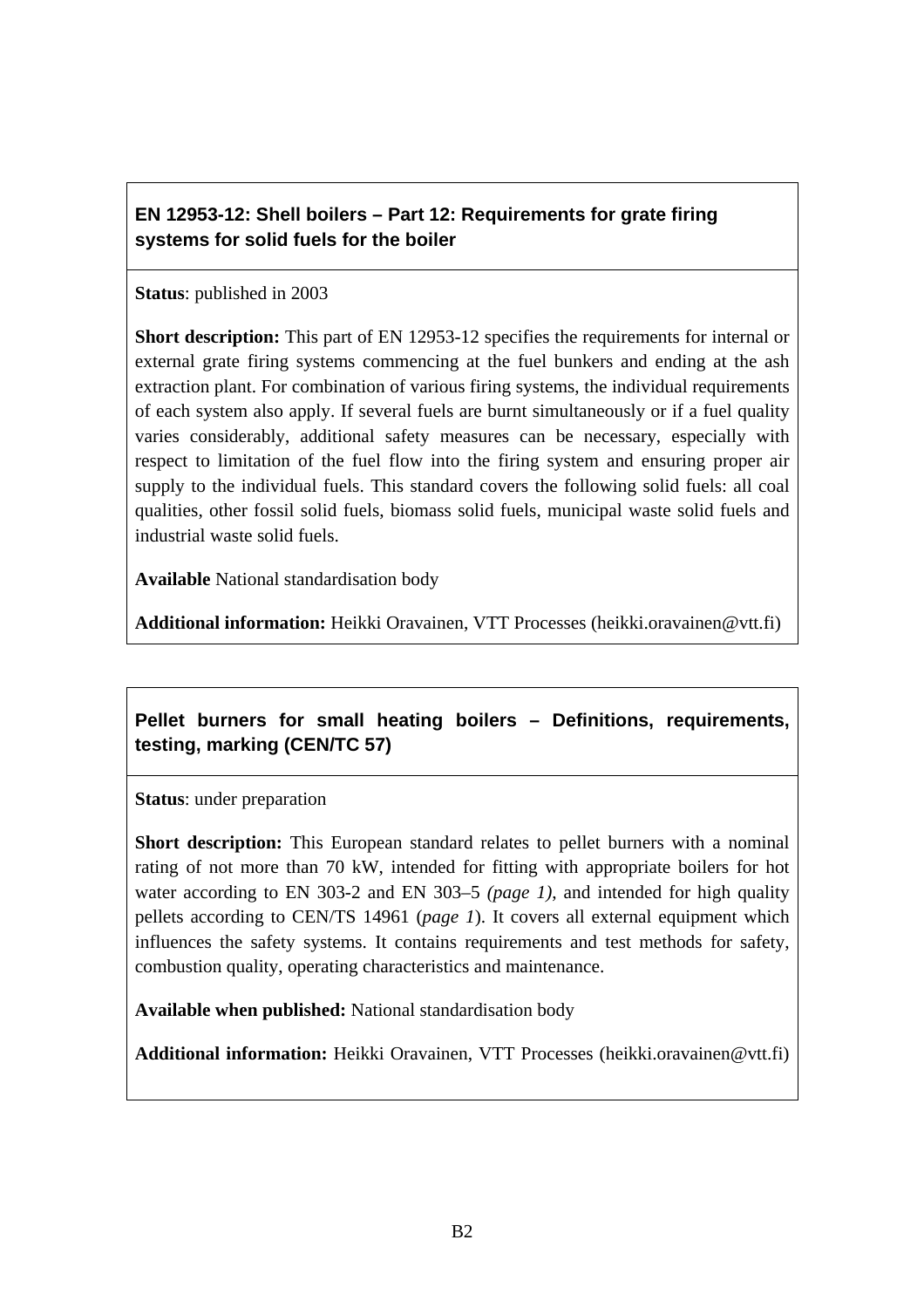#### **EN 13240: Roomheaters fired by solid fuel – Requirements and test methods**

#### **Status**: published in 2001

**Short description:** This standard is applicable to non-mechanically fired appliances that burn solid mineral fuels and/or wood, in accordance with the appliance manufacturer's instructions. This standard specifies requirements relating to the design, manufacture, construction, performance (efficiency and emission), safety, instructions and marking, together with associated test methods and test fuels for the type testing of appliances, the main function of which is to produce heat by convection and/or radiation and which may also produce hot water.

**Available:** National standardisation body

**Additional information:** Heikki Oravainen, VTT Processes (heikki.oravainen@vtt.fi)

## **EN 13240/A2: Roomheaters fired by solid fuel – Requirements and test methods**

**Status**: published in 2004, candidate for harmonised

**Short description:** This amendment is applicable to non-mechanically solid fuel-fired roomheaters, the primary function of which is to provide heat into the space of installation and which are listed under categories 1a and 2a of table 1 of *EN 13240*. Additionally, where fitted with a boiler, roomheaters within this amendment provide also central heating.

**Available:** National standardisation body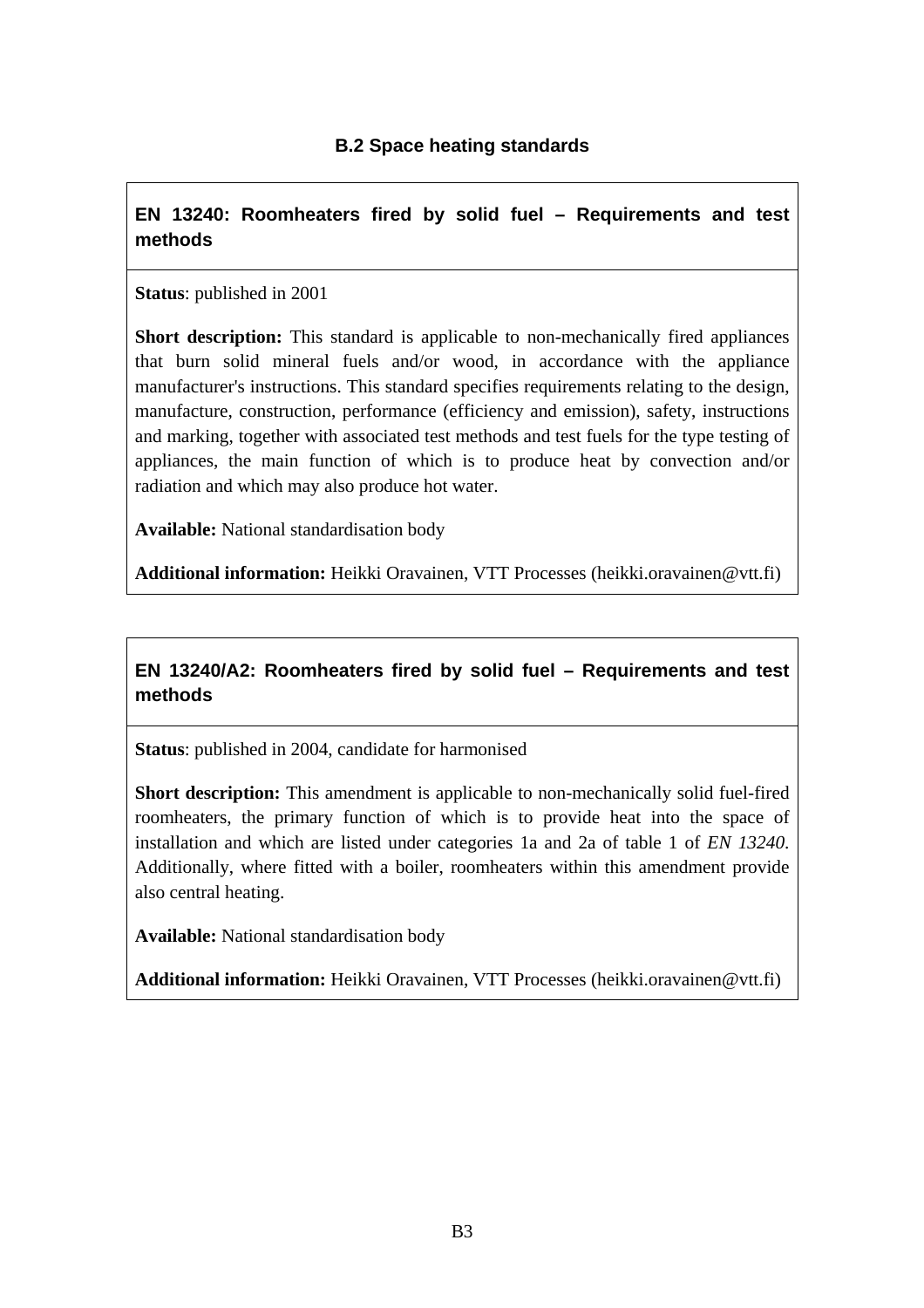## **EN 12809: Residential independent boilers fired by solid fuel – Nominal heat output up to 50 kW – Requirements and test methods**

#### **Status**: published in 2001

**Short description:** This standard is applicable to hand and automatically fired appliances, the nominal heat output of which range up to 50 kW and which are designed to be used only with open vented systems at a working pressure not exceeding 2 bar. These appliances' function is primarily to provide hot water for central heating and secondary to provide space heating to the place of installation. The standard specifies requirements relating to the design, manufacture, construction, performance (efficiency and emission), safety, instructions and marking together with associated test methods and test fuels for type testing residential independent heating and hot water boilers fired by solid fuel, i.e. naturally occuring or manufactured solid mineral fuels, peat briquettes, natural or manufactured wood logs and biomass based products in an identifiable and consistent form.

**Available:** National standardisation body

**Additional information:** Heikki Oravainen, VTT Processes (heikki.oravainen@vtt.fi)

## **EN 12809/A1: Residential independent boilers fired by solid fuel – Nominal heat output up to 50 kW – Requirements and test methods**

**Status**: published in 2004, candidate for harmonised

**Short description:** The draft amendment is applicable to hand and automatically fired appliances, the nominal heat output of which range up to 50 kW and which are designed to be used only with open vented systems at a working pressure not exceeding 2 bar.

**Available:** National standardisation body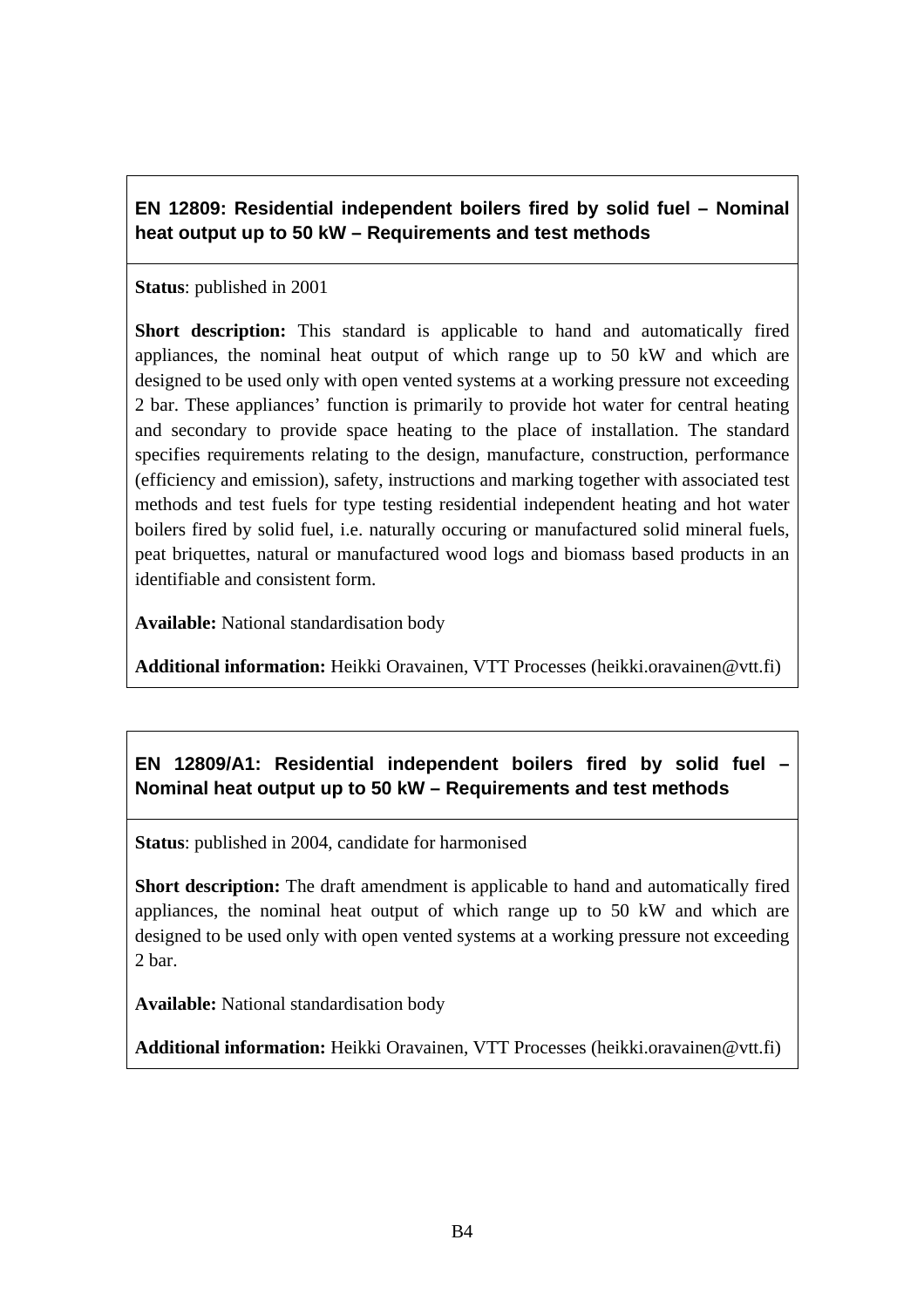## **EN 12815: Residential cookers fired by solid fuel – Requirements and test methods**

#### **Status**: published in 2001

**Short description:** This standard is applicable to appliances, the primary function of which is to cook and the secondary function of which is to provide heat into the space where they are installed. Additionally, where fitted with a boiler, they also provide domestic hot water and/or central heating. The standard specifies requirements relating to the design, manufacture, construction, safety and performance (efficiency and emission), instructions and marking together with associated test methods for type testing, residential cooking appliances fired by solid fuel. These appliances may burn solid mineral fuels, peat briquettes, wood or be multi-fuel in accordance with the appliance manufacturer's instructions.

**Available:** National standardisation body

**Additional information:** Heikki Oravainen, VTT Processes (heikki.oravainen@vtt.fi)

## **EN 12815/A1: Residential cookers fired by solid fuel – Requirements and test methods**

**Status**: published in 2004, candidate for harmonised

**Short description:** This amendment is applicable to solid fuel-fired residential independent boilers used primarily for cooking and secondary for space heating in residential buildings with supply of hot water. This amendment is not applicable to hopper fed or mechanically fired appliances or appliances having fan assisted combustion air.

**Available:** National standardisation body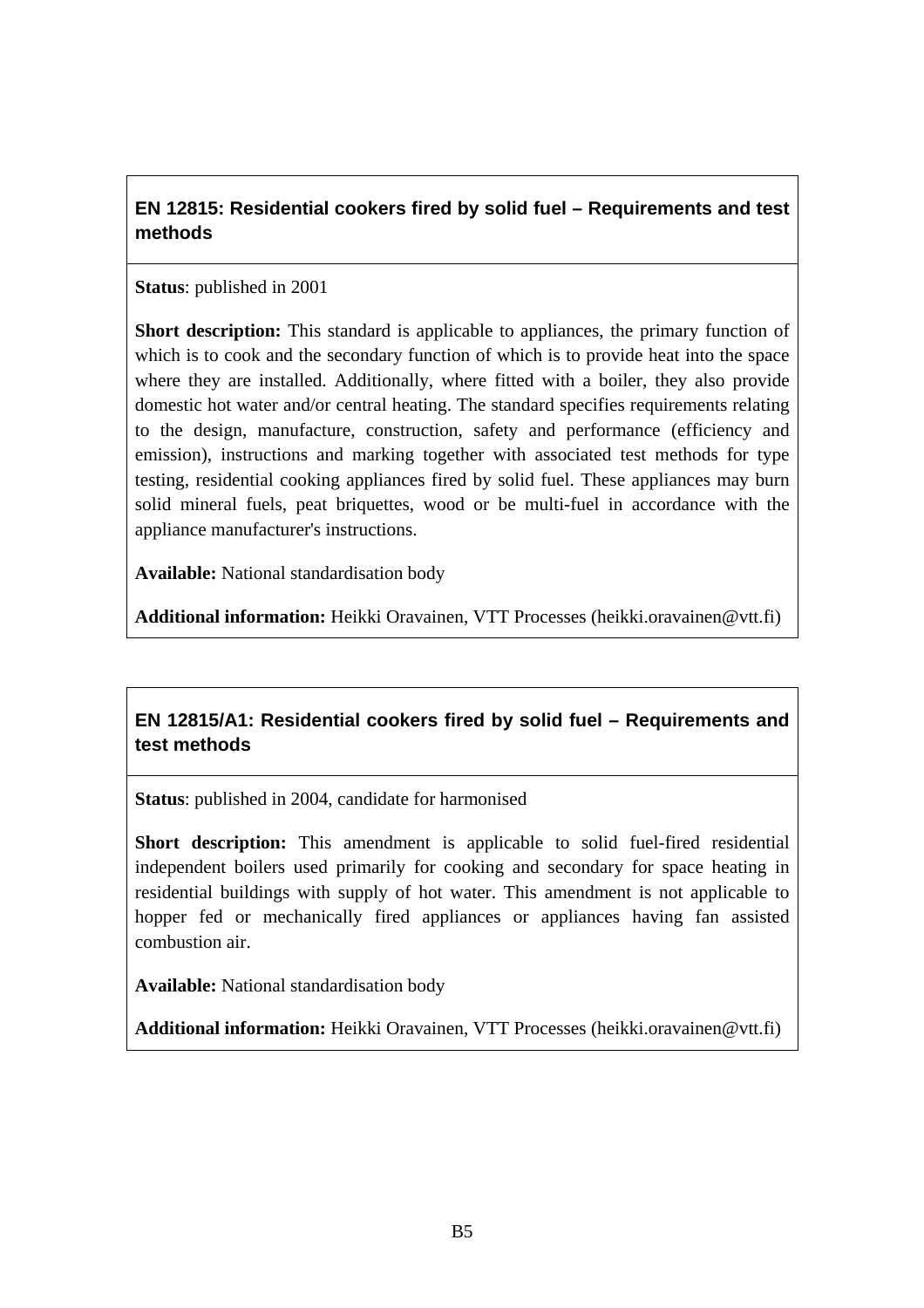## **EN 13229: Inset appliances including open fires fired by solid fuels – Requirements and test methods**

**Status**: published in 2001

**Short description:** This standard is applicable to residential open fires and inset appliances fired by solid fuels, the intended use of which is space heating in residential buildings with possible supply of hot water. It specifies requirements relating to the design, manufacture, construction, safety and performance (efficiency and emission), instructions and marking together with associated test methods for type testing.

**Available:** National standardisation body

**Additional information:** Heikki Oravainen, VTT Processes (heikki.oravainen@vtt.fi)

## **EN 13229/A2: Inset appliances including open fires fired by solid fuels – Requirements and test methods**

**Status**: published in 2004, candidate for harmonised

**Short description:** This amendment is applicable to solid fuel-fired inset appliances including open fires, the intended use of which is space heating in residential buildings with possible supply of hot water. This amendment covers definitions, requirements and test methods for mechanically fed inset appliances including open fires.

**Available:** National standardisation body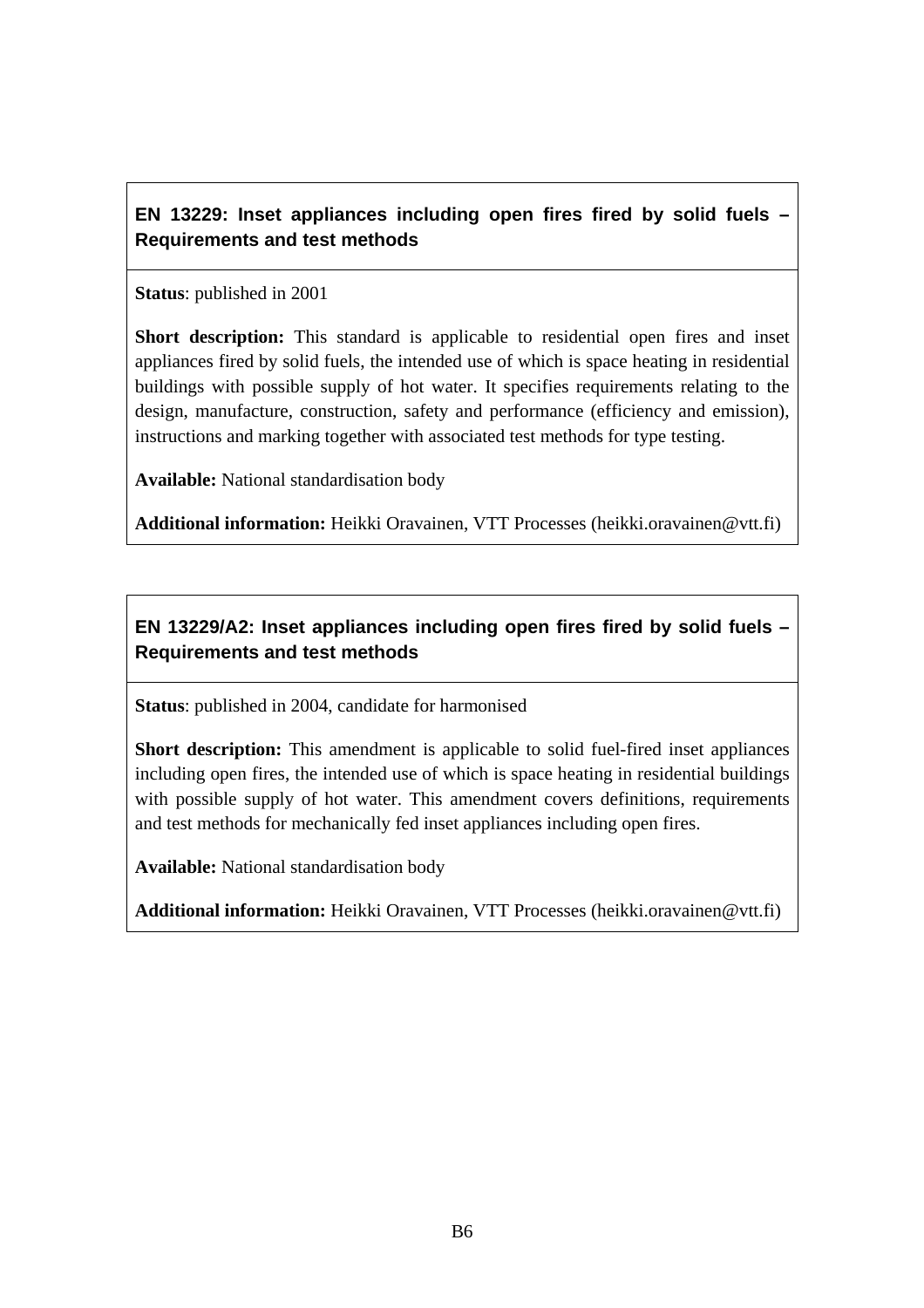## **EN 14785: Residential space heating appliances fired by wood pellets - Requirements and test methods**

#### **Status**: under preparation

**Short description:** This standard specifies requirements relating to the design, manufacture, construction, safety and performance (efficiency and emissions), instructions and marking together with associated test methods and test fuels for typetesting residential space heaters fired by pellets, and mechanically fed up to 50 kW nominal heat output. The appliances provide heat into the space of installation and may be operated with either natural draught or fan-assisted combustion air. Additionally, where fitted with a boiler, they also provide domestic hot water and/or central heating.

**Additional information:** Heikki Oravainen, VTT Processes (heikki.oravainen@vtt.fi)

## **EN 15250: Slow heat release appliances fired by solid fuel – Requirements and test methods**

#### **Status**: under preparation

**Short description:** This European Standard specifies requirements relating to the design, manufacture, construction, safety and performance (efficiency and emission) instructions and marking together with associated test methods and test fuels for type testing residential slow heat release appliances fired by solid fuel. This standard is applicable to hand fuelled intermittent burning slow heat release appliances having thermal storage capacity such that they can provide heat for a period of time after the fire has gone out. These appliances provide heat into the space where they are installed.These slow heat release appliances may be supplied either as assembled appliance or as pre-fabricated sections designed to be built on site in accordance with the manufacturer's specified construction design. One off installations are not included. These appliances may burn either solid mineral fuels, peat briquettes, natural or manufactured wood logs or be multi-fuel in accordance with the appliance manufacturer's instructions. This standard is not applicable to appliances with fan assisted combustion air.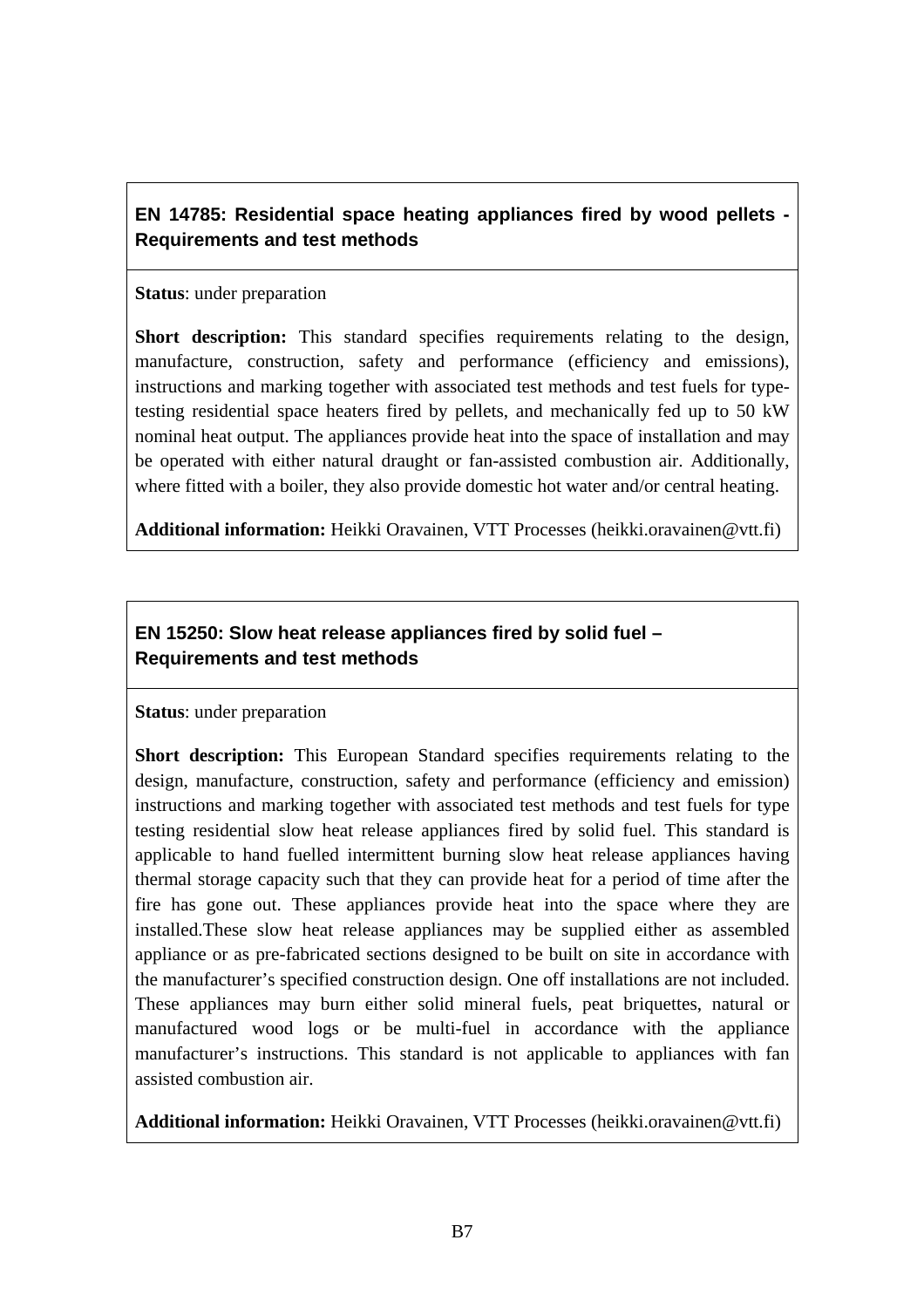#### **B.3 Agricultural and forestry machinery**

**EN 609-1:1999**: Agricultural and forestry machinery - Safety of log splitters - Part 1: Wedge splitters

**EN 609-2, 2000**: Agricultural and forestry machinery - Log splitters - Safety - Part 2: Screw splitters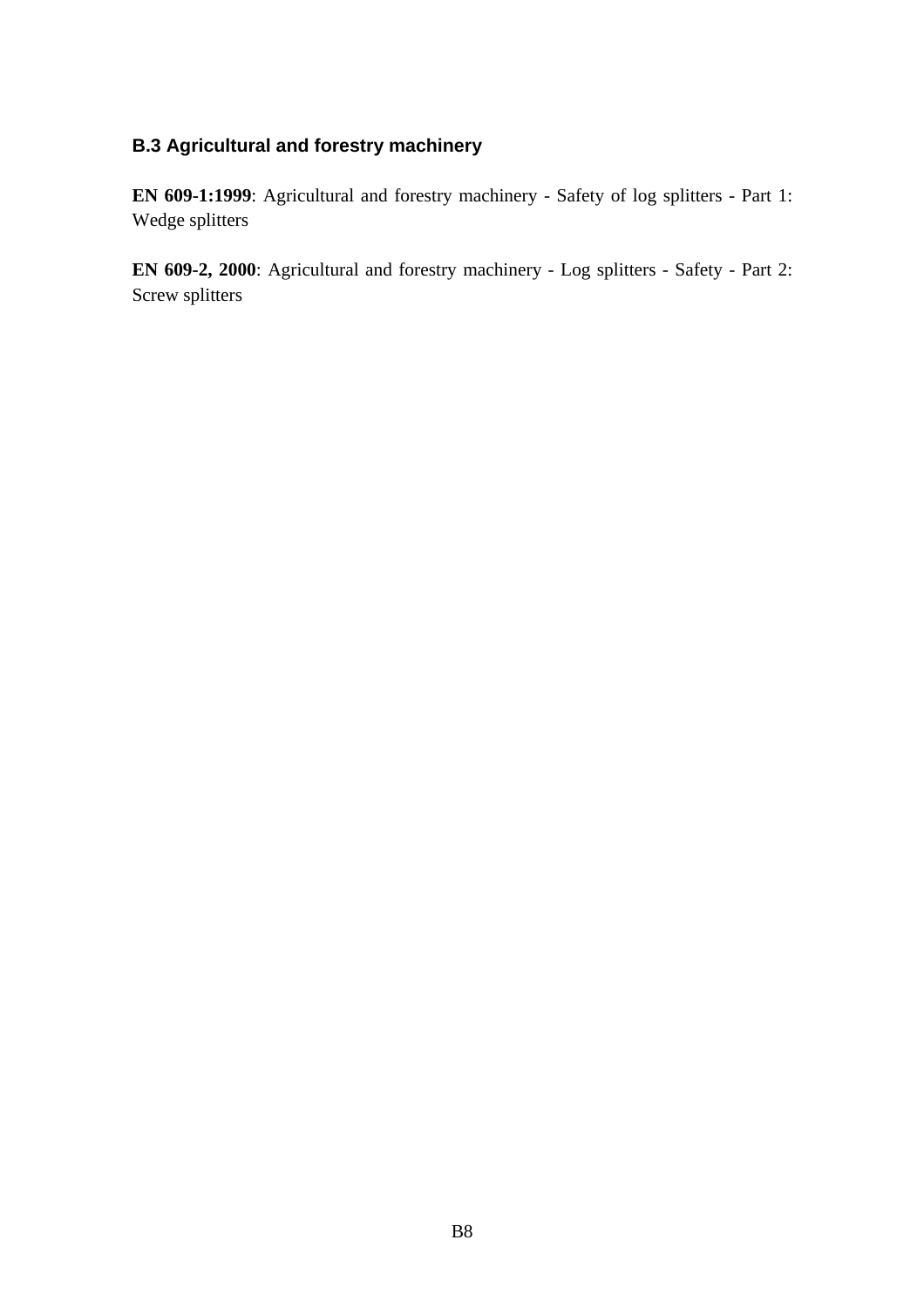## **Appendix C. National standards for solid biofuel and peat**

## **C.1 Denmark**

## **DK – Wood pellets of "HP" quality**

**Status**: published

**Short description:** The norm describes requirements for a high quality pellet for the Danish and other markets.

**Available:** HP briketter, Industrivej 6, 4800 Vildbjerg, Denmark

**Additional information:** Max Nitschke, Elsam Engineering (man@elsam-eng.com)

## **DK – Quality classes for fuel wood chips**

**Status**: published

**Short description:** The norm describes four different types of wood chips that suits different combustion units.

**Available:** The National Forest and Nature Agency, Denmark (www.sns.dk)

**Additional information:** Max Nitschke, Elsam Engineering (man@elsam-eng.com)

#### **C.2 Estonia, Latvia and Lithuania**

#### **Estonia and Latvia**

The survey found no Estonian or Latvian standards for solid biofuels. It is likely that there exist standards for wood chips classification. Estonian and Latvian producers of wood pellets for export use the standards of the import countries.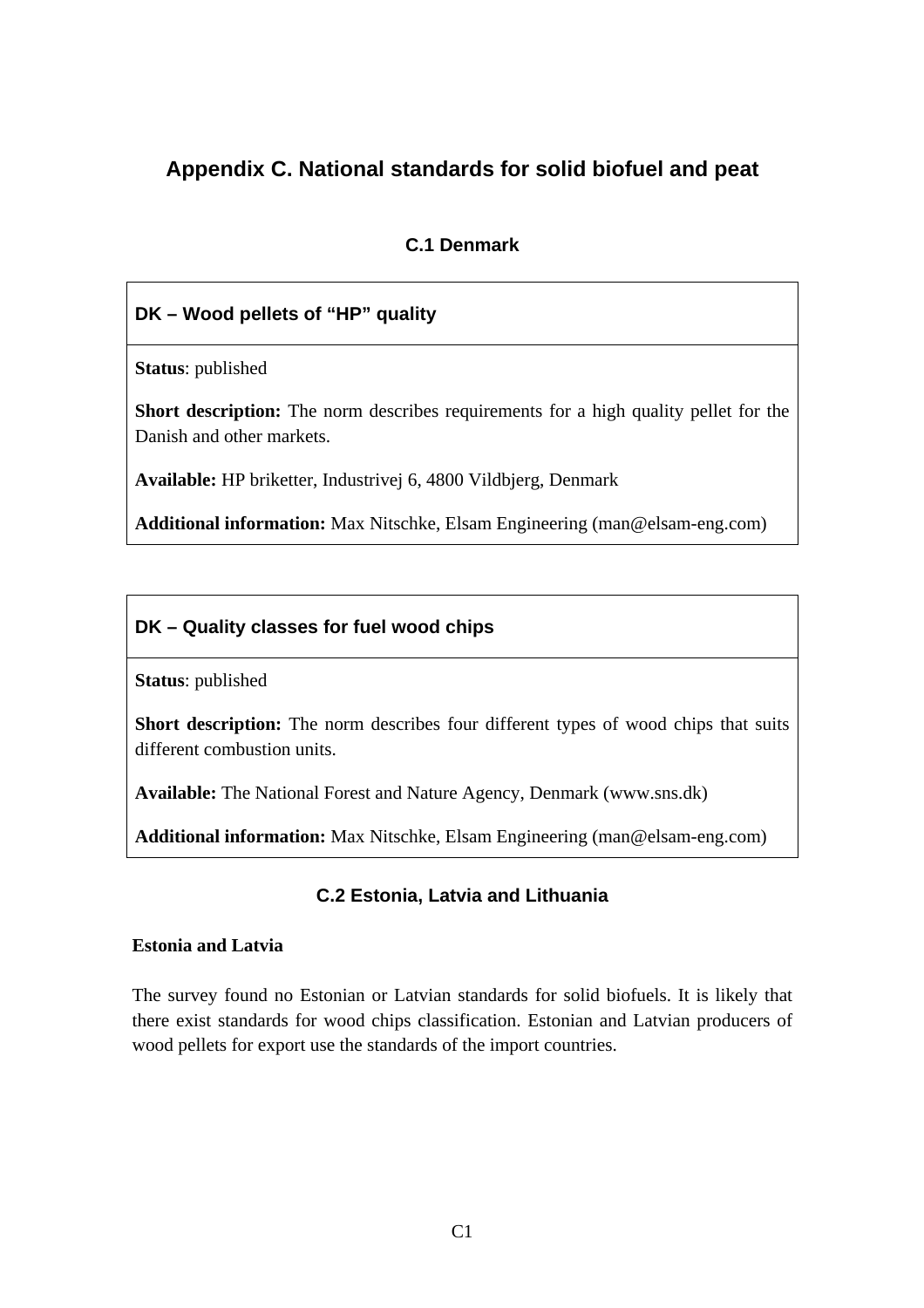#### **Lithuania**

The survey found no Lithuanian standards for solid biofuels. However, there may exist a Lithuanian standard for wood chip classification.

#### **C. 3 Finland**

#### **FI – Quality guidelines for fuel peat 1989**

**Status**: published in 1989

**Short description:** These quality guidelines have been adopted for milled fuel peat in 1989 and are still in use in milled fuel peat trade. The purpose of this manual is to define the procedure, by which the quality of fuel peat can be given and defined unambiguously and appropriately. It provides recommendations for using terms and definitions, sampling and sample handling and specifying characteristics and quality definitions related to fuel peat.

**Available:** Association of Finnish Peat Industries (http://www.turveliitto.fi)

**Additional information:** Assiosiation of Finnish Peat Industries

#### **FI – Quality guidelines for fuel peat 1991**

**Status**: published in 1991

**Short description:** These quality guidelines have been adopted for sod peat in 1991. The purpose of this manual is to define the procedure, by which the quality of fuel peat can be given and defined unambiguously and appropriately. It provides recommendations for using terms and definitions, sampling and sample handling and specifying characteristics and quality definitions related to fuel peat. The long-term aim has been to combine and revise the manuals 1989 and 1991 in order to prepare a manual that comprises both milled fuel peat and sod peat.

**Available:** Association of Finnish Peat Industry (http://www.turveliitto.fi)

**Additional information:** Association of Finnish Peat Industry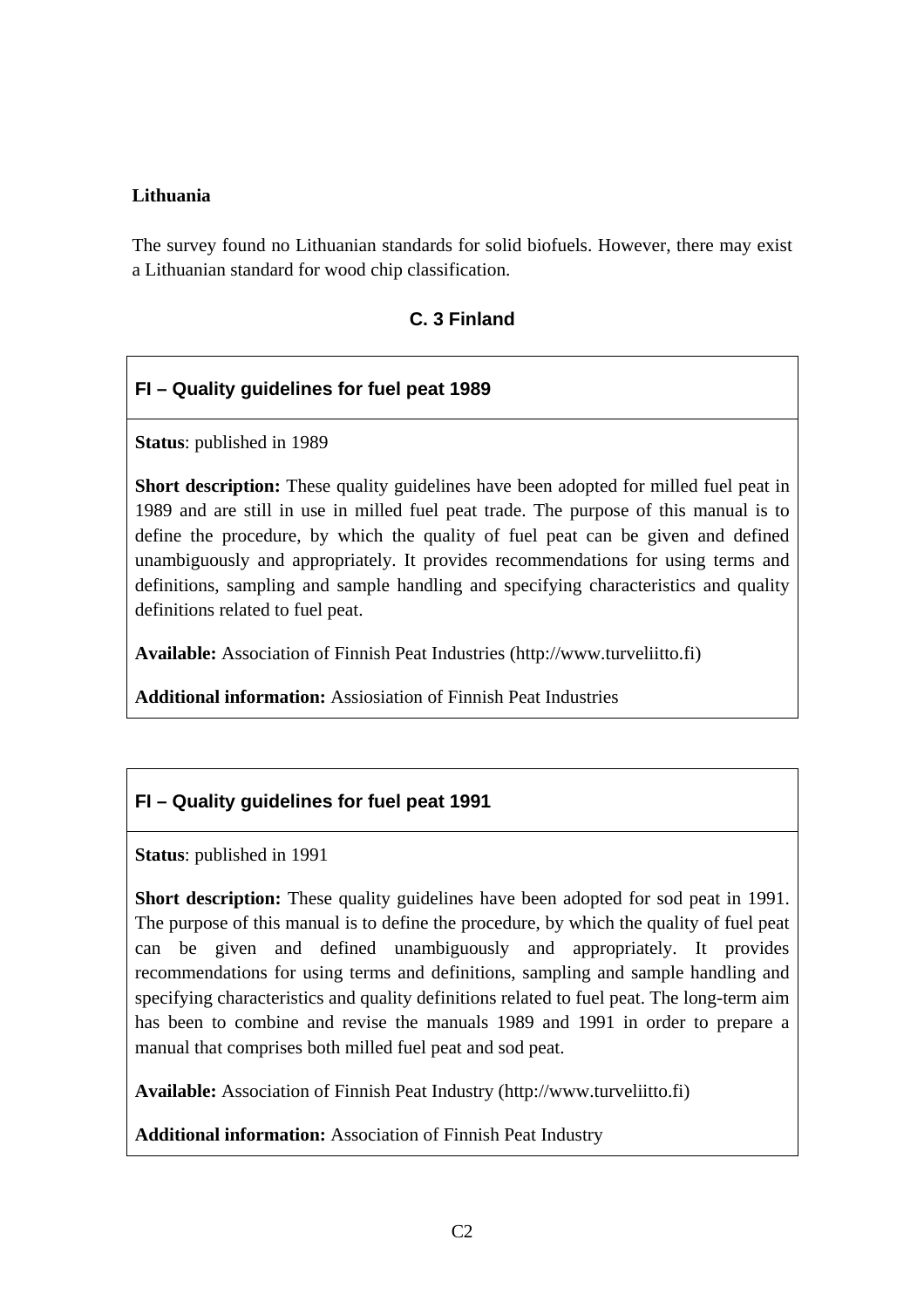## **FI – Quality guidelines for solid wood fuels in Finland**

**Status**: published in 1998, translated from Impola, R., Puupolttoaineiden laatuohje, FINBIO Julkaisuja/Publications 6. ISSN 1239-4874, ISBN 952-5135-06-3, 29 p.

**Short description:** This document defines the methods, by which the quality and energy amount of wood fuels - fuel chips, sawdust and bark - can be reported and stated unambiguously and appropriately. It provides directions for definitions, quality classes and determination, sampling and sample treatment and determination of properties related to solid wood fuels. Only clean wood fuels are covered in this manual, not wood that has been chemically treated or coated or painted.

**Available:** Finnish Bioenergy Association, FINBIO (http://www.finbio.fi)

Additional information: Risto Impola (risto.impola@vtt.fi)

## **SFS 5875: Solid recovered fuel. Quality control system**

**Status**: published in 2000

**Short description:** This standard defines the procedure and requirements, by which the quality of recovered fuel, produced for the purpose of energy production from sourceseparated waste, can be controlled and reported unambiguously. The standard covers the whole chain of supply from the source-separation of wastes to the delivery of recovered fuel, but does not concern untreated wood wastes, like bark, sawdust and forestry residues.

**Available:** Finnish Standards Association, SFS (http://www.sfs.fi/)

**Additional information:** Finnish Standards Association, SFS (sfs@sfs.fi)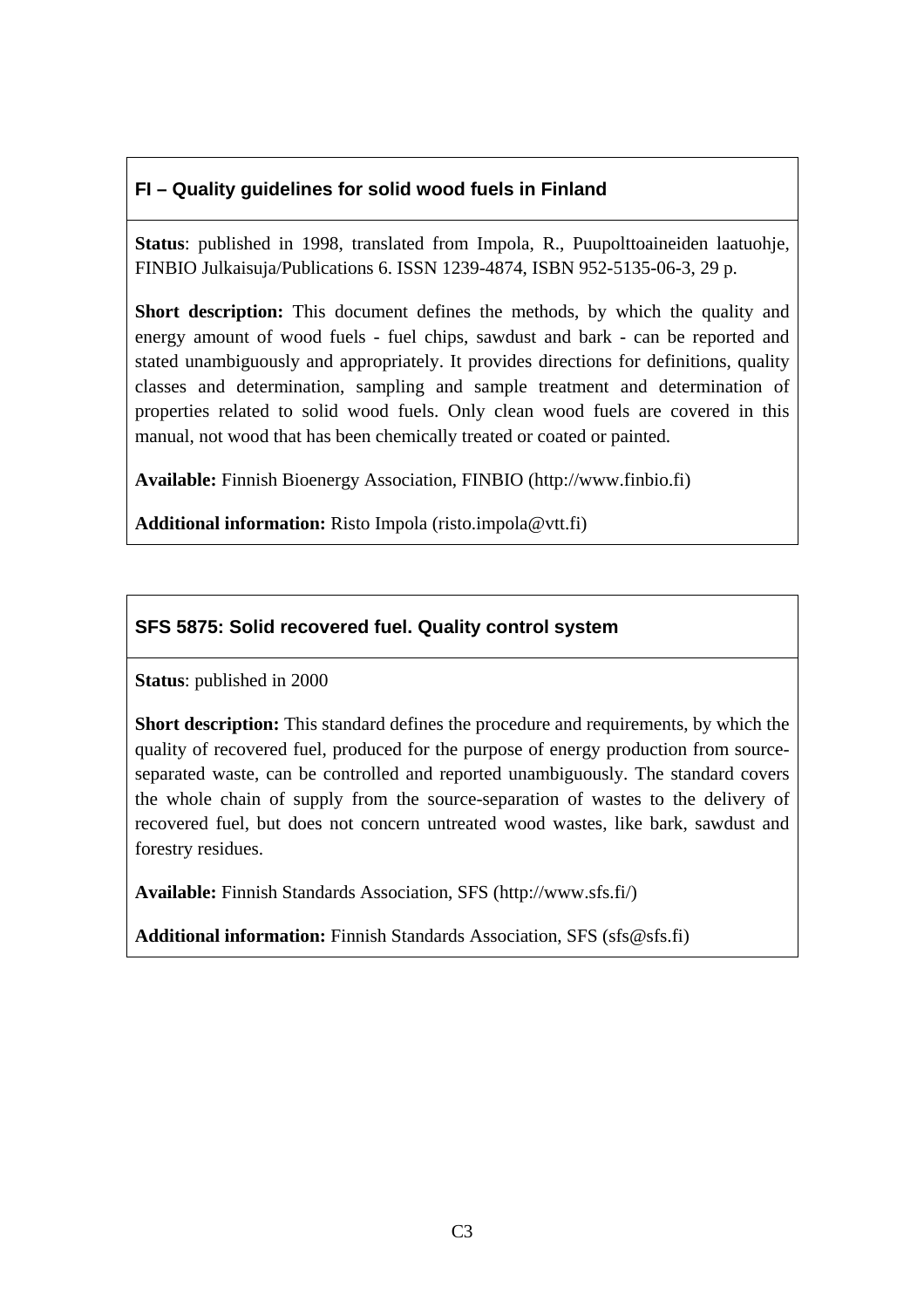#### **C.4 Germany**

#### **DIN 51731: Standard of wood pellets**

**Status**: published in 2000

**Short description:** This standard defines the requirements of the wood pellet quality. Dimensions of pellets are classified in five different classes. Requirements for particle density is 1 000–1 400 kg/m<sup>3</sup>, moisture content,  $\langle 12\%$ , ash content  $\langle 1.5\%$  and net calorific value as received 4,8–5,4 kWh/kg. Standard also gives requirements for heavy methals and some other chemical composition of pellets.

**Available:** German Standardisation institute (DIN) and national standardisation body

**Additional information:** German Standardisation institute, DIN (www.din.de)

Analysis of chemical or physical properties:

- **DIN 22022,** Solid fuels Determination of contents of trace elements
- **DIN 51701,** Testing of solid fuels; sampling and sample preparation
- **DIN 51900**, The net calorific value of solid fuels for dry matter
- **DIN 51 718**; The determination method of moisture content
- **DIN 51705**; Determination of bulk density of solid fuels
- **DIN 51719**: The determination of ash content
- **DIN 51730**; Ash melting behaviour
- **DIN 51724**; Sulphur
- **DIN 51721** Carbon and hydrogen
- **DIN 51722** Nitrogen,
- **DIN 51725** Phosphorus
- **DIN 51727** Chlorine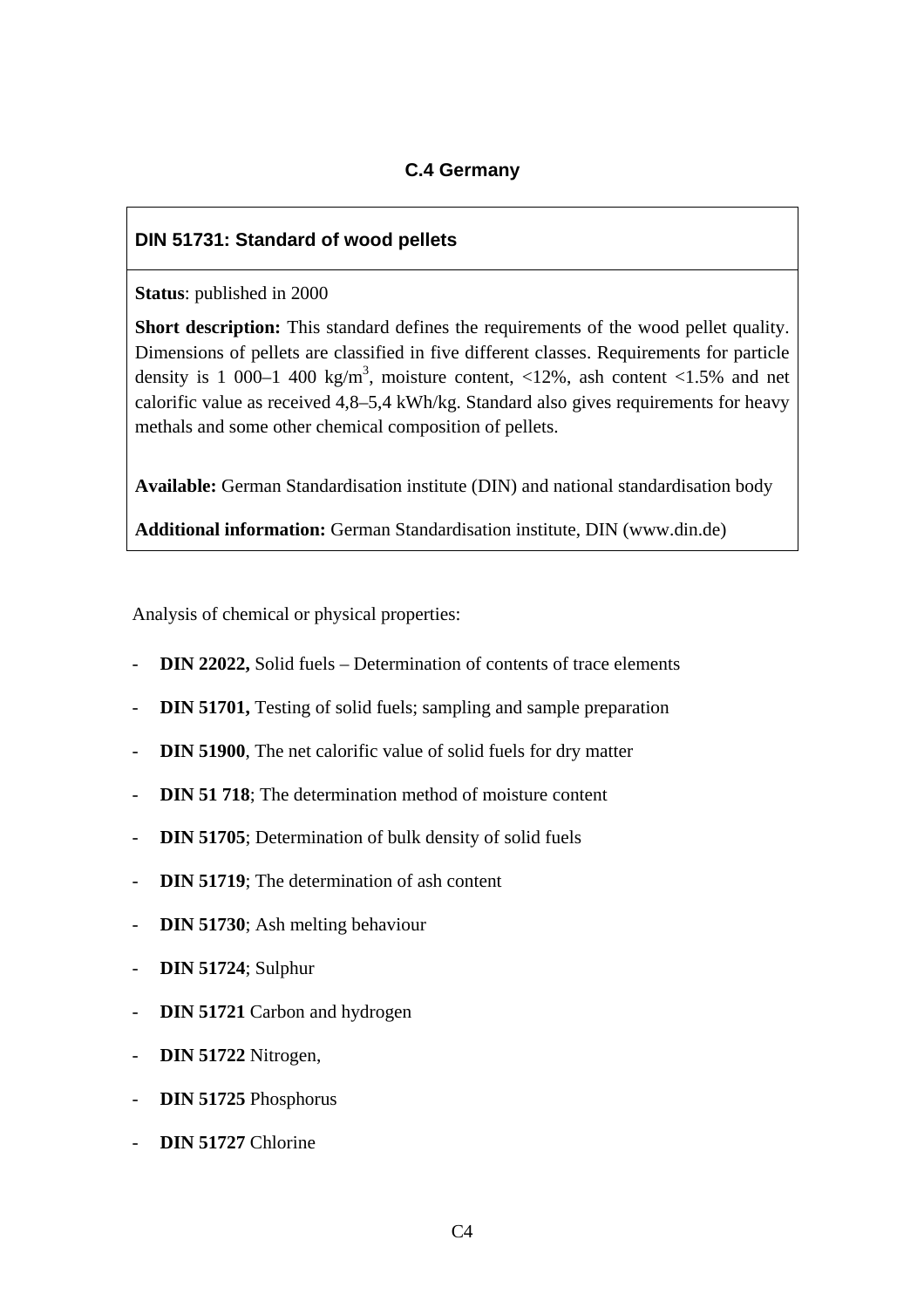- **DIN 51720**;Volatiles
- **ISO/DIN 15238** Heavy metals (Cd), ISO/DIN 15237 (Hg), ISO/DIS 8983 (Cr, Cu, Mn, Ni, Pb, V and Zn)
- **DIN 51723**; Other chemical analyses
- **DIN 51729-8,** Determination of soda and potash (Na<sub>2</sub>O, K<sub>2</sub>O) contents fuel ash
- **DIN 51729 10 and 11**, Determination of chemical composition of fuel ash.

#### **C.5 Norway**

Norwegian standards relating to biofuels and firewood:

- **NS 3165, 1999**: Biofuel Cylindrical pellets of pure wood Classification and requirements
- **NS 3166, 1999**: Biofuel Determination of mechanical strength of pellets
- **NS 3167, 1999**: Biofuel Determination of moisture content in laboratory samples
- **NS 3168, 2000**: Biofuel Fuelbriquettes Classification and requirements
- **NS 4414, 1997**: Firewood for domestic use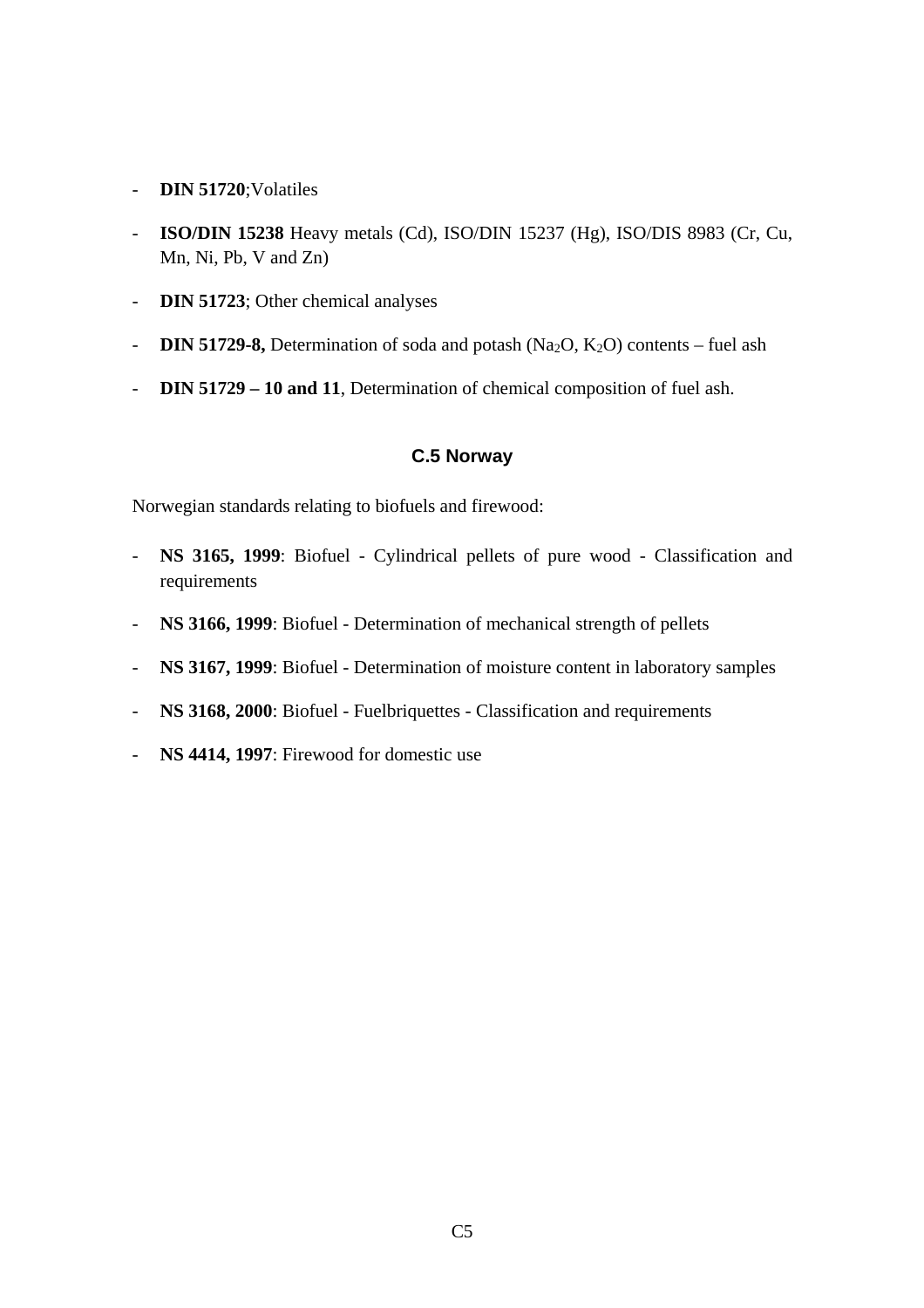## **C.6 Poland**

The survey found a Polish standard for classification of wood chips. Beside this the survey found that a coal laboratory working also with biofuels have developed several standards for determination of chemical properties of solid biofuels, as can be seen below.

#### **Size classes for wood chips (only in Polish)**

**Status**: Published

Short description: The norm classifies types of traded wood chips.

**Available:** Polish Forest Agency

**Additional information:** Max Nitschke, Elsam Engineering (man@elsam-eng.com)

#### **Sample preparation, Q/ZK/P/15/04/A**

**Status:** published

**Short description:** The norm describes the right way to prepare a sample for analysis in a laboratory.

**Available:** Institute for Chemical Processing of Coal, Zabrze, Poland

**Additional information:** Max Nitschke, Elsam Engineering (man@elsam-eng.com)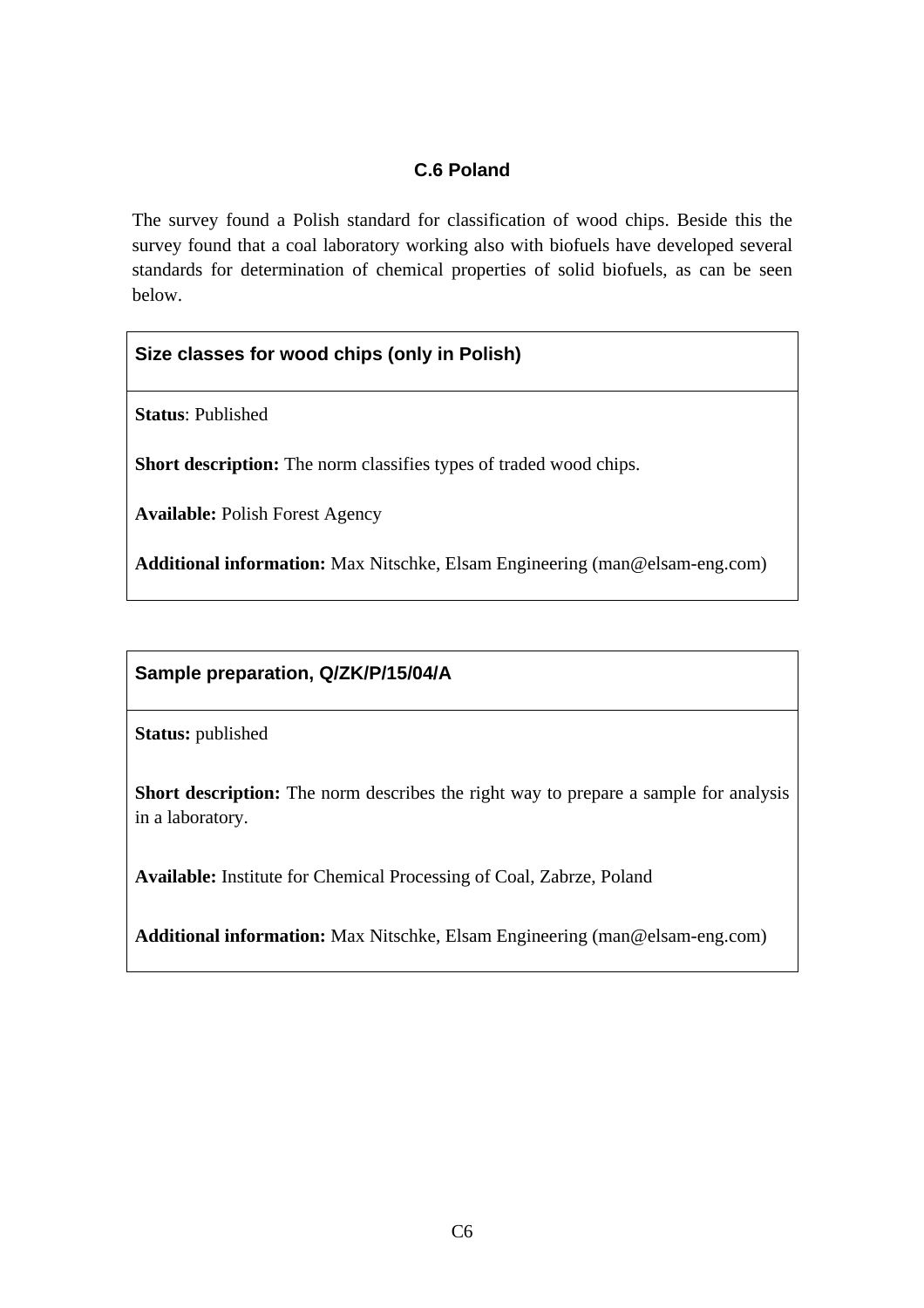## **Total and analytical moisture, Q/ZK/P/15/05/A**

#### **Status**: published

Short description: The norm describes suitable methods to determine total and analytical moisture in biomass.

**Available:** Institute for Chemical Processing of Coal, Zabrze, Poland

**Additional information:** Max Nitschke, Elsam Engineering (man@elsam-eng.com)

**Ash content, Q/ZK/P/15/06/A**

**Status**: published

**Short description:** The norm describes suitable methods to determine ash content in biomass.

**Available:** Institute for Chemical Processing of Coal, Zabrze, Poland

**Additional information:** Max Nitschke, Elsam Engineering (man@elsam-eng.com)

#### **Volatile matter content, Q/ZK/P/15/07/A**

**Status**: Published

**Short description:** The norm describes suitable methods to determine volatile matter content in biomass.

**Available:** Institute for Chemical Processing of Coal, Zabrze, Poland

**Additional information:** Max Nitschke, Elsam Engineering (man@elsam-eng.com)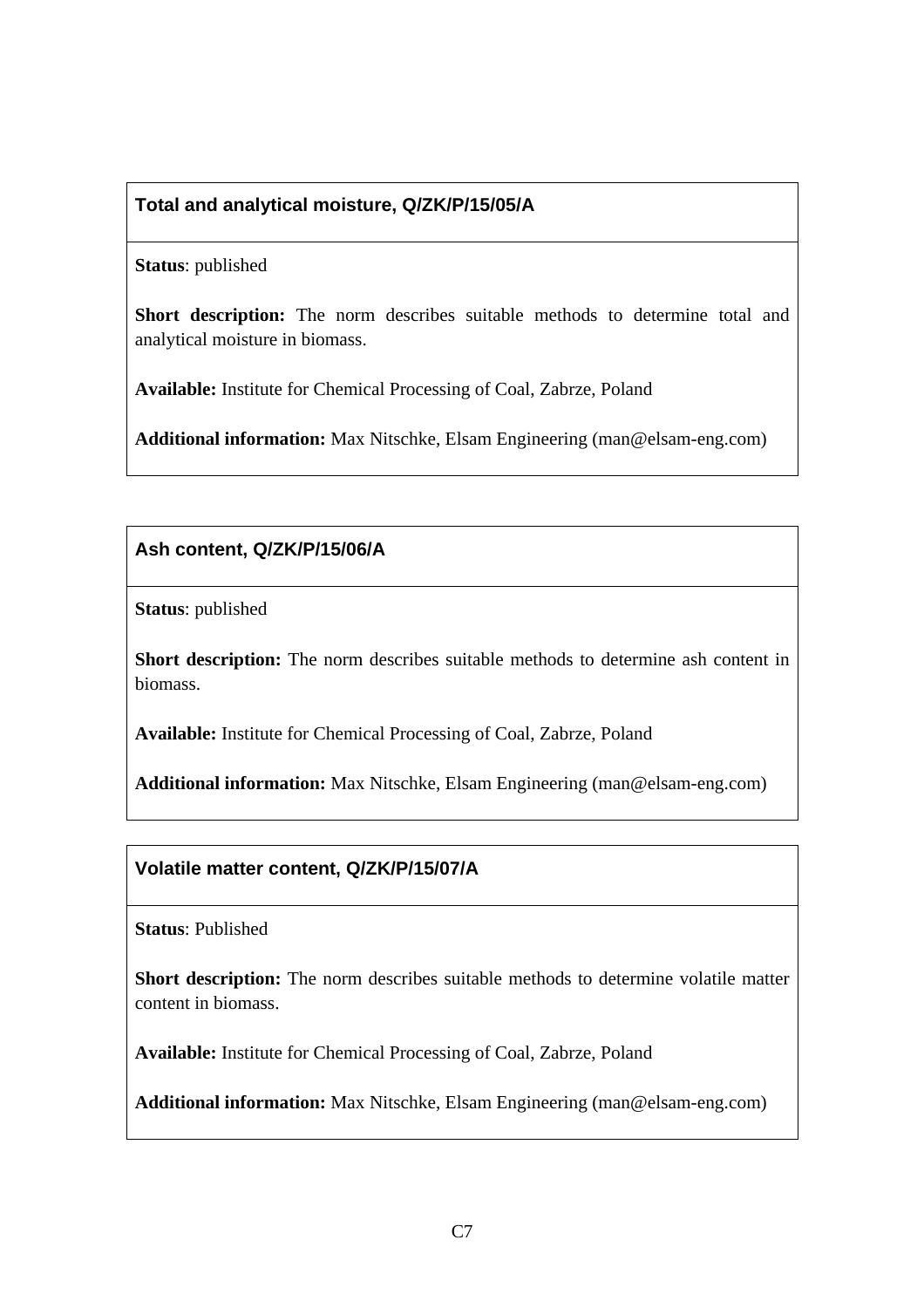## **Total sulphur content, Q/ZK/P/15/08/A**

**Status**: published

**Short description:** The norm describes suitable methods to determine total sulphur content in biomass.

**Available:** Institute for Chemical Processing of Coal, Zabrze, Poland

**Additional information:** Max Nitschke, Elsam Engineering (man@elsam-eng.com)

#### **Ash sulphur content, Q/ZK/P/15/10/A**

**Status**: published

**Short description:** The norm describes suitable methods to determine ash sulpkur content in biomass.

**Available:** Institute for Chemical Processing of Coal, Zabrze, Poland

**Additional information:** Max Nitschke, Elsam Engineering (man@elsam-eng.com)

## **C, H, N content, Q/ZK/P/15/09/A**

**Status**: published

Short description: The norm describes suitable methods to determine C, H and N content in biomass.

**Available:** Institute for Chemical Processing of Coal, Zabrze, Poland

**Additional information:** Max Nitschke, Elsam Engineering (man@elsam-eng.com)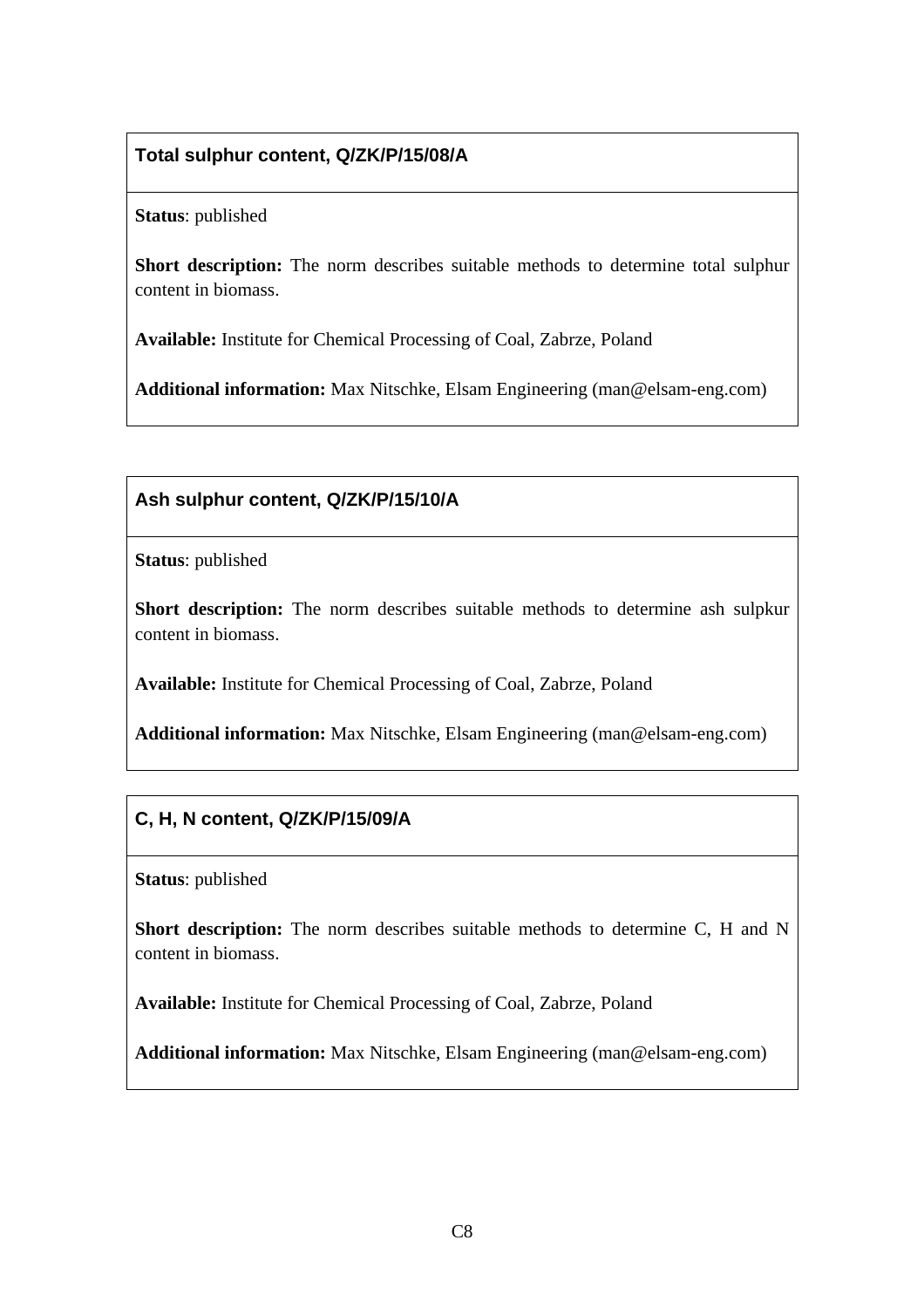## **Net and gross calorific value, Q/ZK/P/15/03/B**

**Status**: published

**Short description:** The norm describes suitable methods to determine net and gross calorific value in biomass.

**Available:** Institute for Chemical Processing of Coal, Zabrze, Poland

**Additional information:** Max Nitschke, Elsam Engineering (man@elsam-eng.com)

#### **Ash fusion temperatures, Q/ZK/P/15/11/A**

**Status**: published

**Short description:** The norm describes suitable methods to determine ash fusion temperatures in biomass.

**Available:** Institute for Chemical Processing of Coal, Zabrze, Poland

**Additional information:** Max Nitschke, Elsam Engineering (man@elsam-eng.com)

## **C.7 Russia**

The most widely applied system of standards in Russia is the GOST ("gosudartsvennye standarty"), i.e. the State Standards of the Russian Federation. Compared to other standard systems and indeed the European CEN, the GOST standards are much more mandatory.

The Russian producers of solid biofuels for export (mostly wood pellets) use the standards of the import countries. There exist Russian standards for solid fuels including peat and standards for fuel peat only, as well as standards specifying wood chips, crushed wood and firewood. Standards listed in this report can be found from both the GOST-website (*http://www.gost.ru*) and website of the East View Information Services (*http://www.eastview.com*)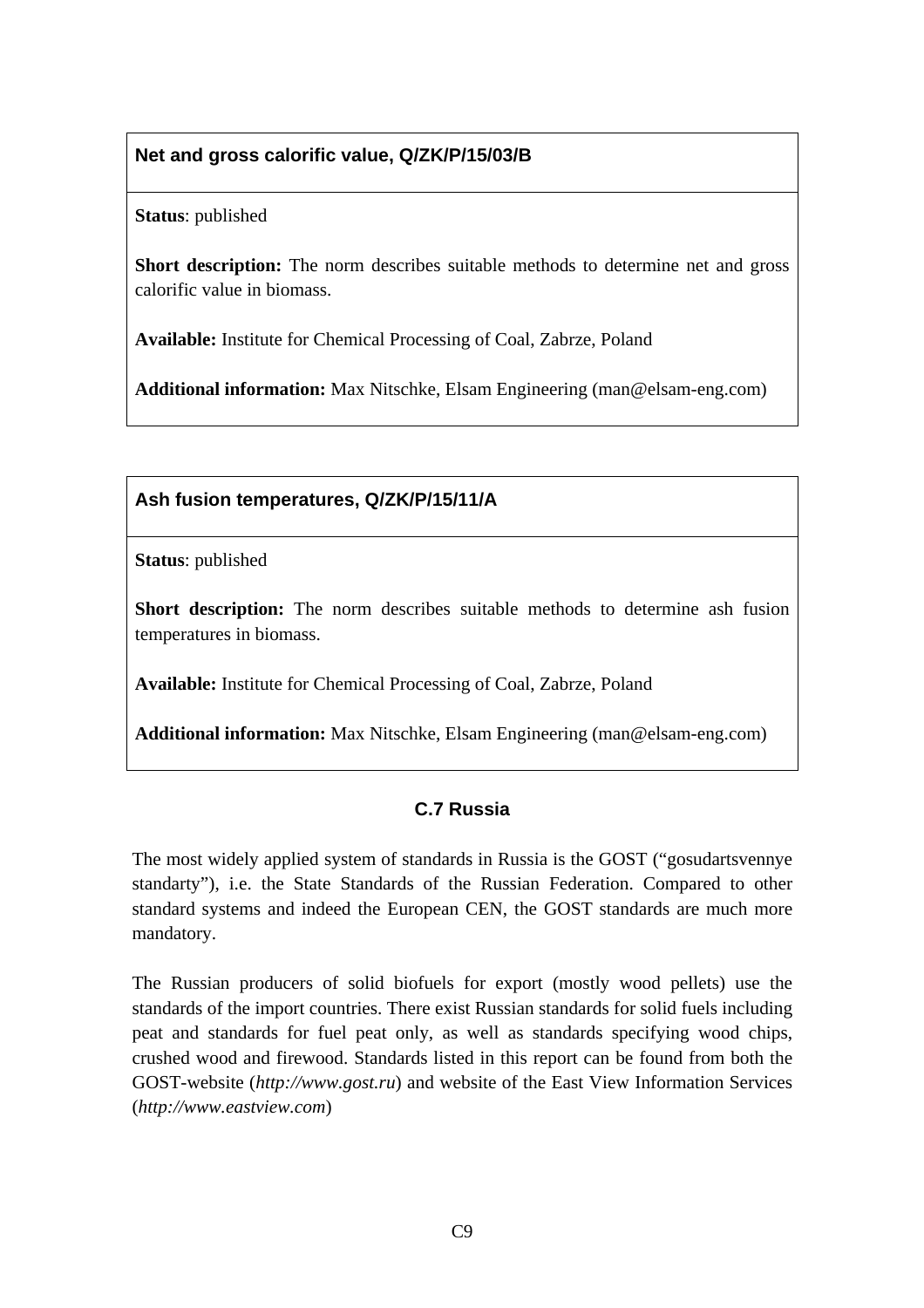#### **Russian wood fuel specification standards**:

- **GOST 15815-83**: Technological chips. Specifications (published 1985)
- **GOST 23246-78**: Crushed wood. Terms and definitions (published 1979)
- **GOST 3243-88**: Firewood. Specifications (published 1990)

#### **Russian peat standards**:

- **GOST 21123-85**: Peat. Terms and definitions (published 1986)
- **GOST 13674-78**: Peat. Acceptance rules (published 1979)
- **GOST 11303-75**: Peat and products of its processing. Method of preparation of analysis sample (published 1977)
- **GOST 10538-87**: Solid fuel. Methods for determination of chemical composition of ash (published 1988)
- **GOST 18132-72**: Peat briquetts and semibriquetts. Method for determination of mechanical strength (published 1974)
- **GOST 10650-72**: Peat. Determination of the disintegration degree (published 1974)
- **GOST 26801-86**: Peat. Method for determination of ash content in deposit (published 1987)
- **GOST 9963-84**: Peat bricks for heating purposes. Technical requirements (published 1986)
- **GOST 50902-96**: Fuel peat for pulverised burning. Specifications (published 1997)
- **GOST 51062-97**: Sod fuel peat for heating purposes. Specifications (published 1998)

#### **C.8 Sweden**

Sweden has taken a very active part in the CEN standardisation of solid biofuels, and the CEN TSs are gradually replacing the Swedish standards in Swedish laboratories.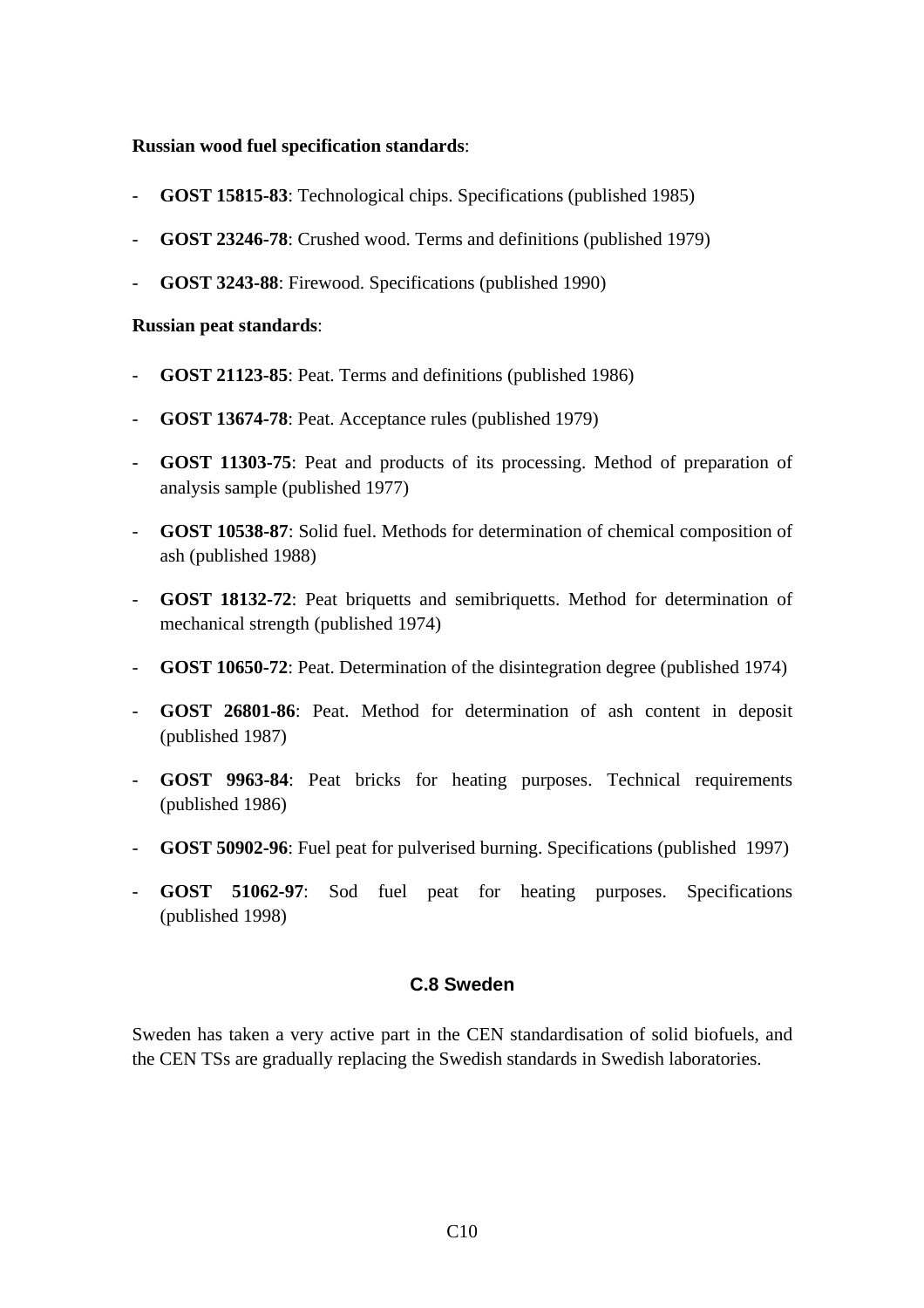Unfortunately the CEN TSs for solid biofuels do not cover peat, which is frequently used together with biofuels in Sweden, and so there is a need for guidelines providing information on how to apply the CEN TSs for analysis of peat samples. Current Swedish standards for solid biofuels and peat are all listed below.

#### **Physical and mechanical test methods**:

- **SS 18 71 06**: Solid biofuels and peat Terminology (2000)
- **SS 18 71 13**: Solid biofuels and peat Sampling (1998)
- **SS 18 71 14**: Solid biofuels and peat Sample preparation (1992)
- **SS 18 71 20**: Solid biofuels and peat Pellets Classification (1998)
- **SS 18 71 23**: Solid biofuels and peat Briquettes Classification (1998)-12-02
- **SS 18 71 70**: Solid biofuels and peat Determination of total moisture (1997)
- **SS 18 71 84**: Biofuel and peat Determination of moisture in general analysis sample (1990)
- **SS 18 71 71**: Solid biofuels Determination of ash content (1984)
- **SS 18 71 73**: Solid biofuels Calculation to different basis (1986)
- **SS 18 71 74**: Solid biofuels and peat Determination of size distribution (1990)
- **SS 18 71 78**: Biofuels and peat Determination of bulk density in bushel (1990)
- **SS 18 71 80**: Biofuel and peat Determination of mechanical durability of pellets and briquettes (1999)
- **SS 18 71 75**: Peat Determination of durability of sod peat (1990)
- **SS 18 71 79**: Peat Determination of bulk density (1990)

#### **Chemical test methods**:

- **SS 18 71 76**: Solid biofuels Determination of total sulphur content with eschka and bomb (1991)
- **SS 18 71 77**: Solid biofuels Determination of total sulphur content at combustion in high temperature oven - IR-detector (1991)
- **SS 18 71 85**: Solid biofuels Determination of total chlorine content with bomb method (1995)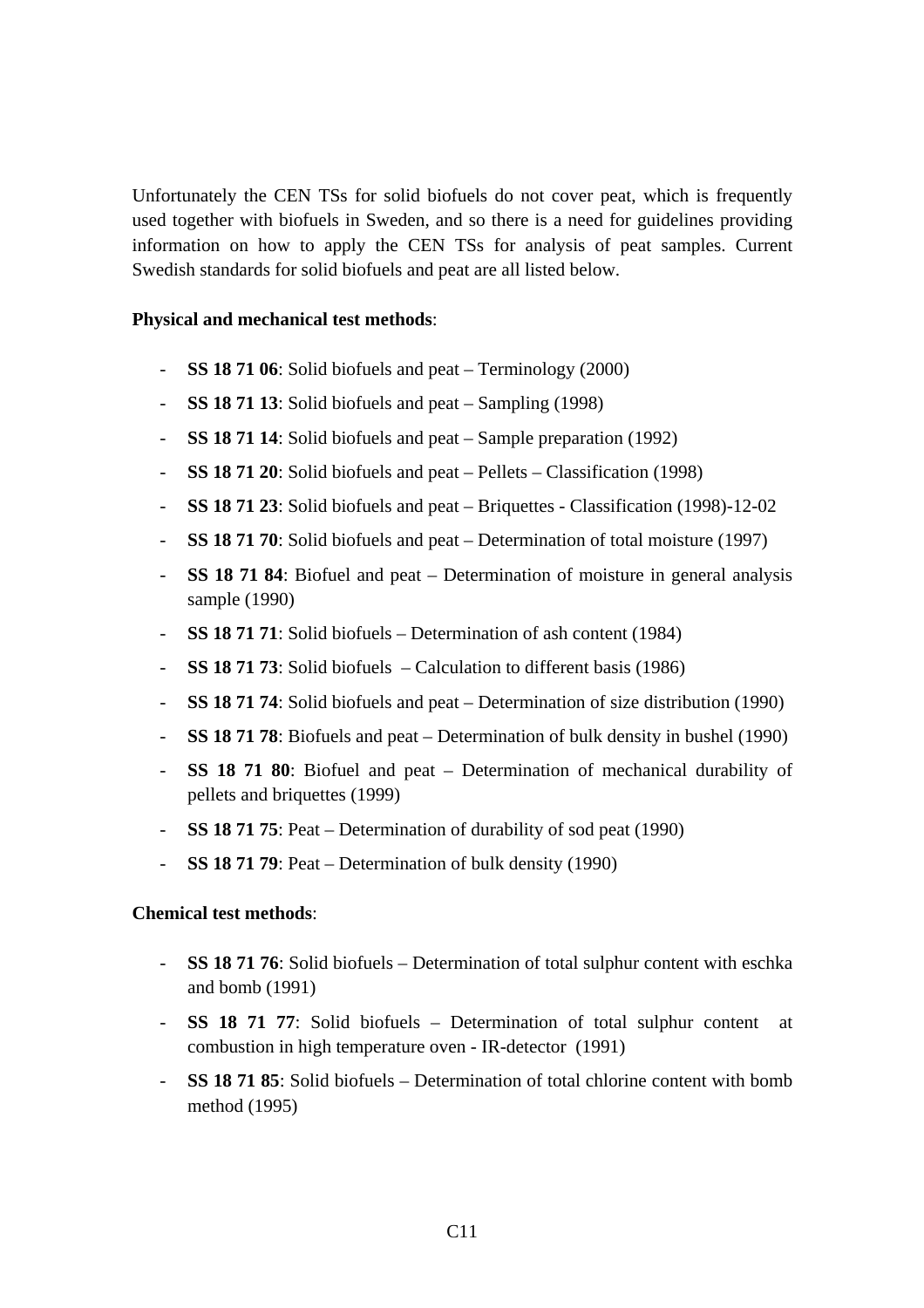- **SS 18 71 86**: Solid biofuels – Determination of total sulphur content with high temperature oven and IR.detector (1995)

#### **C.9 Austria**

## **ÖNORM M 7132: Energy-economical utilisation of wood and bark as fuel – Definitions and properties**

**Status**: published in 1998

**Short description:** This ÖNORM Standard specifies terms assisting the commercial and legal transactions between the producers, dealers and consumers of fuels. It provides a technological assessment of wood and bark as fuel. This ÖNORM Standard deals with the raw material wood, with or without bark content, and with the wooden parts derived from wood working and processing, but it should not be applied to salvaged materials, chemically treated wood or wood derived from timber products containing binding agents and/or coating materials. Specifications with regard to environmental impact are not concerned in this ÖNORM Standard.

**Available:** Austrian Standards Institute, ON (http://www.on-norm.at)

**Additional information:** Austrian Standards Institute, ON (http://www.on-norm.at)

## **ÖNORM M 7133: Chipped wood for energetic purposes – Requirements and test specifications**

**Status**: published in 1998

**Short description:** This ÖNORM Standard classifies wood chips with and without bark into different categories, defines testing requirements and methods, and can be used to assess the value of wood chips. It is addressed to persons and organisations manufacturing, selling, erecting or using machinery, equipment, tools and entire plants having a connection with wood chips, and to all persons and organisations involved in purchasing, selling and utilising wood chips.

**Available:** Austrian Standards Institute, ON (http://www.on-norm.at)

**Additional information:** Austrian Standards Institute, ON (http://www.on-norm.at)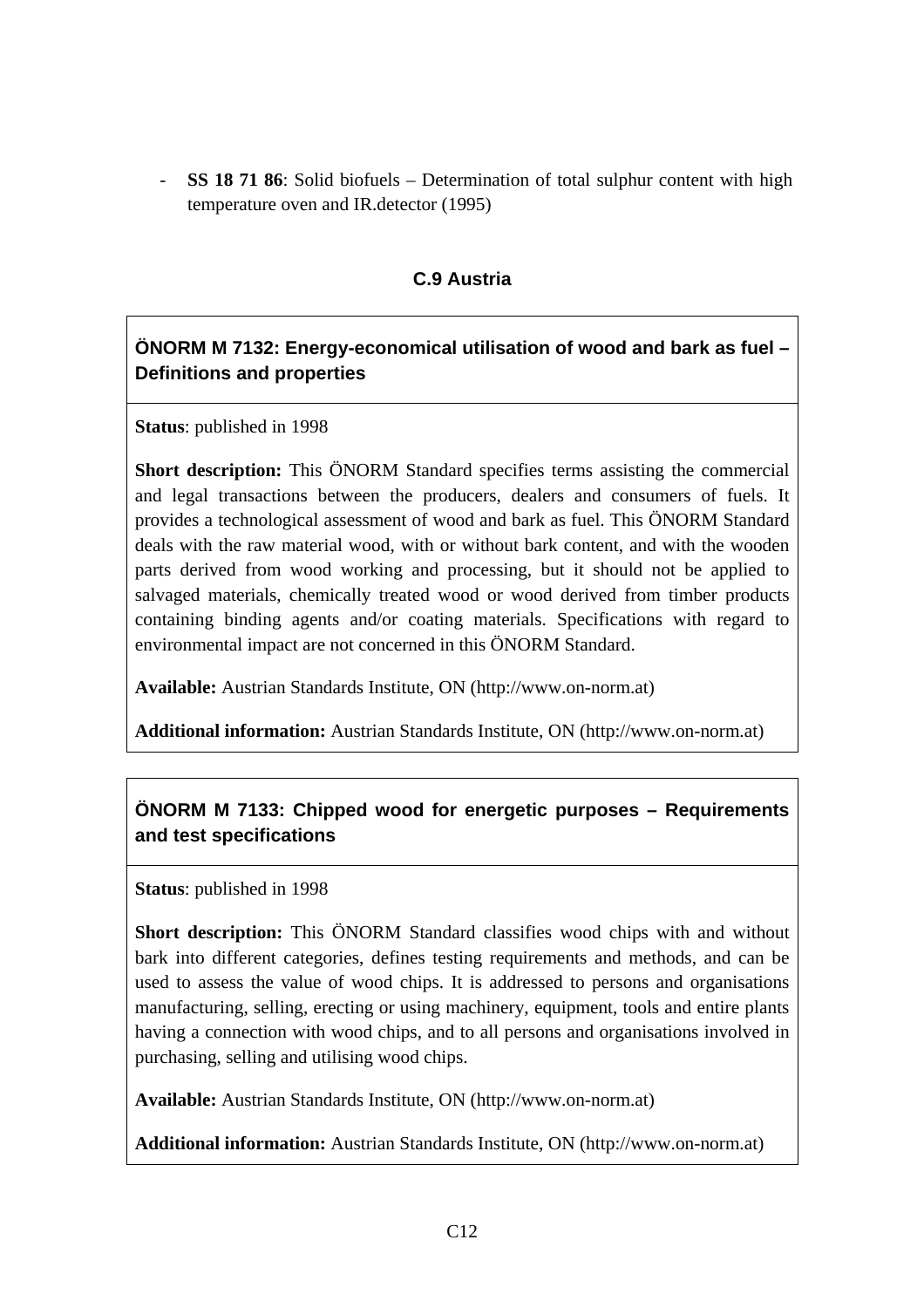## **ÖNORM M 7135: Compressed wood and compressed bark in natural state – Pellets and briquettes – Requirements and test specifications**

**Status**: published in 2000

**Short description:** This ÖNORM Standard defines the requirements and methods for the testing of wood/bark pressings. It is addressed to persons and organisations manufacturing, selling, erecting or using machinery, equipment, tools and entire plants having a connection with wood chips, and to all persons and organisations involved in purchasing, selling and utilising pressings.

**Available:** Austrian Standards Institute, ON (http://www.on-norm.at)

**Additional information:** Austrian Standards Institute, ON (http://www.on-norm.at)

**ÖNORM M 7136: Compressed wood in natural state – Wood pellets – Quality assurance in the field of logistics of transport and storage** 

**Status**: published in 2002

**Short description:** This ÖNORM standard is applicable only to pellets specified in the standard *ÖNORM M 7135*. It determines the quality assurance of pellets during transportation and storing. It is addressed to persons and organisations manufacturing, selling or keeping (intermediate) storages, and to all persons involved in the transportation of wood pellets.

**Available:** Austrian Standards Institute, ON (http://www.on-norm.at)

**Additional information:** Austrian Standards Institute, ON (http://www.on-norm.at)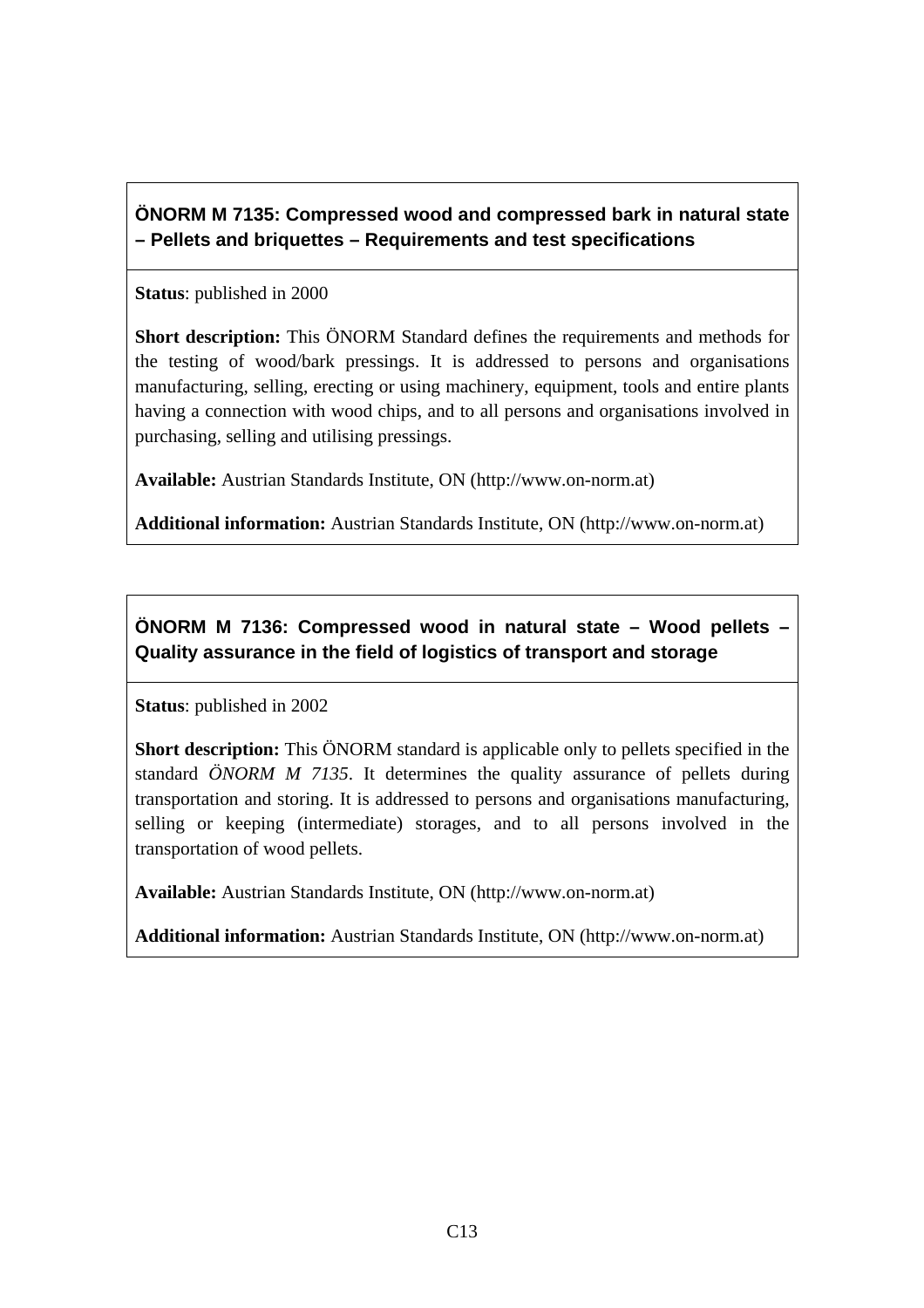**ÖNORM M 9466: Emission limits for air contaminants of wood incineration plants of a nominal fuel heat output from 50 kW onwards – ÖNORM M 9466 – Requirements and testing on the site** 

**Status**: published in 1998

**Short description:** This ÖNORM Standard classifies wood chips with and without bark into different categories, defines testing requirements and methods, and can be used to assess the value of wood chips. It is addressed to persons and organisations manufacturing, selling, erecting or using machinery, equipment, tools and entire plants having a connection with wood chips, and to all persons and organisations involved in purchasing, selling and utilising wood chips.

**Available:** Austrian Standards Institute, ON (http://www.on-norm.at)

**Additional information:** Austrian Standards Institute, ON (http://www.on-norm.at)

## **C.10 The United Kingdom**

British Biogen, The Trade Association to the UK Bioenergy Industry, has developed a system of describing wood fuels, which aims to balance the need to have a good enough description to cover the requirements of the user's equipment, whilst recognising the practicalities of producing wood fuels. In addition to system of describing wood fuels, BioGen have also produced codes of good practice for biofuel pellets and pellet burning roomheaters with nominal heating capacity less than 15 kW. (*British Biogen website*).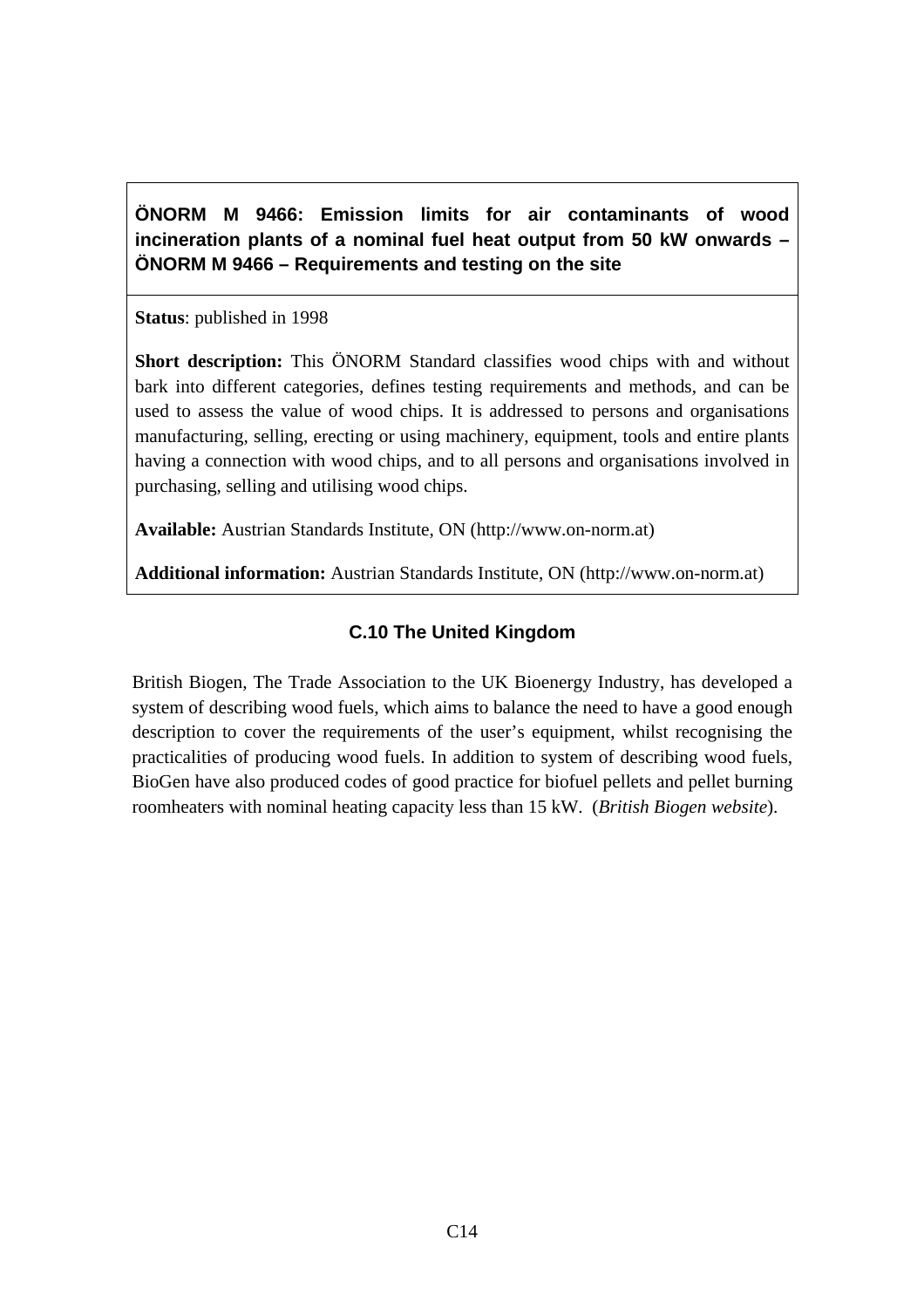#### **UK- Describing retail wood fuels**

**Status**: published in 2000

**Short description:** This fact sheet defines a system of describing wood fuels. It divides wood fuels into three main types: log wood, wood chips and other wood fuels, i.e. pellets, compressed logs, faggots and kindlings, and describes methods for calculating moisture content and determining the size or quality (super, fine or coarse) of the wood fuels.

**Available:** British Biogen (http://www. britishbiogen.co.uk)

**Additional information:** British Biogen (http://www. britishbiogen.co.uk)

## **UK- The British BioGen code of good practice for biofuel pellets (Version 2.3)**

**Status**: published in 2001

**Short description:** This code specifies issues related to pellets' raw materials, physical and chemical attributes, and quality assurance and miscellaneous. The code is voluntary but all members of the industry are strongly encouraged to comply with it. The code is an interim measure, whilst no other standards exist in the UK, and will be superseded by the European Standards for solid biofuels, once it is published.

**Available:** British Biogen (http://www. britishbiogen.co.uk)

**Additional information:** British Biogen (http://www. britishbiogen.co.uk)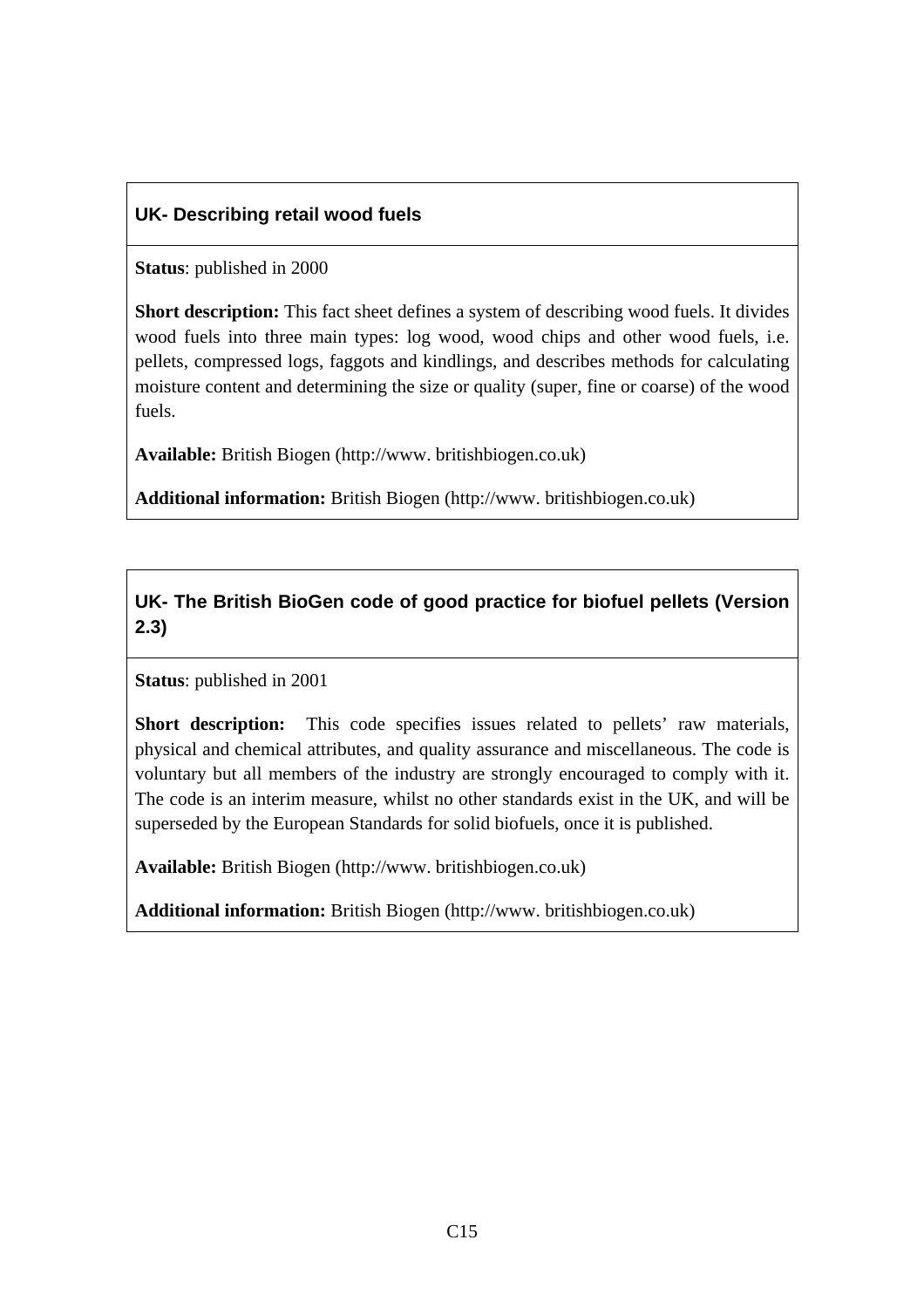## **C.11 Nordic ecolabelling of biofuel pellets**

#### **Nordic Ecolabelling: Swan labelling of biofuel pellets**

#### **Status**: under preparation

**Short description:** To Swan label biofuel pellets is to take an overall approach to environmental measures. Requirements are set of manufacturing methods, transportation and storage. The aim is to identify the top-grade alternative from an environmental perspective. It is possible to Swan label biofuel pellets intended for private use in small to medium-scale burners. These boilers and stoves are often used in built-up areas. The majority of requirements aim to reduce emissions resulting from combustion due to the likely event of individuals being present in the surroundings and open to exposure from the fumes.

**Additional information:** Ecolabelling organisations (Finland; www.sfs.fi/ymparist/, Denmark www,ecolabelling.dk, Iceland; www.svanurinn.is, Norway; www.ecolabel.no and Sweden; www.svanen.nu)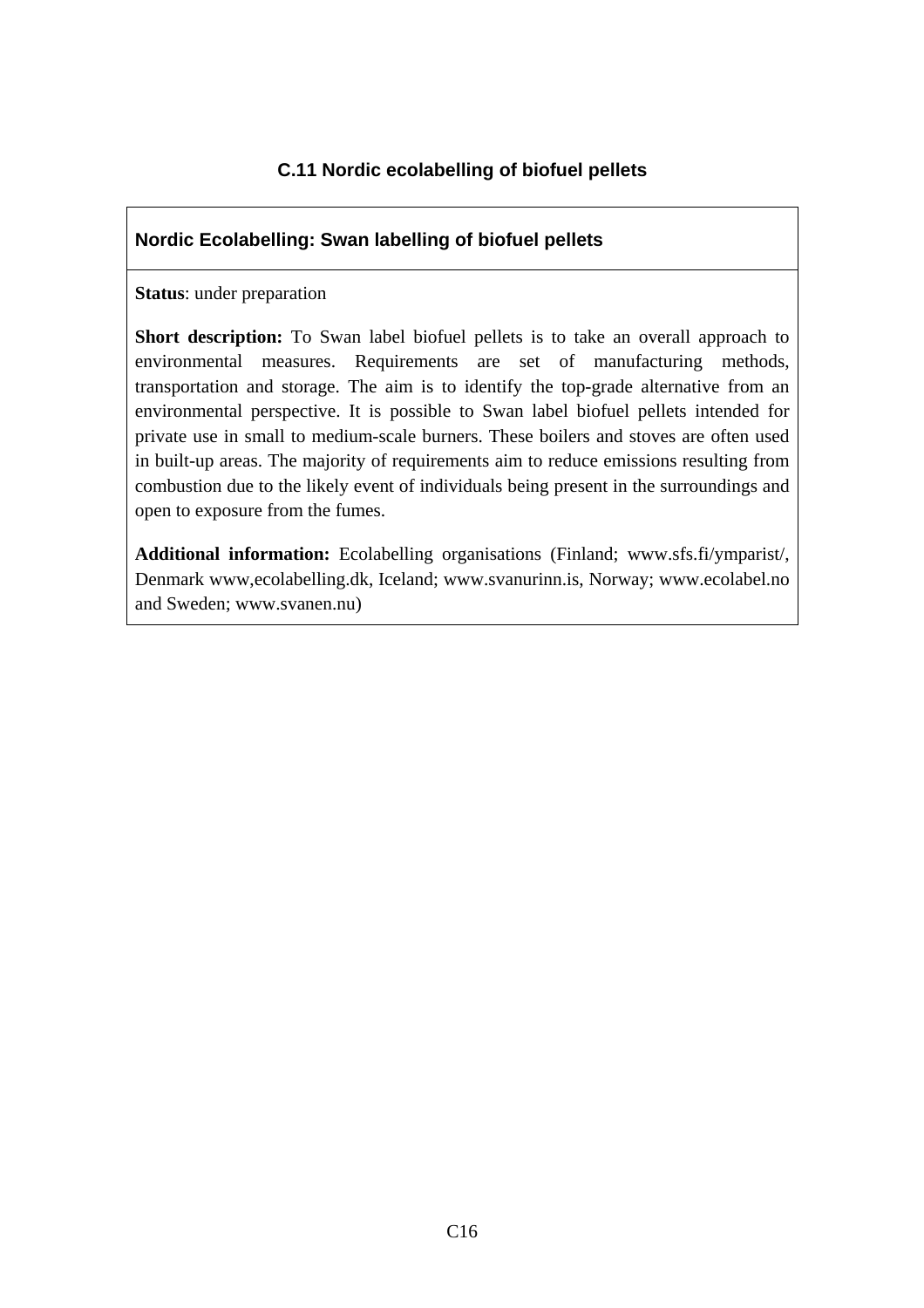## **Appendix D. National equipment standards**

#### **D.1 Norway**

Norwegian standards relating to enclosed wood heaters:

- **NS 3058-1, 1994**: Enclosed wood heaters Smoke emission Part 1: Test facility and heating pattern
- **NS 3058-2, 1994**: Enclosed wood heaters Smoke emission Part 2: Determination of particulate emission
- **NS 3058-3, 1994**: Enclosed wood heaters Smoke emission Part 3: Determination of organic micro contaminations (PAH)
- **NS 3058-4, 1994**: Enclosed wood heaters Smoke emission Part 4: Determination of the content of carbon monoxide  $(CO)$  and carbon dioxide  $(CO2)$  in the flue gas
- **NS 3059, 1994**: Enclosed wood heaters Smoke emission Requirements

## **D.2 The United Kingdom**

## **UK- The British BioGen code of good practice for biofuel pellet burning roomheaters < 15 kW (Version 2.3)**

**Status**: published in 2001

**Short description:** This code concerns biofuel pellet burning appliances' integrity, safety, emissions, efficiency, noise effect and quality assurance. The code is voluntary but all members of the industry are strongly encouraged to comply with it. It is an interim measure, whilst no other standards exist in the UK, and will be superseded by the European Standards for solid biofuels, once it is published.

**Available:** British Biogen (http://www. britishbiogen.co.uk)

**Additional information:** British Biogen (http://www. britishbiogen.co.uk)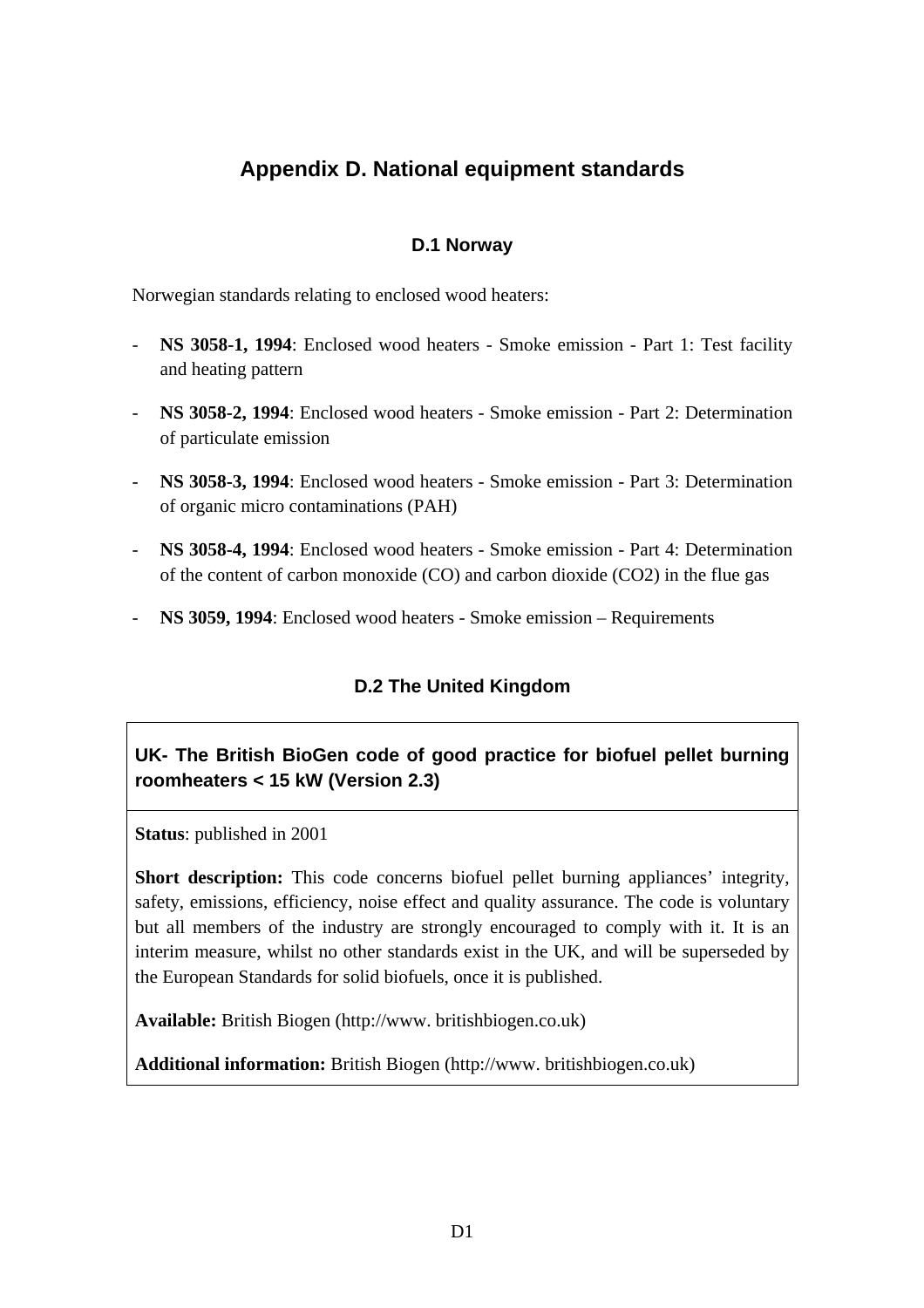## **Appendix E. Guidelines for fuel peat**

## **Nordtest-method: Guidelines for fuel peat classification, sampling and analysis of properties**

**Status**: under preparation will be published for test use in end of year 2005

**Short description:** This guideline is applied for fuel peat. In case the fuel is composed of both peat and solid biomass fuel fractions, this guideline and CEN/TS 14961 are to be used together. The purpose of this quality guideline is to define the procedure, according to which the quality of fuel peat can be given and defined unambiguously and appropriately. The guideline provides recommendations for using terms and definitions, sampling and sample handling and specifying characteristics and quality definitions related to fuel peat. The Guideline is based on the existing Finnish guidelines and CEN/TC 335 standards. Quality tables are presented in a similar form as in CEN/TS 14961 and the same symbols are used.

**Available when published:** Nordtest (http://www.nordicinnovation.net)

**Additional information:** Eija Alakangas, VTT Processes (eija.alakangas@vtt.fi)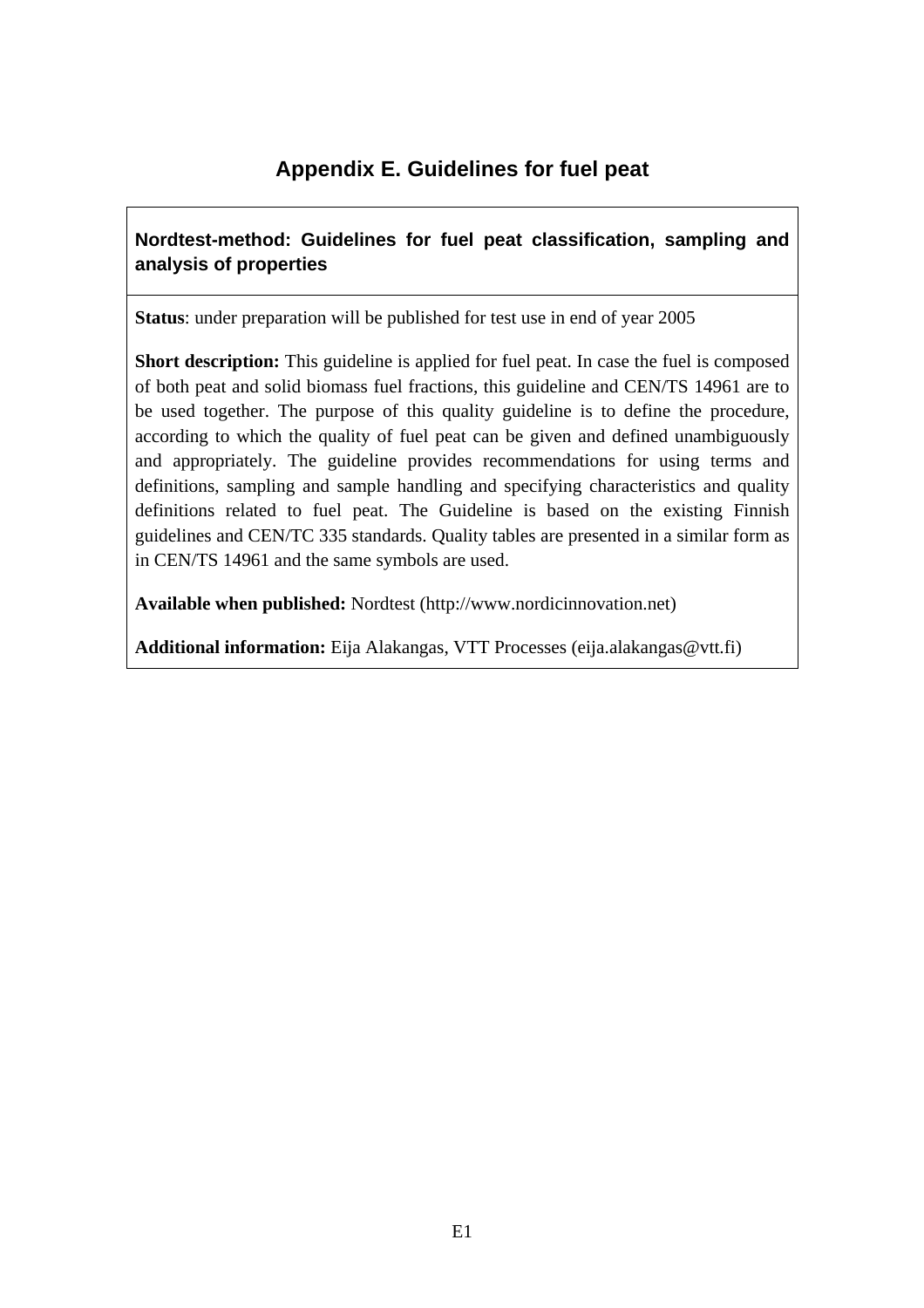## **Appendix F. National standardisation organisations in Baltic Sea Region**

| <b>DENMARK</b> | Dansk Standard (DS)                                         |
|----------------|-------------------------------------------------------------|
|                | Kollegievej 6, DK-2920 Charlottenlund                       |
|                | Tel. + 45 39 966 101, fax. + 45 39 966 102                  |
|                | URL: http://www.ds.dk                                       |
| <b>ESTONIA</b> | Estonian Centre for Standardisation (EVS)                   |
|                | Aru Street 10, EE-10317 Tallinn                             |
|                | Tel. + 372 60 55 050, fax. + 372 60 55 070                  |
|                | URL: http://www.evs.ee                                      |
| <b>FINLAND</b> | Suomen standardisoimisliitto r.y. (SFS)                     |
|                | PO Box 116, FI-00241 Helsinki                               |
|                | Tel. + 358 9 149 93 31, fax. + 358 9 146 49 25              |
|                | URL: http://www.sfs.fi                                      |
| <b>GERMANY</b> | Deutsches Institut für Normung e.V. (DIN)                   |
|                | Postfach, D-10722 Berlin                                    |
|                | Tel. + 49 30 26 010, fax. + 49 30 26 01 12 31               |
|                | URL: http://www.din.de                                      |
| <b>ICELAND</b> | Icelandic Standards (IST)                                   |
|                | Laugavegur 178, IS-105 Reykjavik                            |
|                | Tel. + 354 52 07 150, fax. + 354 52 07 171                  |
|                | URL: http://www.stadiar.is                                  |
| LATVIA         | Latvian Standards Ltd (LVS)                                 |
|                | K. Valdemãra Street 157, LV-1013 Riga                       |
|                | Tel. + 371 7 371 308, fax. + 371 7 371 324                  |
|                | URL: http://www.lvs.lv                                      |
| LITHUANIA      | Lithuanian Standards Board (LST)                            |
|                | T. Kosciuškos g. 30, LT-2600 Vilnius                        |
|                | Tel. + 370 5 212 62 52                                      |
|                | URL: http://www.lsd.lt                                      |
| <b>NORWAY</b>  | Standard Norge (SN)                                         |
|                | PO Box 242, NO-1326 Lysaker (visitors: Strandveien 18)      |
|                | Tel. + 47 67 83 86 00, fax. + 47 67 83 86 01                |
|                | URL: http://www.standard.no                                 |
| <b>RUSSIA</b>  | Federal agency on technical regulating and metrology (GOST) |
|                | Leninsky prospekt, 9, Moscow, B-49, Russian Federation      |
|                | Tel. + 7 95 236 03 00, fax. + 7 95 236 62 31                |
|                | URL: http://www.gost.ru                                     |
| <b>SWEDEN</b>  | Swedish Standards Institute (SIS)                           |
|                | Sankt Paulsgatan 6, S-11880 Stockholm                       |
|                | Tel. + 46 8 555 520 00, fax. + 46 8 555 520 01              |
|                | URL: http://www.sis.se                                      |